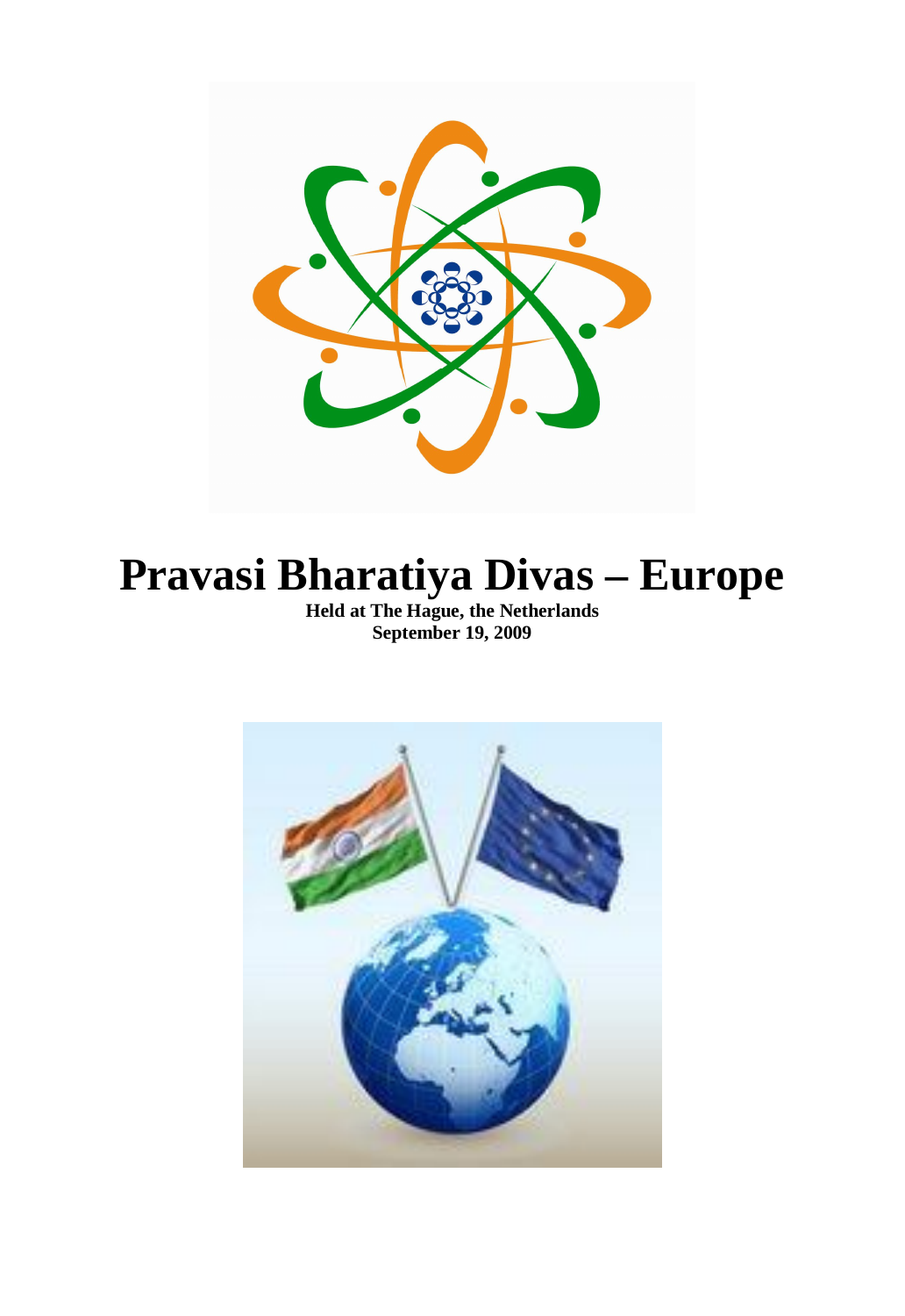# **Pravasi Bharatiya Divas – Europe**

Organized by the **Foundation for Indian Diaspora in Europe (***FIDE***)** On behalf of **Foundation for Critical Choices for India (***FCCI***) Indian Business Chamber (***IBC***) Global Organization of People of Indian Origin, the Netherlands (***GOPIO***) Indian Expat Society Foundation Ujala Federation Eekta**

> In partnership with **Ministry of Overseas Indian Affairs, Govt. of India Embassy of India, The Hague City Council of The Hague**

# **A Report**

By **Dr V.V. Moharir** and **Dr H.U. Qureshi**

*Published and distributed by:* **Foundation for Indian Diaspora in Europe Marktplein 23 2132 DA Hoofddorp** The Netherlands

Printed and bound in the Netherlands

**November 2009**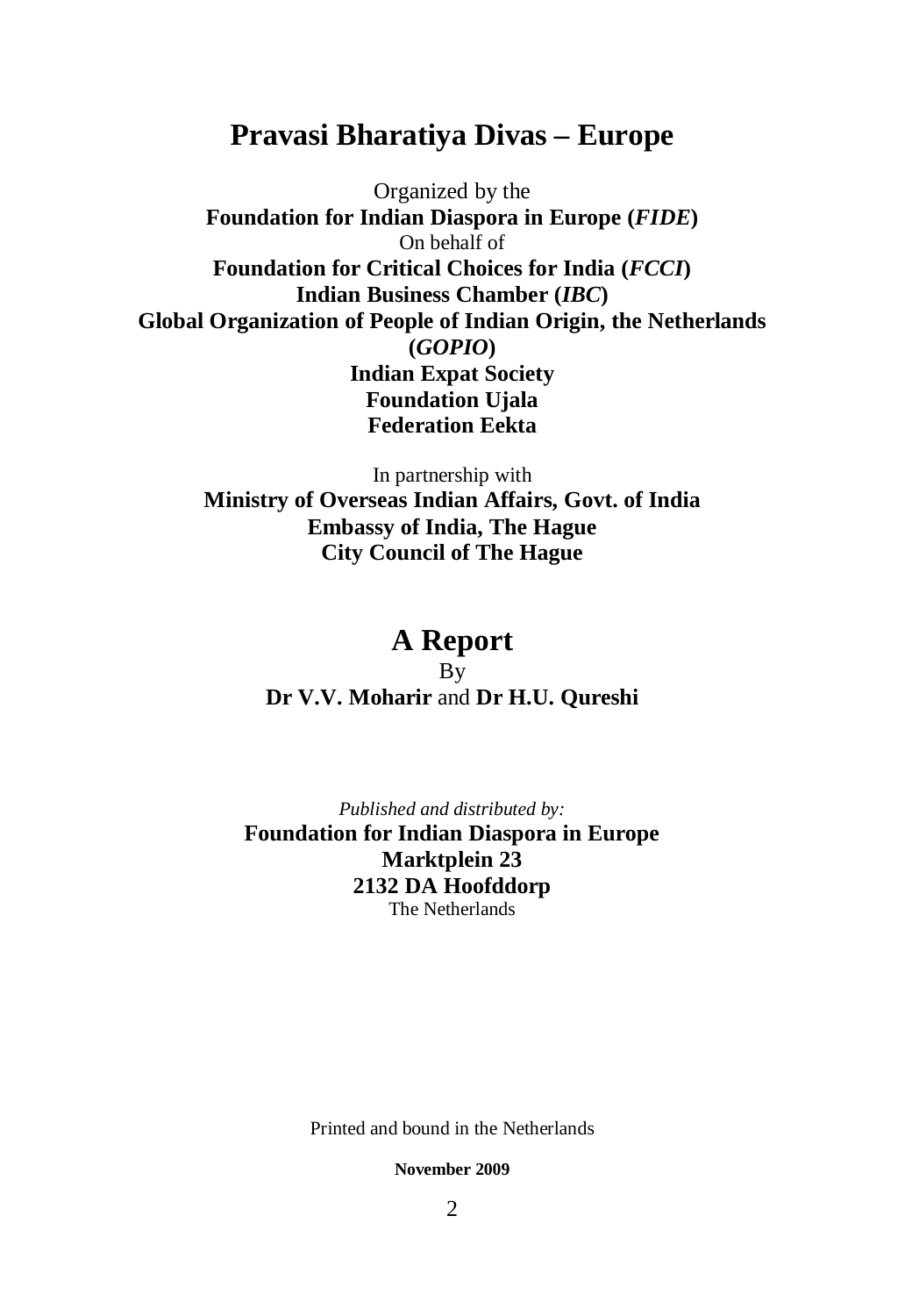# **Table of Contents**

| 1. | Preface by Mr Jasbir Singh,                         | Page 4  |
|----|-----------------------------------------------------|---------|
|    | President, Foundation for Indian Diaspora in Europe |         |
| 2. | Detailed Programme of the One Day Meet              | Page 6  |
| 3. | Report on the Proceedings and Discussions           | Page 10 |
| 4. | Background Paper on the Theme of the Meet           | Page 29 |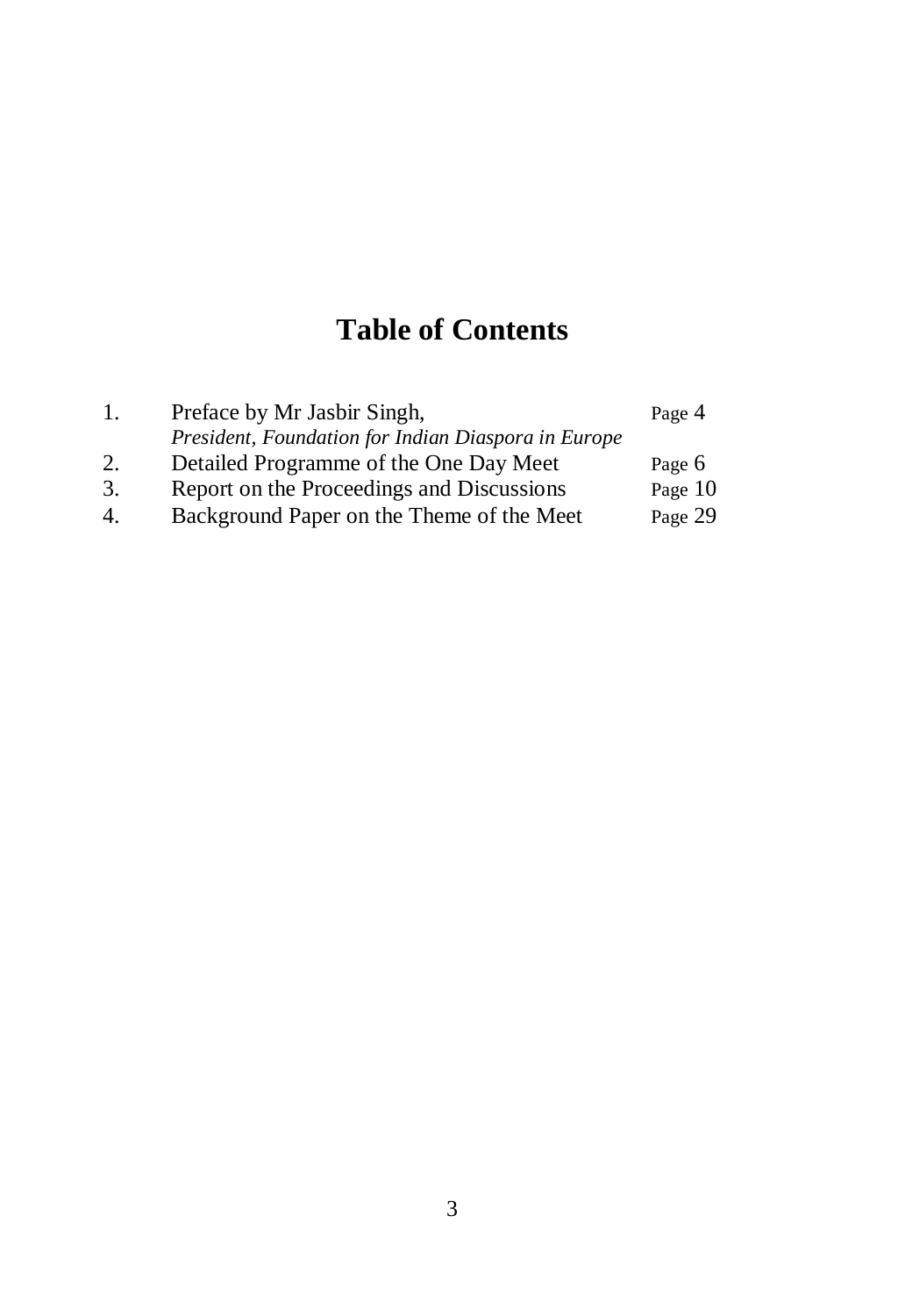# **PREFACE**

The *First European Pravasi Bharatiya Divas* was held at the World Forum, The Hague on 19<sup>th</sup> September, 2009. The main theme of the Meet was "*The Rising India and The Role of Indian Diaspora*". The event was organized jointly by representatives of major Indian Diaspora organizations in the Netherlands, namely the Foundation for Critical Choices for India, Indian Business Chamber, the Netherlands Chapter of Global Organization of People of Indian Origin (*GOPIO*), Federation *Eekta*, The Indian Expat Society and Foundation *Ujala*, under the umbrella organization the "Foundation for Indian Diaspora in Europe" and assisted by a number of other organizations and NRI/PIO volunteers. The partners in this event were The Ministry of Overseas Indian Affairs, Govt. of India, The Indian Embassy at The Hague and the municipality of The Hague.

Over 600 participants, including 500 delegates and many outstanding speakers from 20 different European countries, attended the Meet. The day's deliberations, in addition to the Inaugural Session, in which the dignitaries like Former Dutch Prime Minister and former UNHCR Chief, Indian and Dutch ministers, the Mayor of The Hague and the Indian ambassador to The Netherlands addressed the audience, were divided in three working sessions: namely, Session One - *The Rising India and the Role of Indian Diaspora*; Session Two: *Tradition, Heritage and Culture - Opportunities and Challenges*; Session Three: *Business Opportunities for the Diaspora*. At the end of each session there was an active interaction between the panel members and the audience. The main emphasis during the discussions was on the tremendous willingness and potential of the Indian Diaspora to contribute to India's economic and social development and various means and channels through which this can be realized. A number of specific suggestions and recommendations have been made to involve the Diaspora in different sectors in major development projects in India.

In the evening, the Hon'ble Minister for Overseas Indian Affairs hosted a sumptuous Indian Dinner for all the participants and invited guests. The dinner was followed by a cultural extravaganza, presented by the local artists, artists from other European countries and by a special group from India, sponsored by the Indian Council for Cultural Relations.

The Pravasi Bharatiya Divas-Europe not only provided an opportunity for the Diaspora groups from different European countries to know each other better but also to establish longer term contacts. We hope this leads to more frequent interaction of Indian Diaspora in future.

On behalf of the Organizing Committee, I would like to thank Hon'ble Minister for Overseas Indian Affairs Mr Vayalar Ravi, his senior staff members, H.E. Mr Manbir Singh, the Ambassador of India and the senior officers of the Embassy, Hon'ble Mayor of The Hague, Mr J. Aartsen, and his colleagues for making this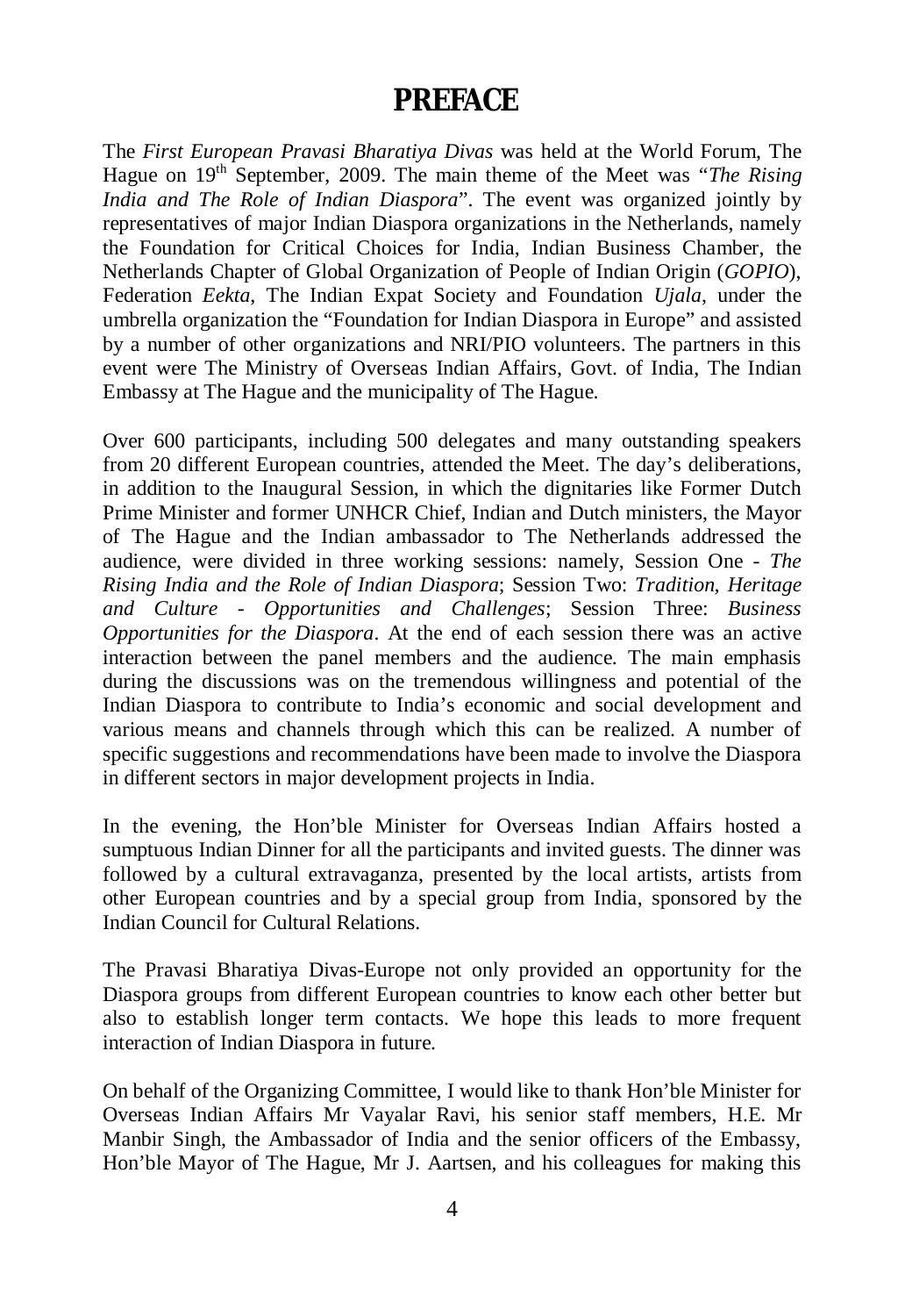meet successful. I will also like to thank all the speakers for their stimulating contributions, all members of the participating organizations, all volunteers and the management of the World Forum; I also take this opportunity to express my gratitude to all the sponsors and donors for supporting this event wholeheartedly. My thanks also go to all the artistes for making the evening colourful and unforgettable, and to all the audience for their enthusiastic support and active participation. My sincere thanks to Dr. Vasant Moharir and Dr. H.U. Qureshi for preparing this report.

Jasbir Singh *President, Foundation for Indian Diaspora in Europe* The Hague, Sept. 2009



Chief Guest Prof. R. Lubbers, Ex-Prime Minister of the Netherlands lighting the Diya.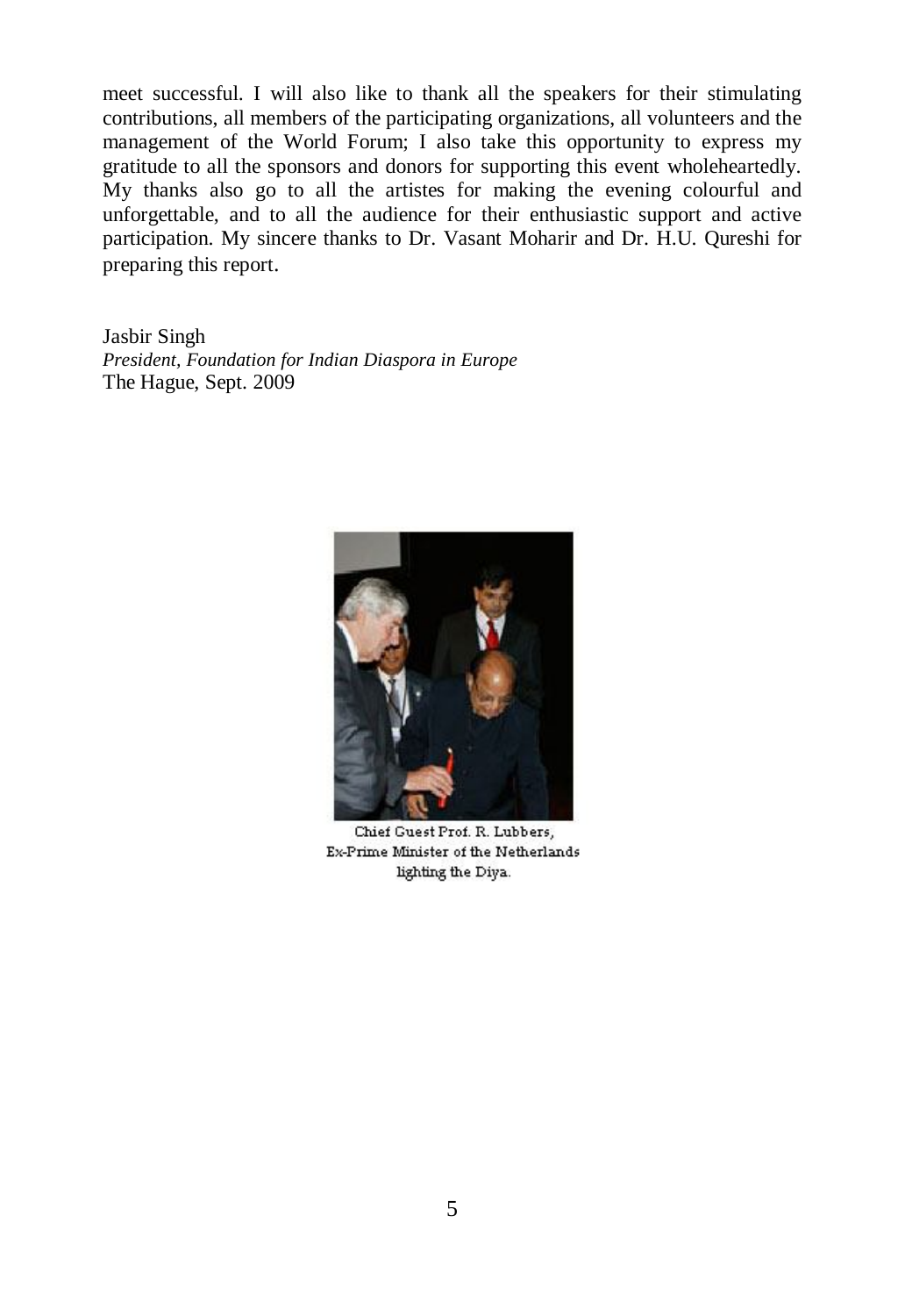# **PRAVASI BHARATIYA DIVAS - EUROPE**

Conference Program

| SATURDAY 19th SEPTEMBER 2009                                                                                      |                                                                                                                                                                                                                                                                                                                                                                                |
|-------------------------------------------------------------------------------------------------------------------|--------------------------------------------------------------------------------------------------------------------------------------------------------------------------------------------------------------------------------------------------------------------------------------------------------------------------------------------------------------------------------|
| 08.30-09:15                                                                                                       | <b>Registration, Meet &amp; Greet</b>                                                                                                                                                                                                                                                                                                                                          |
| 09:15                                                                                                             | <b>Arrival of Special Guests</b><br>Welcome by the Organising Committee:<br>Mr Oedith N. Jaharia, Mr Ram L. Lakhina, Mr Badri N. Madan, Mr Rajen<br>Ramnath, Mr Rajindre Tewari, Mr Jasbir Singh.<br>(Minister of Overseas Indian Affairs, Secretary Ministry of Overseas Indian<br>Affairs and Ambassador of India would also be present to receive specified<br>dignitaries) |
| 09:30-10:20                                                                                                       | <b>Inaugural Session</b>                                                                                                                                                                                                                                                                                                                                                       |
| 09:30-09:35                                                                                                       | Opening remarks by Mr Jasbir Singh, Chairman of the Organising<br>Committee & President of Foundation for Critical Choices for India                                                                                                                                                                                                                                           |
| 09:35-09:40                                                                                                       | <b>Lighting of the lamp</b>                                                                                                                                                                                                                                                                                                                                                    |
| 09:40-09:50                                                                                                       | Address by The Mayor of The Hague, Mr J. Van Aartsen, former<br>minister of Agriculture & Foreign Affairs                                                                                                                                                                                                                                                                      |
| 09:50-10:00                                                                                                       | Address by Mr Vayalar Ravi, the Hon'ble Minister of Overseas Indian<br>Affairs, Government of India                                                                                                                                                                                                                                                                            |
| 10:00-10:10                                                                                                       | Address by the Chief Guest of the Session, Hon'ble Prof. Dr. Ruud<br>Lubbers, Former Dutch Prime Minister & UNHCR Chief                                                                                                                                                                                                                                                        |
| 10:10-10:20                                                                                                       | Address by the Guest of the Session, Hon'ble Mr Jan Piet Hein<br>Donner, LL.M., the Minister of Social Welfare & Employment and former<br>Minister of Justice, The Netherlands                                                                                                                                                                                                 |
| 10:20-10:30                                                                                                       | Address by H.E. Mr Manbir Singh, the Ambassador of India to the<br><b>Netherlands</b>                                                                                                                                                                                                                                                                                          |
| 10:45-12:15                                                                                                       | Working Session - One                                                                                                                                                                                                                                                                                                                                                          |
| Rising India and the Role of the Indian Diaspora                                                                  |                                                                                                                                                                                                                                                                                                                                                                                |
| Moderator: Mr T.P. Sreenivasan, former Secretary, MEA and Member of the Advisory<br>Board for PBD-2010 Convention |                                                                                                                                                                                                                                                                                                                                                                                |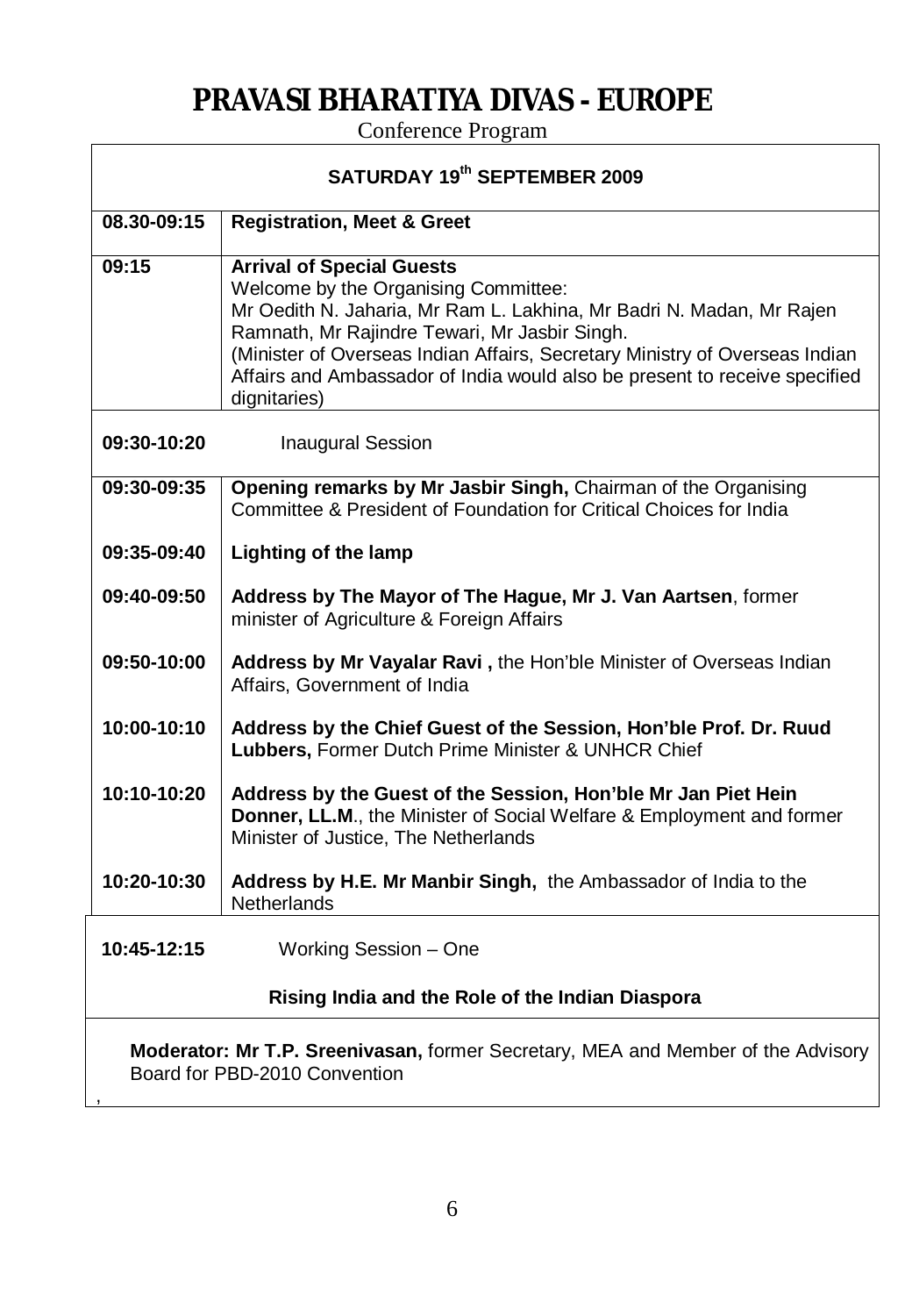| 10:45-10-55     | Address by the Chief Guest of the Session, Mr K. Mohandas,<br>Secretary, Ministry of Overseas Indian Affairs                                                                                                                                                                                                                                                                                     |
|-----------------|--------------------------------------------------------------------------------------------------------------------------------------------------------------------------------------------------------------------------------------------------------------------------------------------------------------------------------------------------------------------------------------------------|
| 10.55-11.05     | The Role of Indian Diaspora in India's Emergence as a Global Power,<br>by Mr R.L. Lakhina, M.A., Pravasi Bharatiya Samman Awardee,<br>Executive President of the Netherlands-India Chamber of Commerce &<br>Trade (NICCT), President Emeritus, Foundation for Critical Choices for<br>India (FCCI), and Former Chairman, Global Organization of People of<br>Indian Origin (GOPIO International) |
| 11.05-11.15     | "The Role of Indian Diaspora in Enhancing Indo- European<br>Cooperation", by Prof. Dr. Prabhu Guptara, Executive Director,<br>Organisational Development WOLFSBERG, (UBS AG, Switzerland)                                                                                                                                                                                                        |
| 11.15-11.25     | Global Diaspora Trends,<br>By Drs Sandew Hira, Author, Scholar & Publicist on the Global Diaspora                                                                                                                                                                                                                                                                                                |
| 11.25-11.35     | <b>Empowerment of Women in India &amp; Role of Indian Diaspora</b><br>By Mr Raj Loomba, Chairman, Pushpawati Loomba Trust, U.K.                                                                                                                                                                                                                                                                  |
| 11.35-11.45     | Address by Mr T.M. Jacob, President, World Malayali Council, Bonn,<br>Germany                                                                                                                                                                                                                                                                                                                    |
| 11.45-12.15     | Interaction with the audience                                                                                                                                                                                                                                                                                                                                                                    |
| $12:30 - 13:30$ | Lunch break                                                                                                                                                                                                                                                                                                                                                                                      |

**13:15 – 15:00** Working Session - Two

**Tradition, Heritage, and Culture: Opportunities & Challenges for the Indian Diaspora**

**Moderator: Drs Ryan Tewari,** President of GOPIO, The Netherlands & Secretary General of the Organizing Committee

| 13.20-13.30<br>13.30-13.40 | Address by the Chief Guest of the Session, Prof. Lord Navnit<br>Dholakia, Pravasi Bharatiya Samman Awardee, Chairman of Nacro,<br>Former Liberal Democrat whip, Home Affairs spokesman for LD in House<br>of Lords |
|----------------------------|--------------------------------------------------------------------------------------------------------------------------------------------------------------------------------------------------------------------|
|                            | Tradition, Heritage, and Culture: Opportunities & Challenges for the<br>Indian Diaspora - Overview, by Drs B. N. Madan, President of the<br>Netherlands-India Association (NIA) & Chairman of the Indian Business  |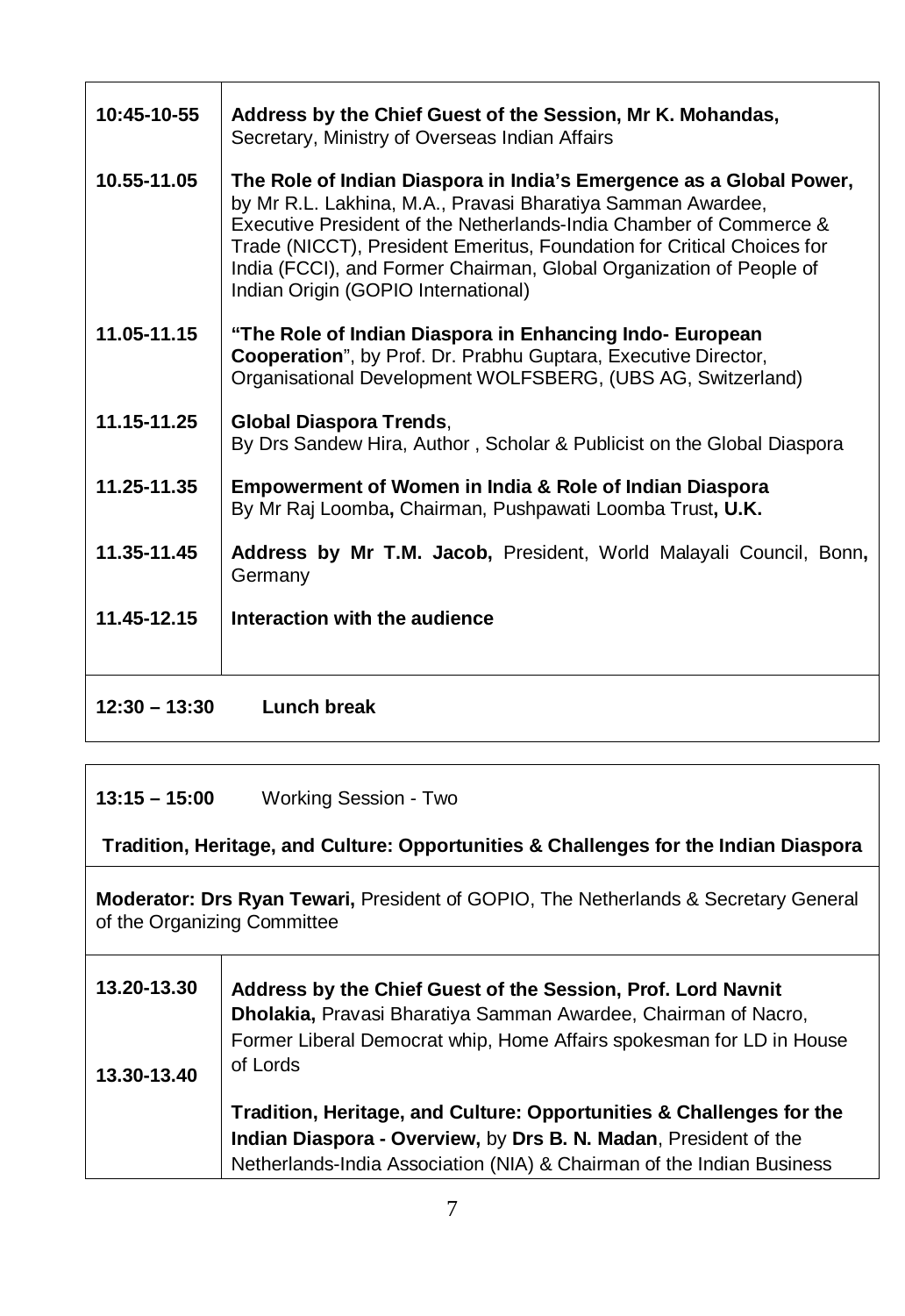|                 | Chamber (IBC)                                                                                                                                                        |
|-----------------|----------------------------------------------------------------------------------------------------------------------------------------------------------------------|
| 13.40-13.50     | Perspective from the PIO Community in The Netherlands, Dr. Ruben<br>Gowricharn, Professor of Social Cohesion & Transnational Culture,<br>University of Tilburg       |
| 1350-14.00      | <b>Bridging Sensitivities &amp; Sensibilities - Reference Tradition, Heritage</b><br>& Culture: Lajja Sambhavnath, Research fellow and artist, Portugal              |
| 14.00-14.10     | The Indo-European Culture Dialogue from the Swiss Perspective by Mr<br>Arun Amritham, Former President of the Indian Association Zurich,<br>Switzerland              |
| 14.10-14.20     | Leverage the potential of the Indian Youth<br>By Ms. Mamta Bhatia, International Leadership & Development Coach, UK                                                  |
| 14.20-14.30     | The Value of Indian Network Associations in relation to Tradition,<br><b>Heritage and Culture</b><br>by: Mr Ashook Ramsaran, Vice-President GOPIO International, USA |
| 14.30-15.00     | Interaction with the audience                                                                                                                                        |
| $15:00 - 15:30$ | <b>Tea/Coffee break</b>                                                                                                                                              |
|                 |                                                                                                                                                                      |

| $15:35 - 17:00$ | <b>Working Session - Three</b>                                        |
|-----------------|-----------------------------------------------------------------------|
|                 | <b>BUSINESS OPPORTUNITIES FOR THE INDIAN DIASPORA</b>                 |
|                 | Moderator: Mr Oedith N. Jaharia, Chairman of the Indian Expat Society |
|                 |                                                                       |

| 15.35-15-45 | Address by the Chief Guest of the Session, Mr Vayalar Ravi, Hon'ble<br>Minister of Overseas Indian Affairs, Government of India                                                                                             |
|-------------|-----------------------------------------------------------------------------------------------------------------------------------------------------------------------------------------------------------------------------|
| 15.45-15.55 | Indo - EU Economic Developments: Mr Kiran Malhotra, Chairman of<br>the Indo-German Business Forum, Germany                                                                                                                  |
| 15.55-16.05 | <b>Address by Mr Gopal Ramanathan, Global Chairman Transactions</b><br>Services KPMG; Chairman India work Group H.F.C.; Chairman India<br>Workgroup Dutch Trade Board; Chairman Great India Industrial Group                |
| 16.05-16.15 | Diaspora Entrepreneurship. By Drs. Rishi Kartaram, CEO of<br>Gameworld B.V. from The Netherlands                                                                                                                            |
| 16.15-16.25 | Business Opportunities & Challenges for Indian Diaspora: By the Rt.<br>Hon'ble Baroness Sandip Verma of Leicester, Shadow Minister for<br>Education and Opposition Whip in the House of Lords, Baroness of<br>Leicester, UK |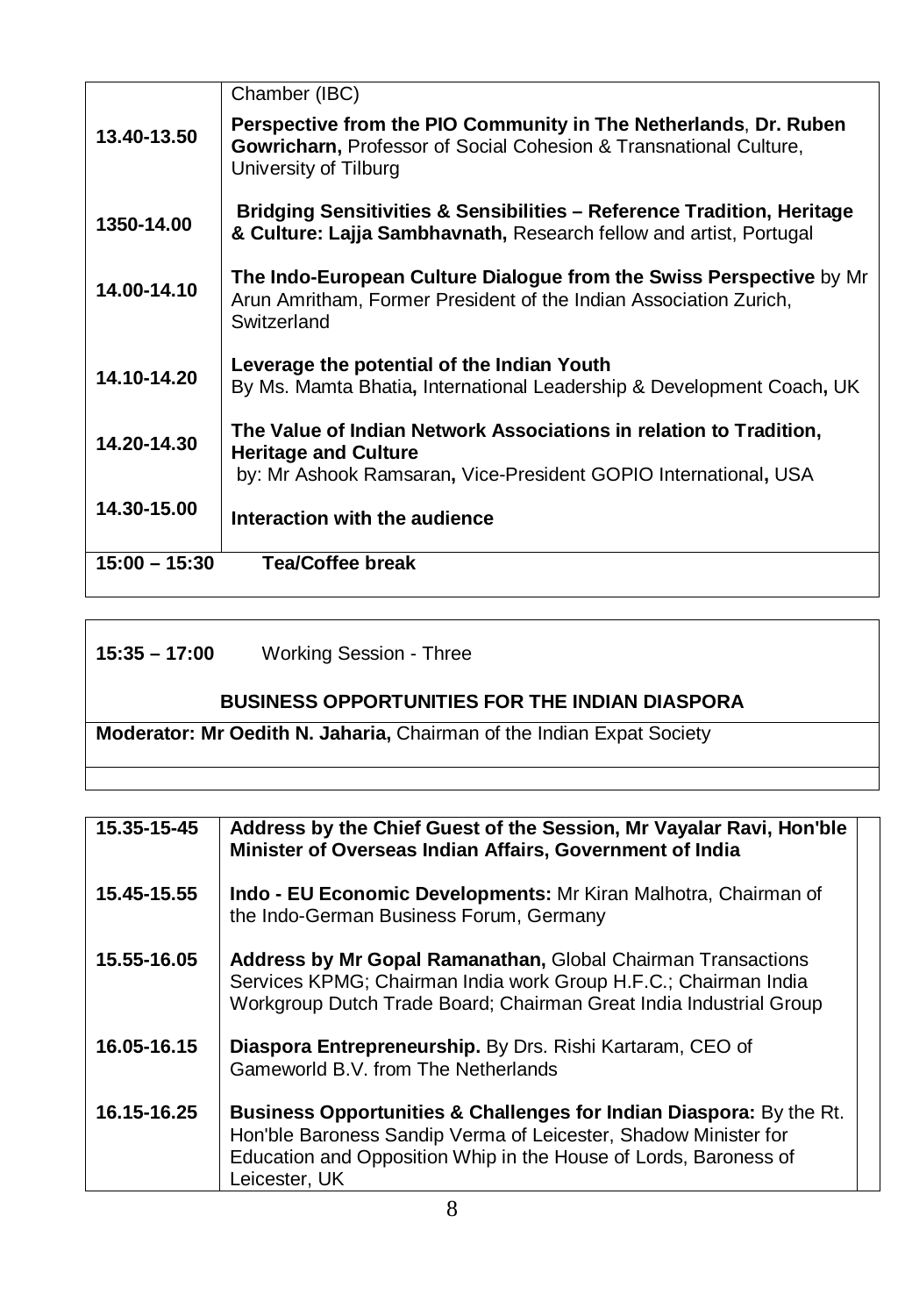| 16.25-16.35   | Business Opportunities in Europe and The Netherlands, the role of<br>The Hague Municipality. By Mr Henk Kool, Alderman for Social Affairs,<br>Employment and Economy, City of The Hague, The Netherlands |  |
|---------------|----------------------------------------------------------------------------------------------------------------------------------------------------------------------------------------------------------|--|
| 16.35-17.00   | Interaction with the audience                                                                                                                                                                            |  |
| 17:05-17:15   | Reflections & The Way Forward: Dr. Vasant Moharir, ex-president of<br><b>FCCI</b>                                                                                                                        |  |
| 17:15 - 19:00 | Networking break                                                                                                                                                                                         |  |

| 19:00-20:30             | Dinner Hosted by the Hon'ble Minister of Overseas Indian Affairs, Mr<br>Vayalar Ravi                                                                                                                                   |
|-------------------------|------------------------------------------------------------------------------------------------------------------------------------------------------------------------------------------------------------------------|
|                         | <b>Cultural Programme</b>                                                                                                                                                                                              |
| 20:30-21.45             | Opening of the Cultural Evening by Mr Rajen Ramnath, Founder and<br>chairman of the advisory council of EEKTA Foundation; Chairman of the<br>Foundation for Hindu Education (SHO).                                     |
| 20.30-20.35             | Sitar & Tabla by Mr Sidhart Krishna & party,, flute by Mr Pyrelal Bhaggan                                                                                                                                              |
| 20.35-20.45             | "Chora Desh, Sanskriti na Chori" musical play by Dance Group Madhoeri<br>led by Ms Aartie Jagmohan                                                                                                                     |
| 20.45-21.00             | Indian Dance Creation by ICCR group, led by Mrs. Tanusree Shankar,<br>India                                                                                                                                            |
| 21.00-21.25             | Bhangra performance by Desi Crew, France                                                                                                                                                                               |
| 21.25-21.45             | 21.45 Closing and Vote of Thanks by Mr Jasbir Singh, Chairman of the<br>Organizing Committee of the PBD - Europe, President, Foundation for<br>Indian Diaspora in Europe and Foundation for Critical Choices for India |
| 22.00 End of PBD-E 2009 |                                                                                                                                                                                                                        |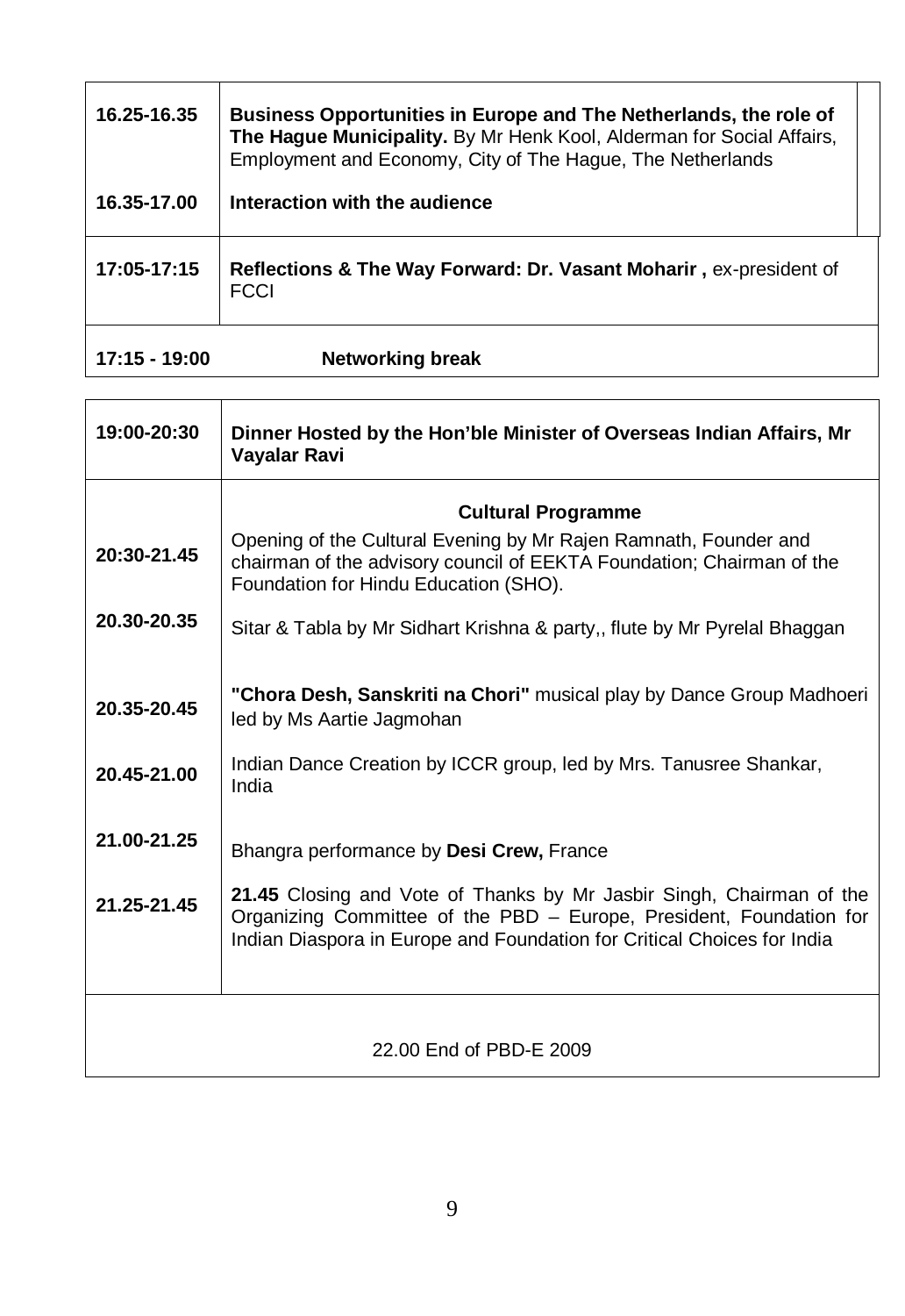# **Pravasi Bharatiya Divas – Europe**

Celebrated at

**The World Forum, The Hague on 19th September, 2009<sup>1</sup>**

- **----------------------**
- *1.* The *Pravasi Bharatiya Divas Europe* was celebrated at the *World Forum,* The Hague on Saturday, the 19<sup>th</sup> September, 2009. This *One Day Event* was organized jointly by important organizations of Indian and Surinami Hindustani communities living in the Netherlands, such as the *Foundation for Critical Choices for India, Indian Business Chamber* and the *Amsterdam chapter* of the *Global Organization of People of Indian Origin,* (GOPIO International). Around 500 delegates and Indian origin individuals from 20 different European countries attended the Conference.
- 2. The *One Day Programme* started at 9.15 a.m. and came to an end the same day around 10.00 p.m. after a colourful cultural programme. Mr Jasbir Singh, President of the FCCI and Chairman of the Organizing Committee



Mr Jasbir Singh, President of the FCCI and Chairman of the Organizing Committee

 $\overline{a}$ 

(consisting of Mr Oedith N. Jaharia, Mr Ram Lakhina, Mr Badri N. Madan, Mr Rajen Ramnath, and Mr Rajindre Tewari) welcomed on behalf of the Organizing Committee the Hon'ble Indian Minister for Overseas Indian Affairs, Mr Vayalar Ravi, H. E. Mr Manbir Singh, Ambassador of India to the Netherlands, H.E. Mr J. van Aartsen, Mayor of The Hague, Chief Guest, H.E. Prof. Ruud Lubbers, former Prime Minister of the Netherlands and UNHCR

Chief, Hon'ble Mr Jan Piet Hein Donner, the Dutch Minister of Social Welfare and Employment, and other participants. He emphasized the unique nature of Pravasi Bharatiya Divas - Europe, which has been honoured by the presence of a senior Cabinet Minister of India, a former Dutch Prime Minister and a Cabinet Minister of the Netherlands, along with a former Dutch Minister of Foreign Affairs and Agriculture and currently the Mayor of the city of The Hague. He thanked the Mayor and

<sup>1</sup> Full text of some of the speeches can be made available to those interested on their written request.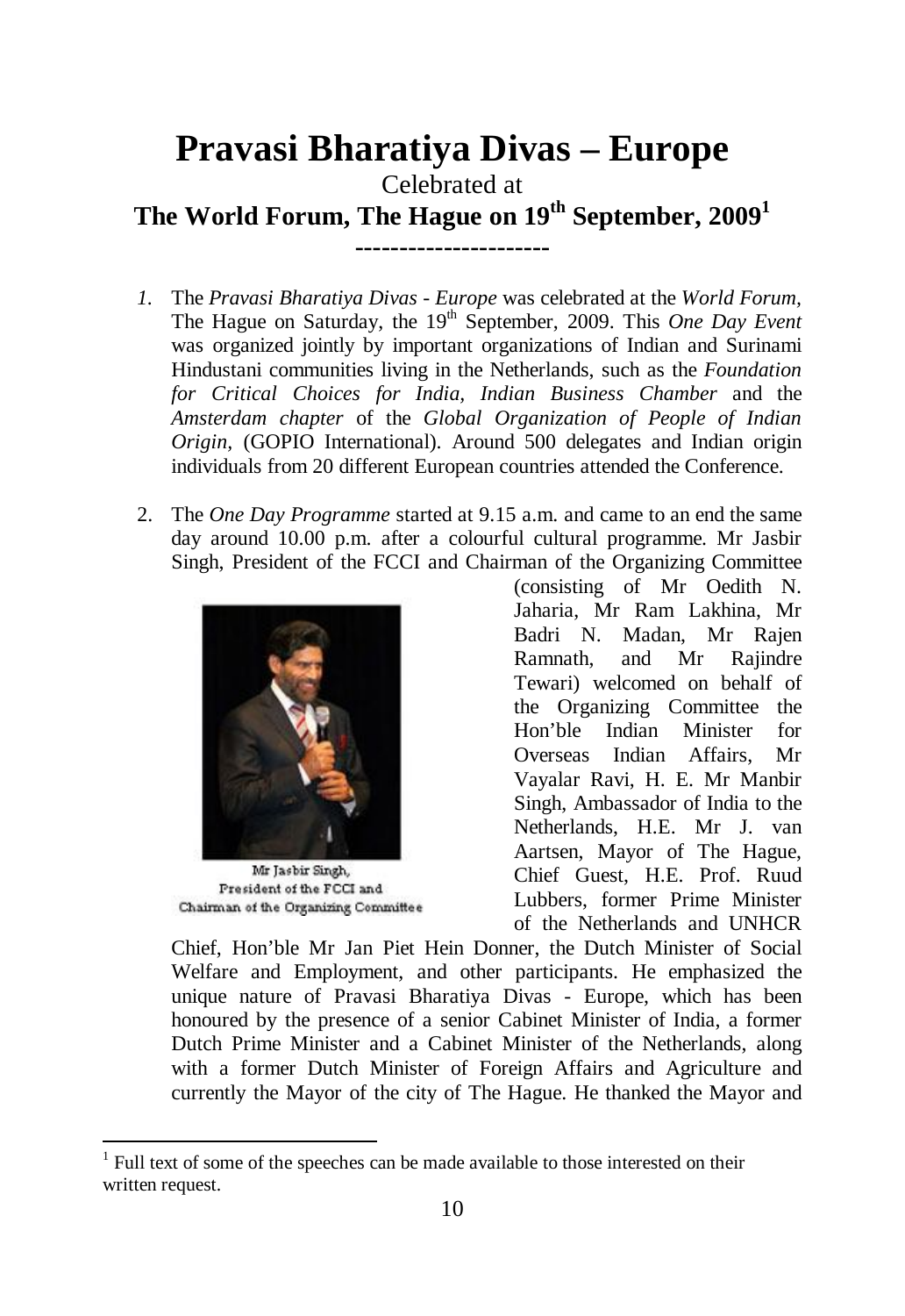his staff for their help in organizing the Conference in The Hague at the well known conference centre *World Forum* as well as all the participants. He briefly described the day's programme and emphasized that many opportunities for the Diaspora in India do exist. He further told the audience that in order to safeguard the interests of both the NRIs and the PIOs in property and other investments a special NRI court has been planned to look into their grievances. But, he put forth the following requests to the Indian and Dutch ministers on behalf of all the PBD-E participating organizations: 1) Creation of NRI courts through out India; 2) Creation of Indian Cultural Centers all over Europe (starting with the Netherlands) and, 3) an update on Indo-Dutch Social Security treaty. He expressed the hope that both the ministers will give due consideration to these requests and take prompt action on them.

3. **Inaugural Session:** The Conference was declared formally open by lighting of the ceremonial lamp by Hon. Mr Vayalar Ravi, accompanied by all Dutch VIPs as well as the members of the Organizing Committee.



Mr J. Aartsen, Mayor of The Hague

Mr J. Aartsen, the Mayor of The Hague also extended a hearty welcome to all participants, emphasizing that The Hague is a truly cosmopolitan and international city and second city of the United Nations in Europe. He informed that The Hague is the seat of the International Court of Justice, many U. N. tribunals and other organizations related to international law and international

relations. He also emphasized the fact of increasing close economic and trade relations with India and that many Dutch private sector companies in The Hague are closely working with their Indian partners/counterparts.

# **4.1 Address by Hon'ble Mr Vayalar Ravi, Minister for Overseas Indian Affairs**



Hon'ble Mr Vayalar Ravi, Minister for Overseas Indian Affairs

Hon. Mr Vayalar Ravi addressed the 500 odd Indian Diaspora from 20 European countries attending the Conference. Speaking of more than 2 million Indians in Europe, he highlighted the two groups of the old and new Diaspora in Europe and particularly about the two very active Diaspora groups in the Netherlands *viz*., the Indians from the mainland and Hindustani Surinamese who migrated to the Netherlands in '70s. He also emphasized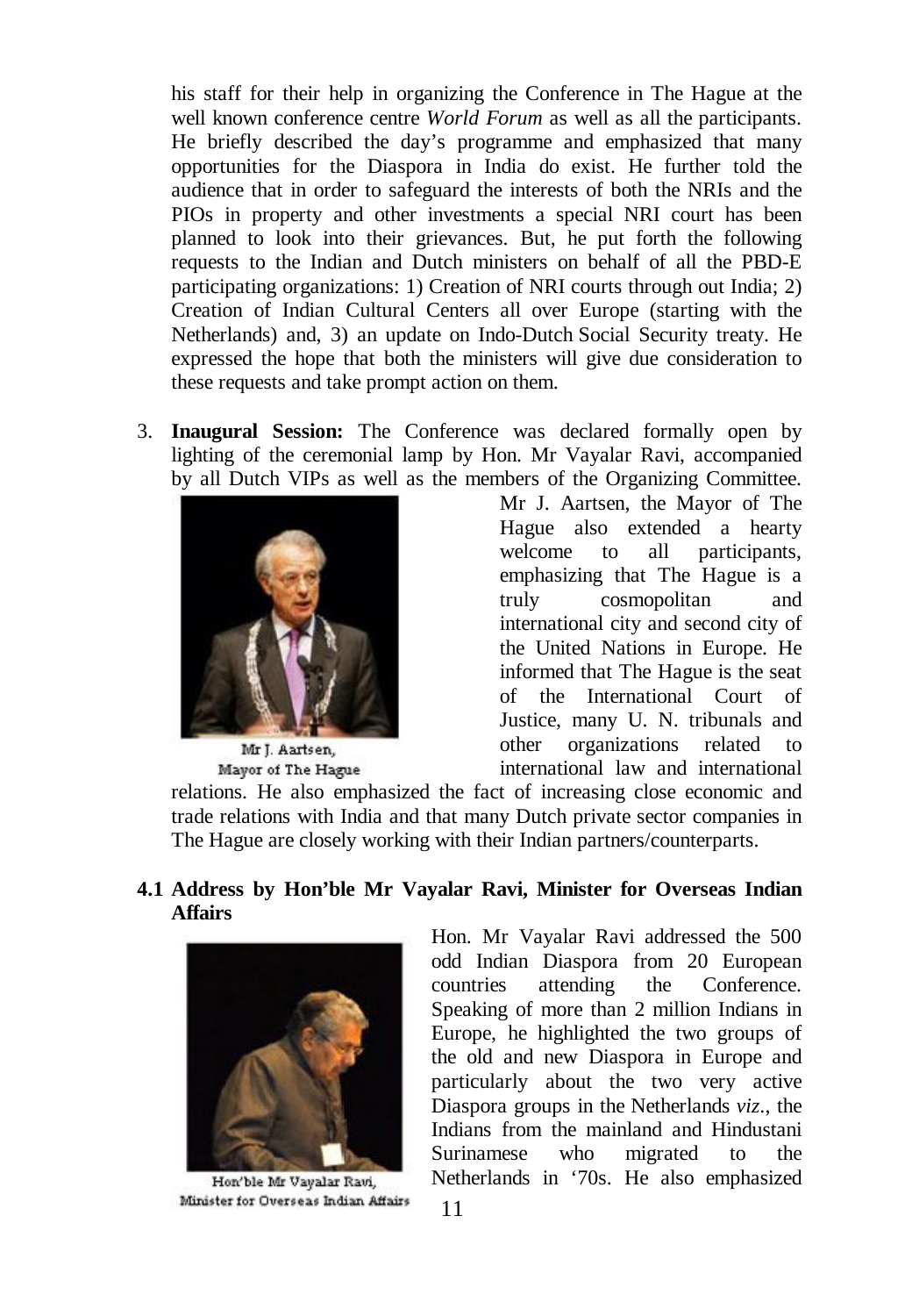the long relations between Europe and his own home state Kerala where *Vasco de Gama* landed in 1498. He further underlined the close partnership between Europe and India and that Europe is the biggest trade partner of India. He referred to much ongoing and current collaboration in various sectors. Explaining the significance of the annual Pravasi Bharatiya Divas held every year on  $9<sup>th</sup>$  January in India, he expressed his pleasure over this first European but third Regional Pravasi Bharatiya Divas, as a forum for dialogue between his ministry and the regional Diaspora groups.

**4.2** Stating that the present size of Indian Diaspora is approximately 25 million, spread out in 136 countries of the world, he informed the audience that now it is an ideal time for the Diaspora to invest and start such other activities in India. He further elaborated that the country was less affected by the universal banking crisis and, as such, India will be able to push development at a higher speed. Commenting on India as a land of many economic opportunities that will help in accelerating the process of it becoming a *Global Power* soon. He enumerated the achievements of his ministry in the short period such as the establishment of a *High Level Committee of Indian Diaspora* to advise the Prime Minister*, India Development Foundation* which will support initiatives in the area of micro-credit, raising the female literacy level and other projects in the states and other regions. In this context he mentioned the special emphasis that the present Government is putting on female uplift and their mental and literacy development and for which the Cabinet has already decided to raise female reservation in *Panchayats* up to 50%.

Similarly the work being done on *Knowledge Network for Diaspora* to serve as an electronic platform, as well as bilateral agreements signed by his ministry with Belgium, France and Norway on science and technology, and payment of social security in India were mentioned. He ended his address by inviting the audience to attend the next Pravasi Bharatiya Divas in New Delhi to be held in January 2010.

# **4.3 Chief Guest Prof. R. Lubbers, Ex-Prime Minister of the Netherlands**



Prof. R. Lubbers, Ex-Prime Minister of the Netherlands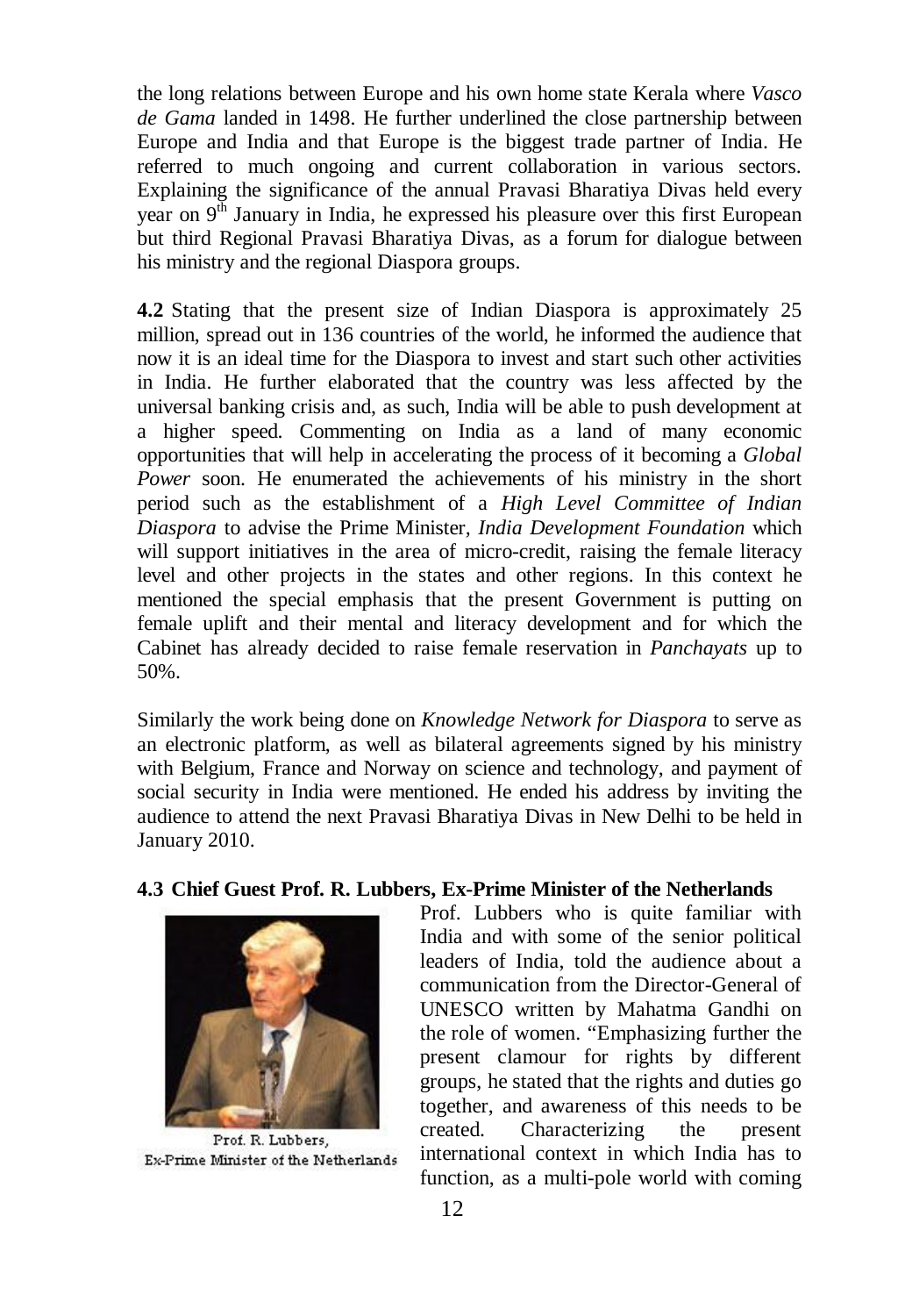together of various civilizations, he expressed a hope that India would succeed in realizing its goals with hard work, in which the Indian Diaspora can play a useful role."

**4.4 Guest of Honour Hon'ble Mr Jan Piet Hein Donner, Dutch Minister** 



Hon'ble Mr Jan Piet Hein Donner. Dutch Minister for Social Welfare and Employment

**for Social Welfare and Employment:** Mr Donner also emphasized the present interdependence situation and the vital role that social interaction plays in that. Paying tribute to *Great Culture of India* and its love for peace, Mr Donner commented on the need for *our two countries to know each other better and more*. Describing the impact of economic downturn in the Netherlands, he stated that the Netherlands is a good destination for investment by Indian companies. In this context, he

referred to the already existing Indian companies in the Netherlands, such as *Tata Consultancy*, *Mittal*, *Infosys*, etc. In view of strategic location of the Netherlands in Europe and its developed infrastructure, he invited India to make the Netherlands a *beachhead* for Europe. He also informed the audience that soon he will be visiting India to sign the bilateral agreement on payment of Dutch Social Security in India to (retired and/or) returning Indian Diaspora.

#### **4.5 H.E. Mr Manbir Singh, Ambassador of India to the Netherlands:**

After welcoming Hon. Minster for Overseas Indian Affairs, Mr Vayalar Ravi, the Dutch Minister for Social Welfare and Employment, Mr Donner, and the Mayor of The Hague, Mr J. van Aartsen and all the participants, Ambassador



H.E. Mr Manbir Singh, Ambassador of India to the Netherlands

Manbir Singh expressed his appreciation for the Organizing Committee whose members had been involved in intensive preparatory activities for the Pravasi Bharatiya Divas - Europe. Commenting on excellent bilateral relations between the Netherlands and India, Ambassador Manbir Singh stated that the relationship in all different areas like trade, commerce, culture, media, science and technology, etc. is resulting in considerable mutual benefit. Praising the exemplary work done by the Ministry of Overseas Indian Affairs in a short period, he identified many areas where the community of

Overseas Indians can make useful contribution, such as trade, manpower and in science, technology and tourism. He admired particularly the Hindustanis from Suriname who have kept active links with the motherland. Supporting observation of Mr Narayan Murty that NRIs have distinguished themselves in different countries, he hoped the members of the Indian Diaspora will also be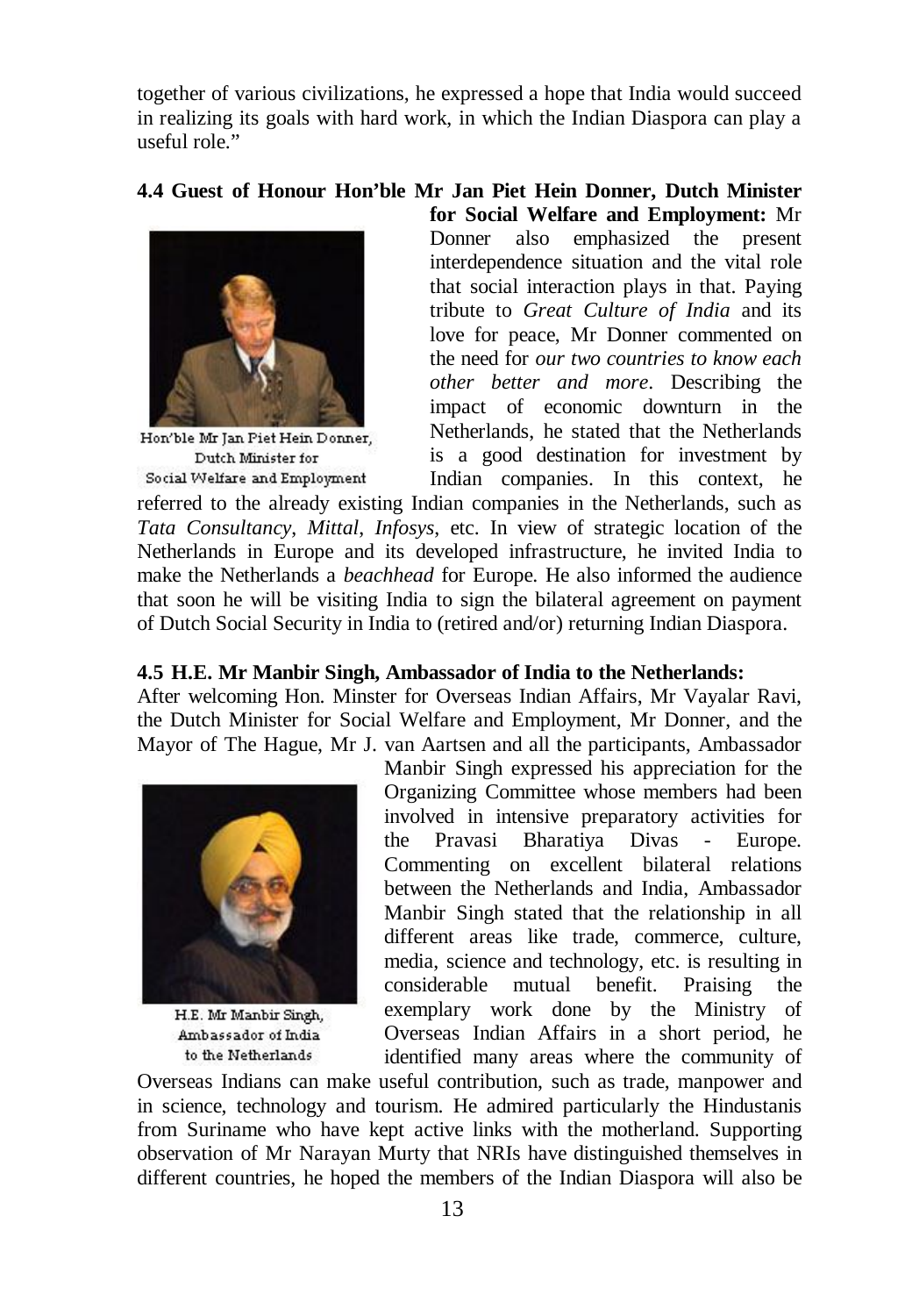helpful in setting up of joint ventures and act as catalyst in enhancing trade and commerce, and investment which at present stands at a high level.

**4.6** With the Indian Ambassador's address, the Inaugural Session came to a close until and after the coffee break when Working Session One started its deliberations at 10.45hrs.

# **Working Session One:**

# *Rising India and the Role of the Indian Diaspora***:**

# *Moderator: Mr T.P. Sreenivasan, Former Secretary, MEA and Member Advisory Board, PBD 2010*

**5.1. Introduction by the Moderator:** Welcoming participants and Panel Members, Mr Sreenivasan briefly commented on the theme of the session. He stated that in the context of India's ascent towards a developed Global Power, there is a re-discovery of Indian Diaspora and of their potential contribution. It is also interesting to see how *Rising India* can help Indian Diaspora and how the Indian Diaspora can contribute towards enhanced India-Europe relationship.

# **5.2 Address by the Chief Guest of the Session, Mr** K. **Mohan Das, Secretary, MOIA.**

Paying tribute to the mutually fruitful growing interaction between Government of India and the Indian Diaspora, he stated that the present situation is ideal for a more comprehensive contribution of Diaspora. In this regard he talked about the resilience of Indian economy despite present economic downturn and the fact that India is at present one of the fastest growing economies in the world. This provides considerable business opportunities and also a good destination for direct foreign investment. Mentioning that remittances by Indian Diaspora have crossed 400 million US\$ which is  $1/3<sup>rd</sup>$  of Indian GDP. Stating that India has become a net exporter of capital and is also known for its skills such as in marketing, and well trained manpower in science and technology. According to him, now is the opportune time to take a strategic view of the relationship. He further told the audience that members of the Diaspora can utilize four main instruments for channeling their contributions to India's development process, namely, use of Overseas Citizenship, services of the *One Stop Diaspora Facilitation Centre, the Global Diaspora Network of Knowledge* and *India Development Foundation*.

# 5.3 **Key note speech by Mr R.L. Lakhina, PBD Samman (***Honour*) **Awardee:**

In his systematic and well researched presentation, Mr Lakhina covered all aspects of the phenomenon of India Rising and as a future Global Power, emphasizing the role of Indian Diaspora in accelerating that process. Mobilization of intellectual, technical and financial resources of Indian Diaspora has been a passion for Mr Lakhina in the last 30 years. He raised the issue whether India as a Global Power is a hype initiated and sustained by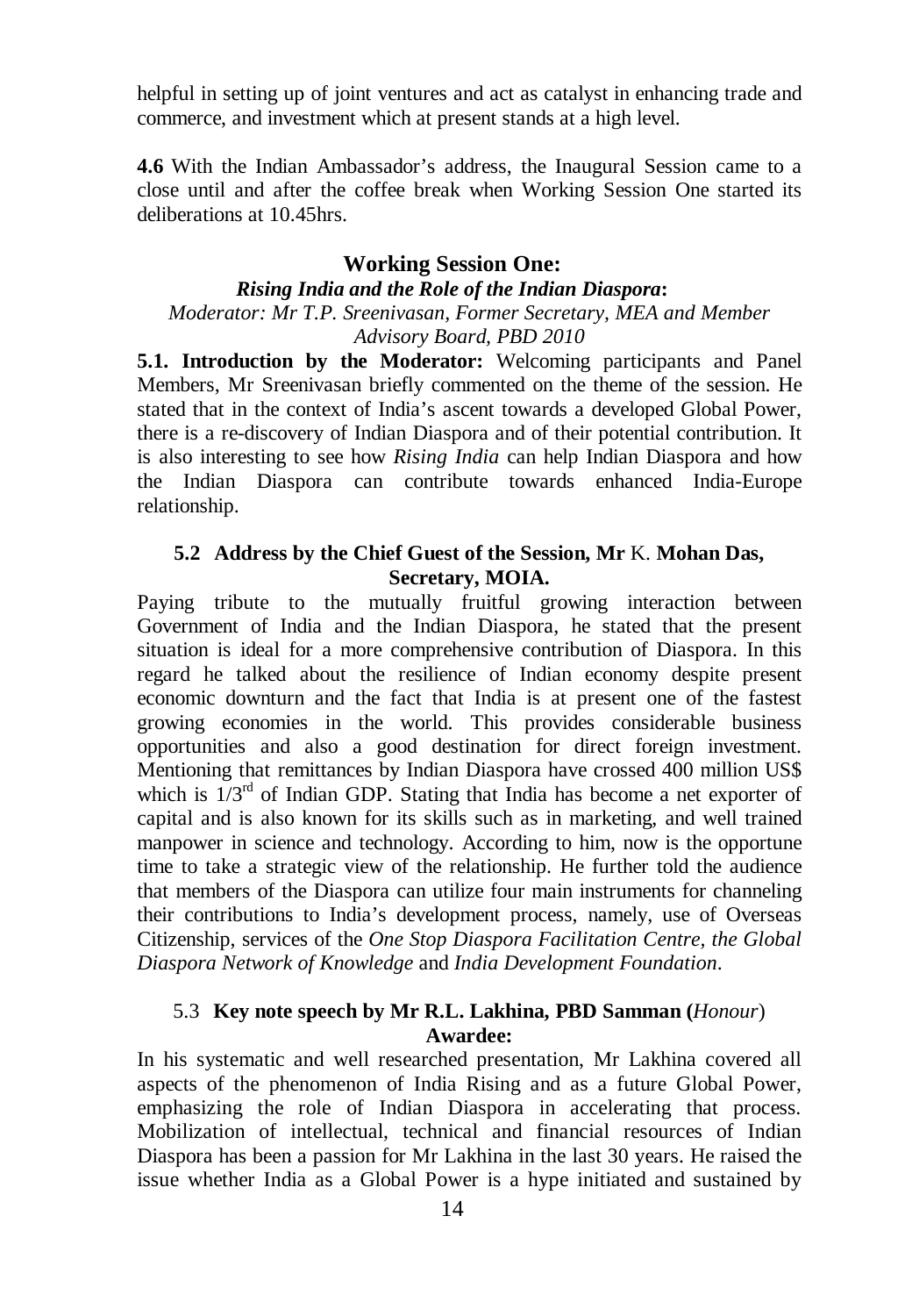media or a reality? Based on the observations of many Indian and foreign scholars and the continued high key performance of Indian economy, presently disrupted by the global economic downturn, Mr Lakhina stated that if the relevant policies are continued by India, there are all the ingredients, necessary to enable her to become a Global Power in near future. Enumerating the common attributes of a Global Power, Mr Lakhina stated that the achievement of this status depends upon three types of power, namely, economic, military and soft power, however the starting point is economic power. India had been able to break the monotony of 5% per annum growth during the planning era and started making quantum jumps in economic growth after economic liberalization started in early 1990s. Not only that growth rates increased continuously touching 7.8% and moving fast to the magical figure of 10%. In support, he quoted U.S. Secretary of State, Mrs. Clinton that accepting India as a Global Power is as natural as accepting the law of gravity. Fast increasing direct and indirect foreign investment, Indian exports increasing rapidly, India becoming a net capital exporter, its considerable military strength, its enviable democratic performance and enormous soft power indicated by popularity of Bollywood films, cuisine, Indian clothing and fashions, and the fact that India is already the *fourth biggest economy of the World*, in terms of P.P.P. and therefore India soon going to become a Global Power; it is no more a hype but a real phenomenon. Mr Lakhina further stated that this process can be further accelerated by a comprehensive approach to involvement of and contribution by the 25 million and odd Indian Diaspora whose tremendous has been utilized in the past to a very small extent. In his opinion Government of India should consider its Diaspora as a national resource and asset and utilize its potential of innovation, generating new ideas, and technology transfer as agents of India's soft power, in improvement of performance in health, education, social welfare, industrial production, energy development, etc. Already, remittances by Indian Diaspora are the highest in the world but their contribution can be much more than this. The best is yet to come!

#### 5.4 **Prof. Dr. Prabhu Guptara, Executive Dir. Woflsberg (Switzerland) Role of Indian Diaspora in enhancing Indo-European Cooperation:**

Emphasizing on non-traditional initiatives undertaken by individual members of Indian Diaspora, Professor Guptara narrated many initiatives taken by him and other Diaspora members like him in order to enhance Indo-European cooperation. He suggested that to improve understanding of Indian culture, politics, economy by Europe and Europeans, Diaspora members should write articles in mainstream news papers, journals as well as in bilingual magazines. In this context he mentioned the work of fellow Diaspora members Ms. Rema Bajaj and Mr Arunachal of India. He said that Indian Diaspora members can do something in their own area of expertise. In this context he indicated the philanthropic work being done by *King's Curry* chain of restaurants which donate 10% of their profit for charitable causes in India. Similarly, he pointed to the exemplary work of *William Curry University*'s work in Assam for higher education. In order to create and sustain interest among younger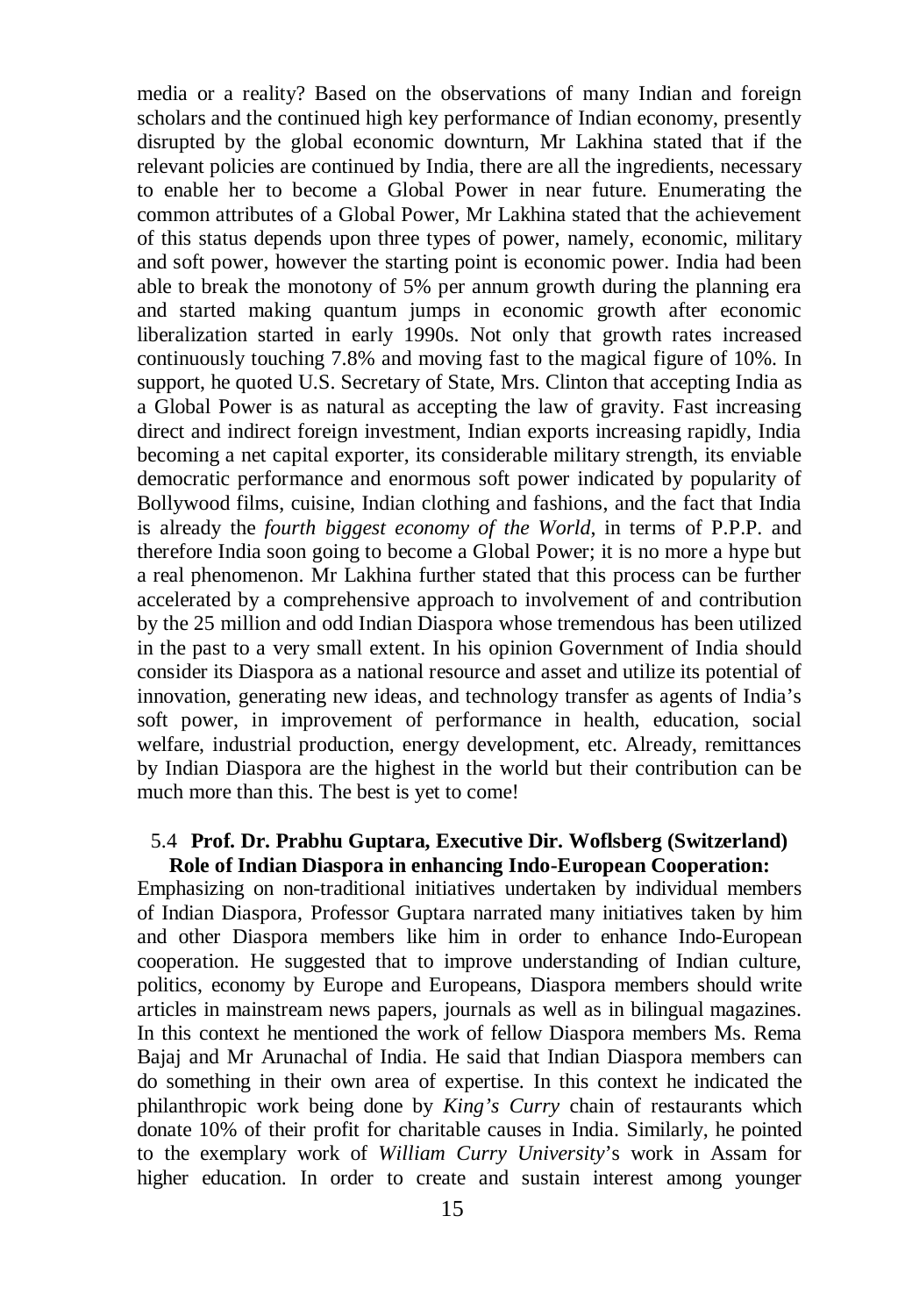generation of European Indian Diaspora in India, he suggested that they could also be involved actively in activities which bring out India in limelight in Europe. In this connection he mentioned the example of his twin sons of 13 years old who were awarded a prize for their first novel at a very young age. He also emphasized the need for young NRI volunteers to organize social and cultural activities for younger persons. Prof. Guptara concluded by saying that in additions to remittances, Indian Diaspora in Europe can help India in many other ways, too.

## 5.5 **Drs. Sandew Hira, Managing Director Amrit Consultancy, the Netherlands**

#### **Global Diaspora Trends – A case of Surinami Hindustanis:**

Drs. Sandew Hira, a well known researcher and writer on the saga of Indian indentured labour in Suriname, their migration to the Netherlands and their socio-economic problems, narrated briefly various stages in their story. He stated that some of the Surinami Hindustanis have recorded events for the posterity, such as the book *Ram Sahay's journey.* The harsh nature of the initial historical journey from U.P. and Bihar to thousands of miles away to Surinam, problems of settling down and sustaining own culture and religion in a multicultural and multiracial society, prompted some of the families to return to their homeland after the expiry of their first contracts, while others continued the development of the community during the colonial period and after independence. In mid 70s, after the Dutch Government granted independence to Suriname, a large number of Surinamis of Indian origin migrated to Holland and settled down here. They have made considerable progress in all sectors of Dutch life and at present many members of the community have attained the positions of doctors, professors, lawyers, accountants, members of municipal, provincial and national legislatures. A project of compiling 30 volumes history of Surinami Hindustani Diaspora is already started . Besides that many social, cultural, religious organizations of the Community are actively busy in propagating Indian way of life. Drs. Sandew Hira concluded his presentation by enumerating some of his past and future Diaspora studies on *Meaning of Ethnic Identity, Database of Social Institutions,* including their infrastructure, *Global Atlas of Diaspora*, etc. Session Moderator, Mr Sreenivasan aptly described Drs. Hira's presentation as *food for thought*.

# **5.6 Mr Raj Loomba CBE, Chairman Loomba Trust and Rinku Group, U.K.**

#### **Empowerment of Women in India and the Role of Indian Diaspora:**

Emphasizing the overall role which women are playing all over the world in national life, Mr Loomba stated that though there has been considerable advancement among women in urban India, those in the rural areas are still lagging behind considerably. According to him, members of Indian Diaspora, particularly women among them, should play a significant role in their empowerment. Mentioning some mechanisms of empowering women in India,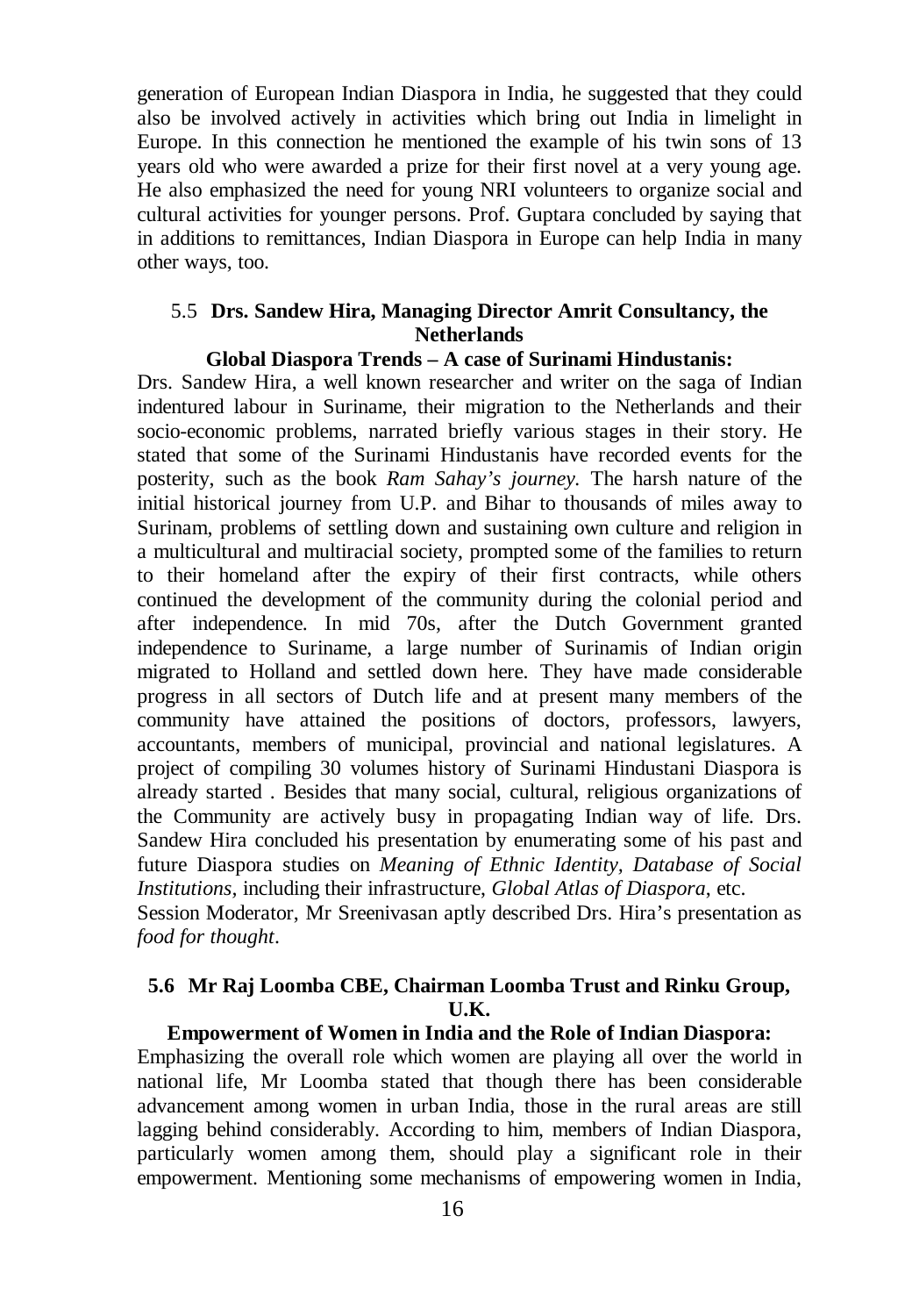he mentioned specific projects aimed at helping women in increasing their income, education of girls, improvement of health and sanitation projects, etc. In accomplishing such projects, charities play an important role in the U.K. where the former British Ambassadors in India have played a facilitative role. Also, other dignitaries like the Mayor of London, prominent businessmen like Mr Branson and Lord Dholakia, have also contributed extensively in projects for empowering women in India.

# **5.7 Mr T. Jacobs, President, World Malayali Council, Germany - The term "NRI" should not mean** *Never Returning Indian:* **Commitments of the Government of India:**

Coining yet another term for Indian Diaspora, Mr Jacobs stated that though many Members of Indian Diaspora may not be returning back to India for different reasons, this should not stand in the way of developing a mutually beneficial relationship between them and the Government of India. Even without being physically present in India, members of Indian Diaspora can still help the motherland through remittances, charities, NGO projects, investment in infrastructure and other programmes such as poverty alleviation. Referring to the legal difficulties which members of Indian Diaspora face in India in connection with buying and selling property, borrowing money from banks, acquisition of land for building factories, schools, etc., he stated that the normal courts in India take a long time to resolve these issues, which discourage Diaspora members in undertaking such activities. In order to avoid or minimize such problems, Government of India may consider setting up special Diaspora Bank and a separate *Pravasi Bharatiya Tribunal.*

5.8 **Discussion:** Commenting briefly on different presentations, the Moderator of the Session invited comments and questions from the audience. Referring to the excellent presentation of Mr Lakhina, Mr Wahid Saleh asked him how he arrived at the figure of 30 million members of Indian Diaspora. He also wanted to know about the share of Indian Diaspora in the Netherlands in total remittances to India. Mr Lakhina stated that we have been using the figure of 25 million for many years, but recently he came across a more up-todate figure of 30 million. With regard to remittances of Indian Diaspora in the Netherland, he stated that the breakup of the total figure of remittances was not available in Holland but bulk of these remittances is coming from members of Indian Diaspora in the Gulf countries. Another member of audience asked about arrangements and facilities for those who study in Europe and visit India to study social projects there. To this, Mr Loomba answered that his Trust and other organizations in UK are encouraging European students to visit India for studying problems and issues of their interest, and it would respond to specific proposals from interested students. Prof. Prabhu Guptara also offered to help any European student who is interested in studying in India. To another question by Dr (Mrs) Shruti Shukla about mechanisms available for nonmonetary help to Indian organizations, Mr Mohan Das, Secretary, MOIA, responded that the *India Development Foundation* which will be functioning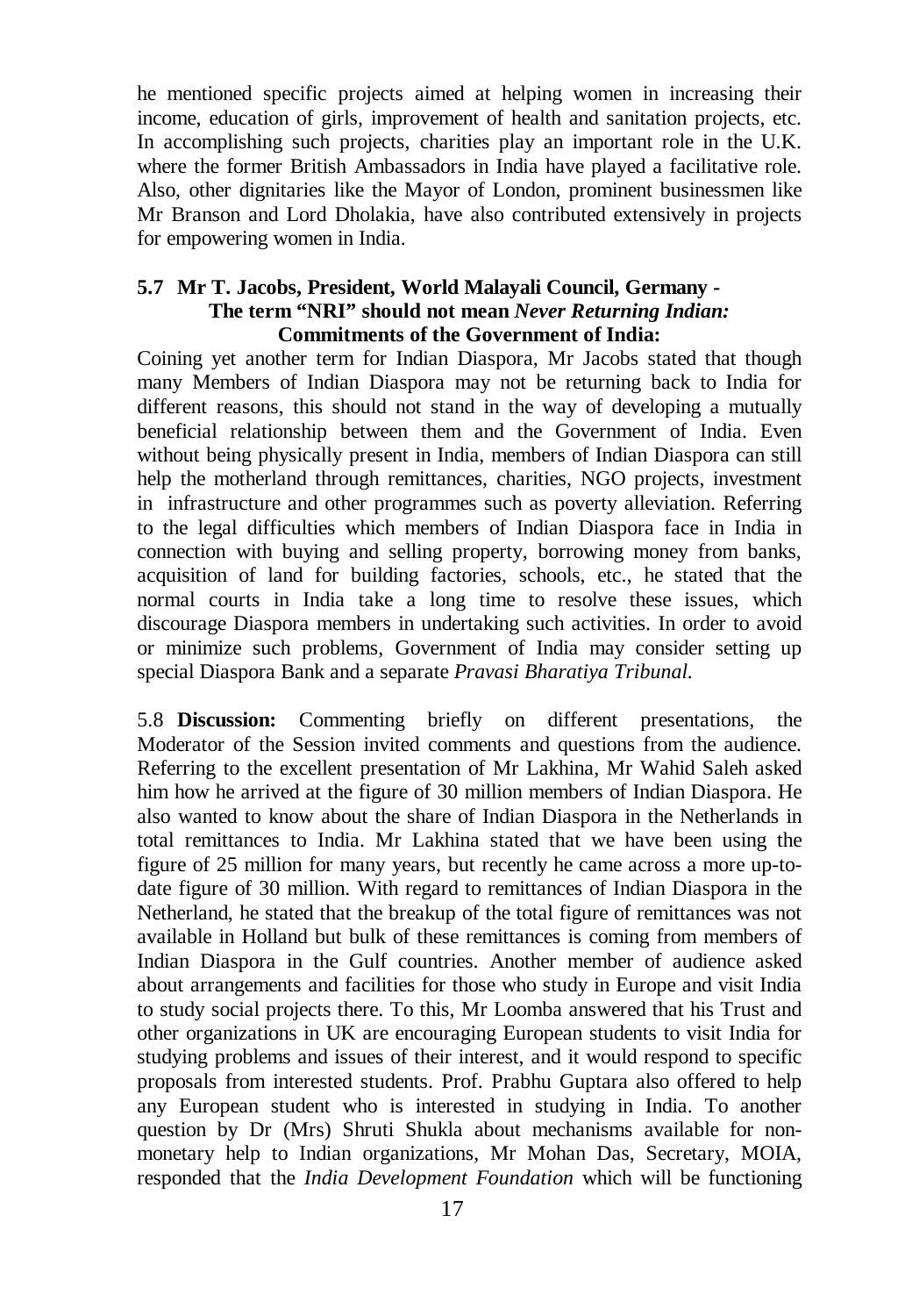by November this year, is the appropriate channel and coordinating institution both for monetary and non-monetary Diaspora contributions, including for those who cannot visit India physically. Another lady participant, Dr. Gupta, asked how income generating projects for women should be organized, to which Mr Loomba responded that in the light of his experience he would recommend that women should be supported with work possibilities in their own environment. Dr. Mohan Gautam asked why the help projects cannot be in countries other than India where members of Indian Diaspora may also require similar help. Mr Loomba, informed Dr. Gautam that charities managed by his Trust will also extend help in near future to Diaspora members in Surinam, Nepal and Sri Lanka. Prof. Guptara also reminded the audience about a restaurant project in Switzerland which devotes 10% of its profit for similar activities. Dr. Pramod Agrawal, associated with an Indian students' organization, informed about a charity organization of such students which does not have any overhead costs as all work is done by volunteers, and that can also help in identifying problems, preparing project proposals, etc. In response to the issue raised by Mr Jacob, Chairman of the World Malayali Council regarding the need for special court for NRIs, Mr Mohan Das, Secretary, MOIA, replied that the Protection of Property Act is one possible solution for the problem, but since land is a state subject and hence they need to take action regarding that. He further informed that in the annual *Pravasi Bharatiya Divas 2010*, property issues will be a major topic of discussion. He also informed the audience that even without a separate tribunal, some high courts like the Allahabad High Court have given directives that NRI cases should be given priority in court deliberations. The discussion session ended after Mr Sreenivasan, the Session Moderator thanked all speakers for their stimulating presentations and the audience for their keen interest and relevant questions.

**Working Session Two: Tradition, Heritage, and Culture: Opportunities and Challenges for the Indian Diaspora. Moderator: Drs. Ryan Tewari, President, GOPIO, the Netherlands and Secy. General, Organizing Committee**

# **6.1 Address by Chief Guest of the Session, Lord Navnit Dholakia, PBD Samman** (Honour) **Awardee; Chairman, Nacro; Home Affairs Spokesman for LD in the House of Lords Contribution of Indian Diaspora in Culture and Heritage:**

Narrating the history of Indian Diaspora in the UK, Lord Dholakia, stated that since its inception the size, nature and type of problems have changed both for the Indian Diaspora as well as for India. The UK Indian Diaspora has now grown to 1.6 million people; the combined income of the community is estimated to be 30-50 million pounds; there are more than 10,000 Indian restaurants in London and the National Health Scheme (NHS) will collapse without Indian doctors; and prominent Indians are also elected to the municipal and national legislatures, and many successful Indian businessmen have been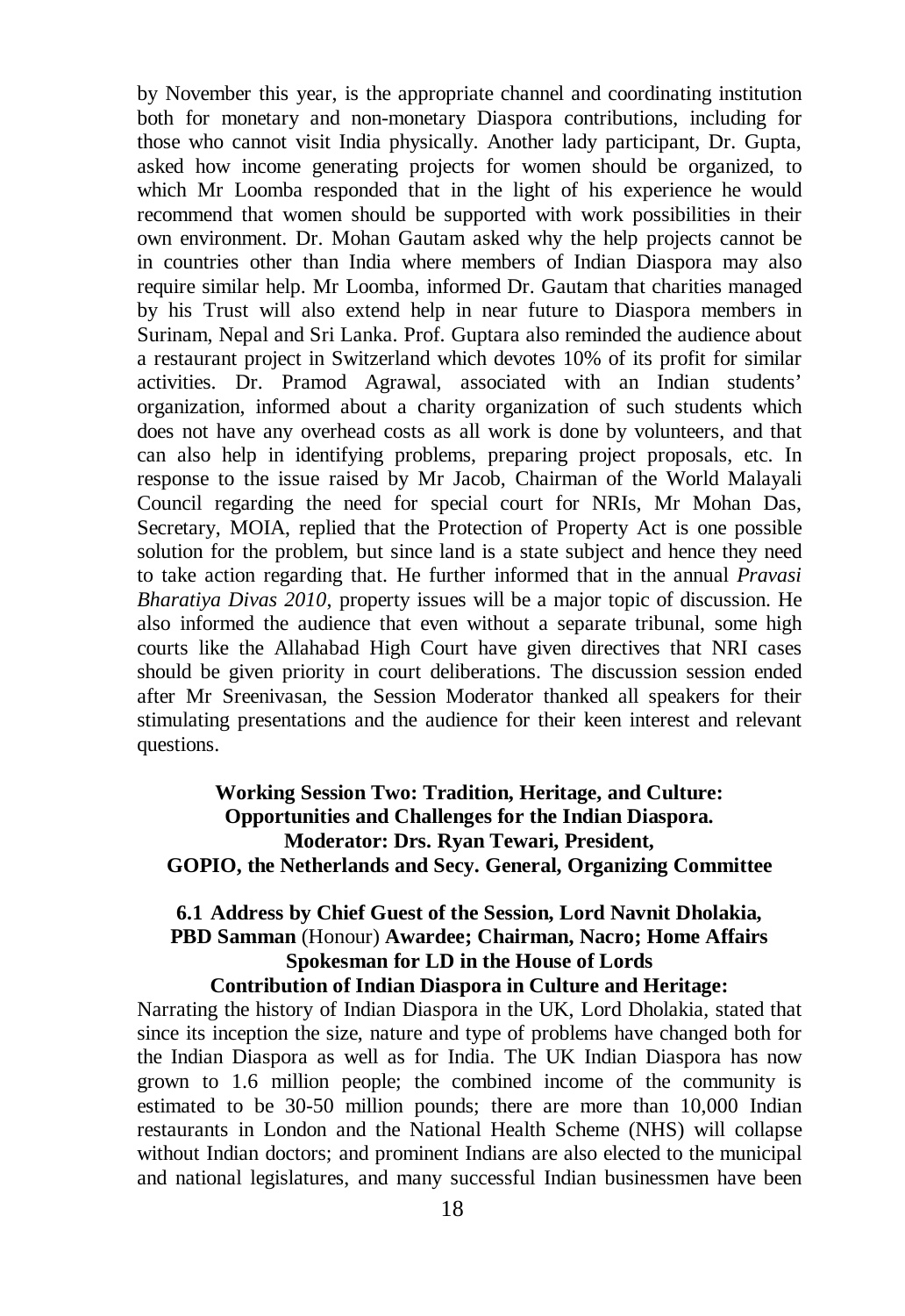honoured for their entrepreneurial skills. The British Indian Diaspora is quite cosmopolitan and always projects the best image of India. Referring to the exodus of Indians from East Africa, Lord Dholakia stated that despite two international shifts, the East African Indians have resettled in UK soon and now progress well in all sectors of local life.

**6.2** Commenting on the theme of the session, Lord Dholakia stated that every decision has political implications. Culture is also not static and changes with a change in the environment. Yes, use of language along with dress and habits of Indian Diaspora in UK has changed *but not the identity*. Although till now emphasis has been more on remittances, now we must pay attention to cultural development side by side with economic development. Emphasizing the necessity of assimilation of Indian Diaspora with the wider cultural diversity of the UK, Lord Dholakia reminded that *what you put in a country should be greater than what you have got*. He also encouraged the Diaspora to learn from other communities how to save your property and prodded them to go beyond human rights and contribute to elimination of dire poverty in the country. Lord Dholakia concluded his presentation with a slogan: *There are no heights to which we cannot fly!*

# **6.3 Opportunities and Challenges for Indian Diaspora: An Overview by Drs. B.N. Madan, President, Netherlands- India Association; Chairman, Indian Business Chamber**

Giving an overview of Indian Diaspora in Europe, Drs. Madan stated that they play an important role in preservation and advancement of culture, traditions and heritage. In Europe, there is both the old and the new Diaspora, numbering more than 2 million inhabitants, spread out in 18 countries, with the greatest group in the UK (1.6 million), followed by the Netherlands. Despite the diversity of language, religion and origin in India, it is the culture that binds them together. In this connection, Drs. Madan mentioned Indian classical dances, music, hip-hop, Bollywood, Indian TV serials, as some of the things which bring them together.

He further elaborated that as far as films are concerned not only they come from India but of late, some Diaspora producers are also making films on *fusion* topics. Referring to the increasing popularity of Yoga, Drs. Madan informed that in the Netherlands, Yoga is being practiced in hospitals also. Commenting on some of the problems of the Diaspora in Europe, he mentioned *finding a cultural balance*, differences in attitude of older and younger generations, differential approach of Indian and local communities on issues like homosexuality, are some examples. Despite some differences, Indians respect local values and norms and are law-abiding citizens. Family is still very important for Indian Diaspora and linkages with the greater family in India are still strong. Mentioning that by and large Indian Diaspora in most countries of Europe have distinguished themselves in all sectors except sports, military and politics. Excepting English speaking countries in Europe like the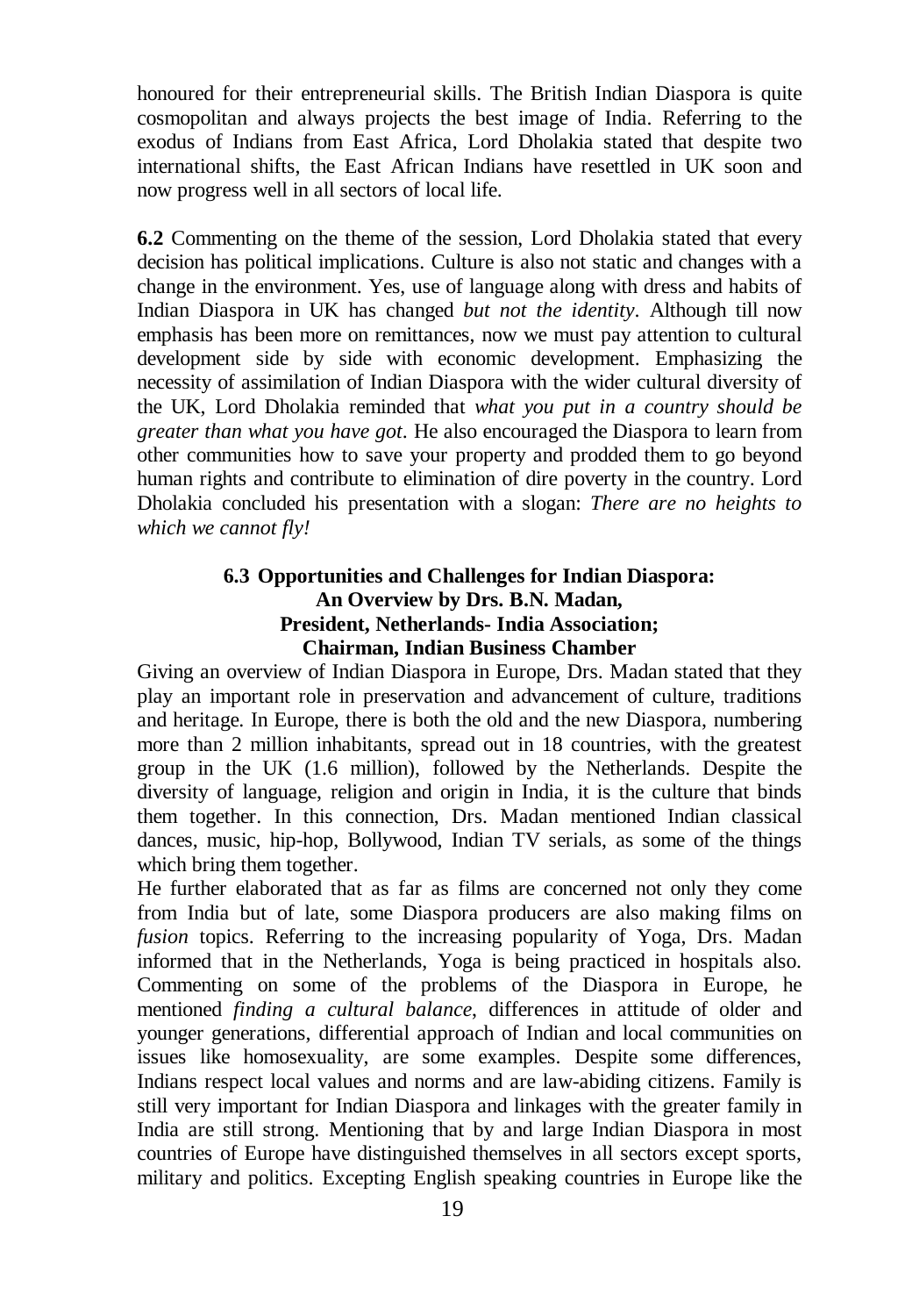UK, Ireland, Scotland, participation in politics in other countries is limited because of the language problems. There are almost no prominent Indian players in Europe's most popular sport football. Drs. Madan concluded his presentation by making a recommendation for setting up a cultural centre in the Netherlands as a forum for all Indian cultural associations to come together in support of advancing India's soft power.

# **6.4 Perspective from the PIO Community in the Netherlands: Dr. Ruben Gowricharan, Professor of Social Cohesion and Transnational Culture, University of Tilburg**

Presentation of Professor Gowricharn dealt with the issues of assimilation and autonomy of Surinami Hindustani Community in the Netherlands. He stated that the question of cultural, linguistic and biological assimilation of immigrant groups need a long time to resolve. Similarly, other issues related to assimilation like dress, religion, marriage, etc. are deeply ingrained in individuals from childhood and are not easy to change rapidly. However, the Surinami Hindustanis did not have much of a problem with the language and norms and values of the Dutch Society, as they grew up as part of the Dutch colony in Surinam. As in other cases, there is also a generation gap between the first and second generation Hindustanis in the Netherlands. The second generation is more assimilated with the Dutch mainstream. The caste system still exists and so do the separate organizations for Arya Samajis and Sanatan Dharmis. Hindus are still prominent among Hindustanis. However, all of them are very fond of Bollywood films, Indian clothing and fashions, visiting India for tourism, pilgrimage to Sai Baba and other *mandirs* (temples) and also to discover roots in U.P. and Bihar. In a way the second generation is more inclined towards India.

# **6.5.Bridging Sensitivities and Sensibilities – Referencing Tradition, Heritage and Culture**

#### **Mrs. Lajja Sambhavnath, Performing Arts Professional, Portugal:**

Presenting the problem of assimilation is not but as a two way process involving sensing the sensitivities of the host community and sensibilities of the immigrant community, Mrs. Sambhavnath, stated that in this process the Indian dancers and musicians who now have a feeling of being global citizens, can play an important role. Keeping one's own culture intact and also intensely interacting with the host and other cultures, is like walking on a rope, a balancing act. Describing the popularity of Indian dance and music in Portugal and their growing significance at global level also, Mrs. Sambhavnath stressed the importance of an international cultural forum which is necessary for preservation and development of culture. She concluded her presentation by stating that *what happens to art is very important, as an individual does not live by bread alone!*

# 6.6.**Indo-European Cultural Dialogue from the Swiss Perspective Mr Arun Amritham, Ex-President, Indian Association, Zurich:**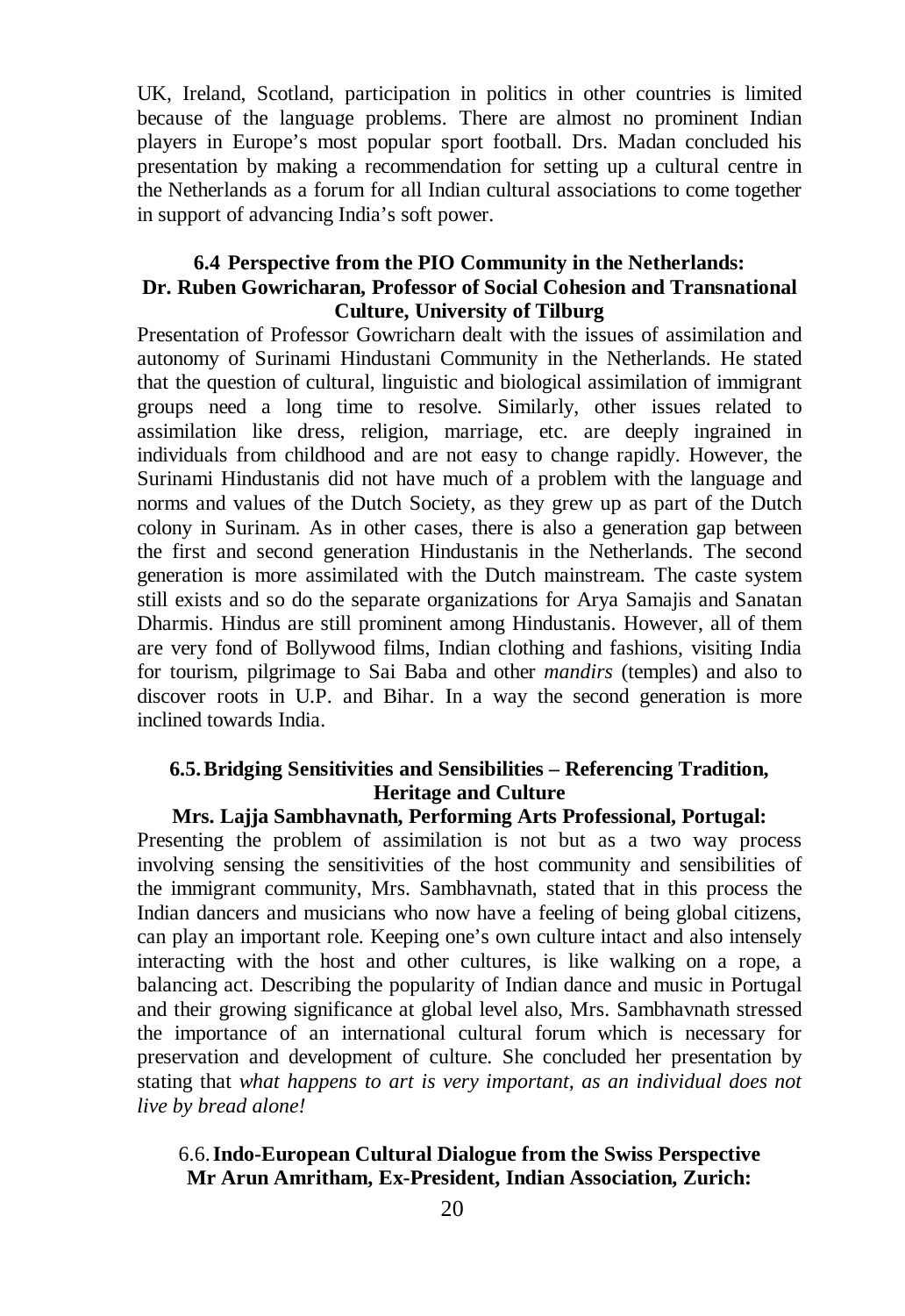Members of Indian Diaspora in Europe are part of the European Union phenomenon, and as such an ongoing cultural dialogue between them is of considerable mutual benefit. Referring to the Indian Diaspora in Switzerland, Mr Amrithan stated that the relations between the two countries are very cordial and Indian food, clothing, fashions are quite popular. The two countries have many things in common like love for peace, pluralistic democracy, and inhabitants of both countries visit each other for tourism and other purposes. Mahatma Gandhi visited Switzerland in 1931 and in 1948 a Treaty of Friendship was signed between the two countries. At present the Indian Diaspora consists of Indian students, diplomatic staff, African Indians, Indians working with UN and other international organizations in Geneva, Indian businessmen, restaurant owners and workers, etc. There are also special institutions devoted to the study of Indian culture, such as the European Institute of Indian Culture, Bern, Indian music and dance schools, Yoga centres, and film theatres showing Indian films. Stressing that *Civilization is not a state.* Mr Amrithan stated that Indians should interact with other cultures also in Switzerland.

# **6.7. Ms. Mamta Bhatia (U.K.)**

#### **Leverage the Potential of the Indian Youth:**

Based on her experience in UK as a International Leadership and Development Coach and also her own upbringing in England, Ms. Bhatia presented the special case of Youth in Indian Diaspora who are caught up between both the Eastern and Western values, norms, as well as in differences between generations of immigrants. Advising the youth in Indian Diaspora to seek for the commonality between them, at the same time preserving one's own culture and way of life, she stated that the first generation Diaspora did not have much of a choice. However, the youth of today in UK have much greater freedom and choice, and a great potential for contribution to society. Characterizing most Indian youth as shy, she advised them to reach out to others, share what they have, work hard, engage in creative work and maintain confidence in one's own rich culture. She further urged them to respect their elders and attempt to bring together the old and the young in the society.

# **6.8.The value of Indian Network Associations in relation to Tradition, Heritage and Culture:**

# **Mr Ashok Ramsaran, Executive Vice-President GOPIO International, (U.S.A.)**

In this last presentation of this Session, Mr Ashok Ramasaran talked about the need and usefulness of Diaspora Network Associations in relation to culture, particularly in the context of the Caribbean. Describing the baggage with which an Indian immigrant comes, Mr Ramsaran stated that "*We take with us Masala, Music and Diaspora*" and highlighted the role played by the pioneers. Taking the example of British Guyana, he stated that there have been 4 generations of Indian Diaspora with 26 *mandirs* (Hindu temples) and other educational and health infrastructure. Many sons and daughters of Indian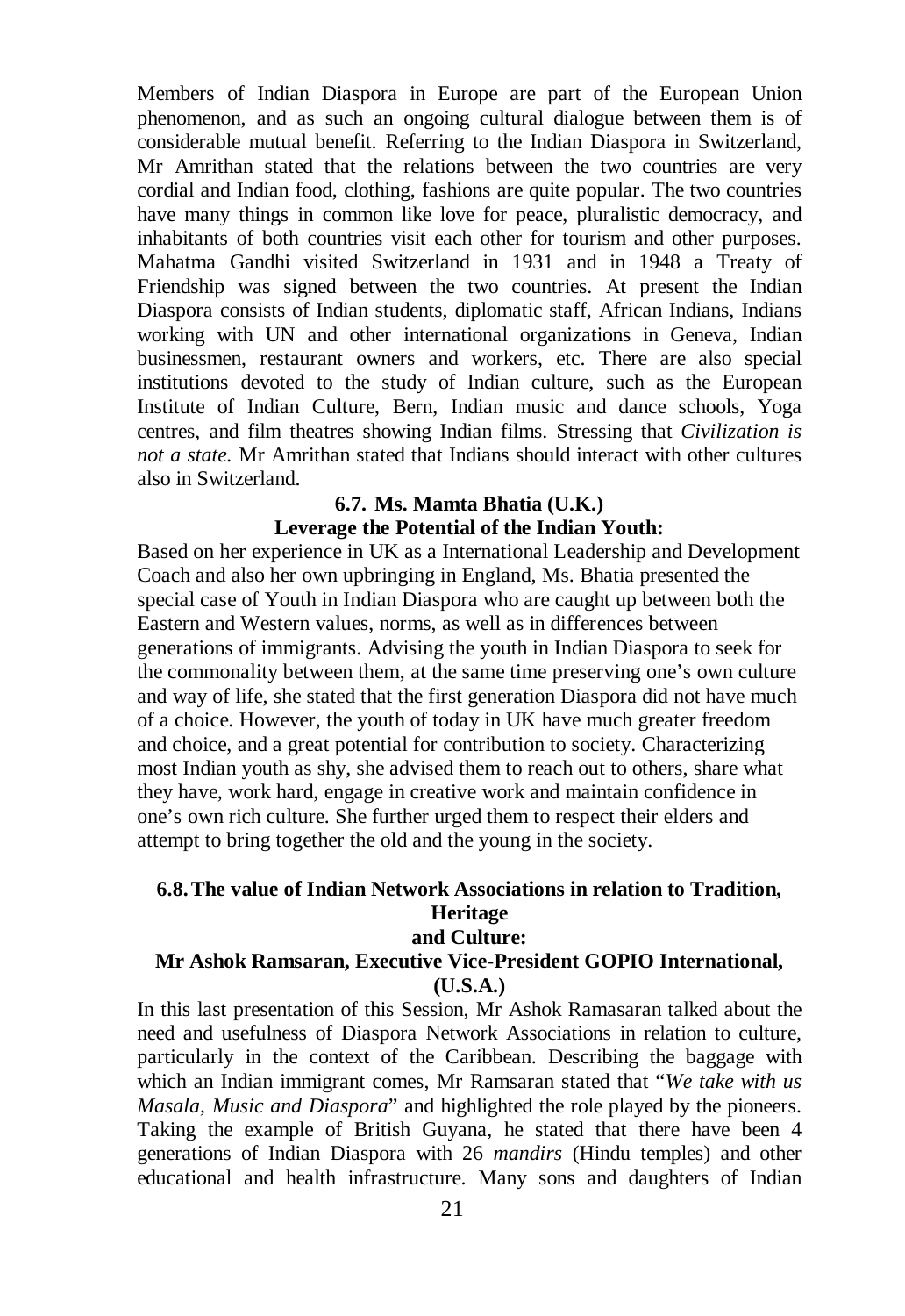Diaspora are at present academics, businessmen/women, sportsmen/women, politicians, etc. It is necessary for members of Indian Diaspora to have their organizations not only to maintain and develop their cultural heritage but also to interact with (like-minded) organizations of other groups. He concluded by informing the audience about the chapters of GOPIO and their non-religious, non- political activities.

# **6.9.Interaction with the audience: Session Moderator: Drs. Rajindre Tewari**

Mr Tewari praised the panel members for their informative contributions on different dimensions of the Diaspora problem and invited audience to comment and ask questions to panel members. Ms. Marian Oort observed that International Conferences on study of Sanskrit are a dying species and asked the speakers about places in India where support for learning Sanskrit is available. On this Dr. Gopi Menon, ex-staff member of Leiden University and at present connected with the University of Kerala, added that there the teaching is done in Malayalam language, which is very close to Sanskrit. Dr Mrs Sharma asked Mrs. Sambhavnath of Portugal about help by EU for the teaching of Indian dances in Portugal, to which the Panel Member from Portugal replied that she has been intensively busy with teaching of Indian Dances but unfortunately European Community does not understand the idea behind the Indian classical dancing!

A student from Delft University stated that Indian students at the university also try in their limited resources to propagate Indian culture and its changing role in global scene but what is lacking is direction from elders living here in the Netherlands for a longer time. Another member of audience told that there are centres for propagation of culture of other countries like *Alliance France*, why, then, not an Indian Cultural Centre in the Netherlands? Is it money or any other reason? To this H.E. Ambassador Manbir Singh replied that Government of India is aware of this and we are busy with setting up soon such a Centre here in the Netherlands. Mr Chellaney asked why there is no Youth Wing of Netherlands-India Association to which Mr Madan replied that it is a big family of Indian Diaspora in the Netherlands and they are busy with providing a better access to both younger Diaspora members and Indian students studying in the Netherlands. The interaction with audience ended with the Moderator thanking the speakers and members of audience for their contribution to the discussion of issues relating to Tradition, Heritage and Culture.

#### **Working Session Three:**

# **Business Opportunities for the Indian Diaspora**

# **Session Moderator: Mr Oedith Jaharia, Chairman, Indian Expat Society, the Netherlands**

**7.1** Session Three began its proceedings with the address by the Chief Guest, Hon'ble Vayalar Ravi, Minister for Overseas Indian Affairs. The Hon'ble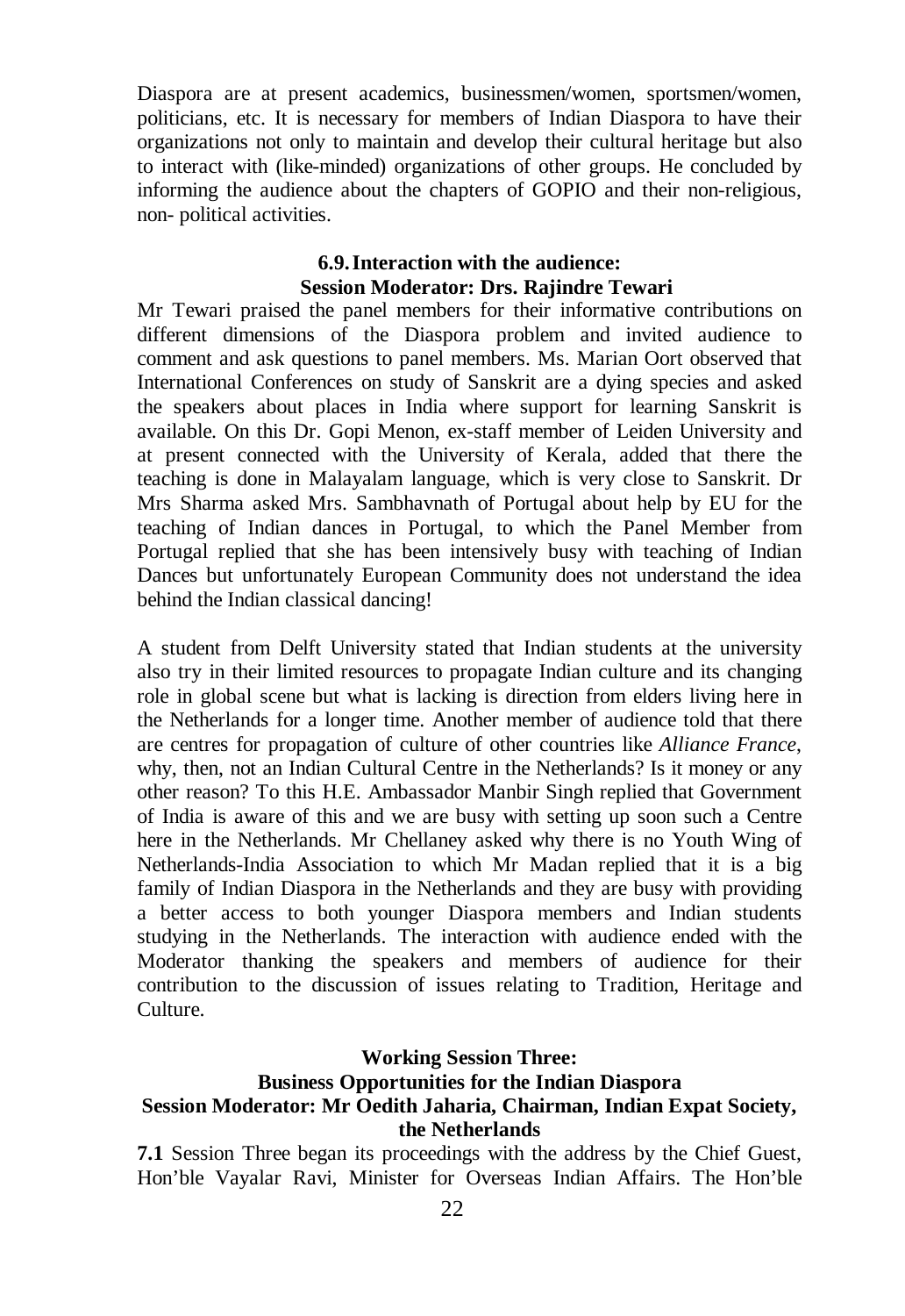Minister informed the audience about the tremendous progress made by India since introduction of economic liberalization in 1990s. As a result it is today one of the largest economies of the world with accelerating growth rates uninterrupted by the global economic downturn. At present India's foreign exchange reserves are high and both direct and indirect foreign investment in India is increasing rapidly. The previous economic reforms have already shown results and the present government is also planning to introduce more reforms which would facilitate quicker decision-making on outsourcing, joint ventures and investment, both by the Indian Diaspora as well as others. The Hon'ble Minister appreciated the work done by European Indians in general and those in the Netherlands in particular and their organizations. He stated that he was looking forward to his second visit to Europe soon to attend the EICC-IMC Business Meet in Brussels on 30<sup>th</sup> September, 2009.

#### **7.2 Indo-Europe Economic Development:**

**Mr Kiran Malhotra, Chairman Indo-German Business Forum, Germany** Tracing highlights of India's recent economic development, Mr Malhotra stated that today India is one of the fastest growing economies, constituting the fourth biggest economy in the world based on purchasing power. Also, he emphasized other strong attributes of the Indian economy such as good macroeconomic performance with limited fiscal deficit, growing foreign direct investments and exports, as well a reservoir of a large pool of young scientific and technical personnel. Despite current set back due to global banking crisis, India expects the per capital income to double in the next 2 decades, releasing considerable purchasing power of the growing middle class. Referring to the growing trade between the EU and India, which will lead to increased European direct foreign investment and possibly more outsourcing and joint ventures in India he informed the audience that India is putting more emphasis on public-private partnership in infrastructure and other sectors as part of the economic strategy. Mr Malhotra suggested that India can also benefit from the long experience of European countries in this area.

### **7.3 Mr Gopal Ramanathan, Gobal Chairman Transactions Services, KPMG, Chairman India WorkGroup H.F.C., Chairman Dutch Trade Board, Chairman Great India Industrial Group, Netherlands**

Mr Gopal Ramanathan outlined opportunities for investment in India in sectors like water development, retail trade, food processing, hospitality, infrastructure and logistics, renewable energy, etc.

## **7.4 Drs. Rishi Kartaram, CEO, Gameworld B.V., the Netherlands Diaspora Entrepreneurship:**

Drs. Kartaram presented to the audience the interesting example of how new, innovative approaches in entrepreneurship can lead to success and win-win outcomes, even in the present economic downturn. Giving more details of his company which makes new, challenging and absorbing games for the growing computer savvy and possessing increasing purchasing power, younger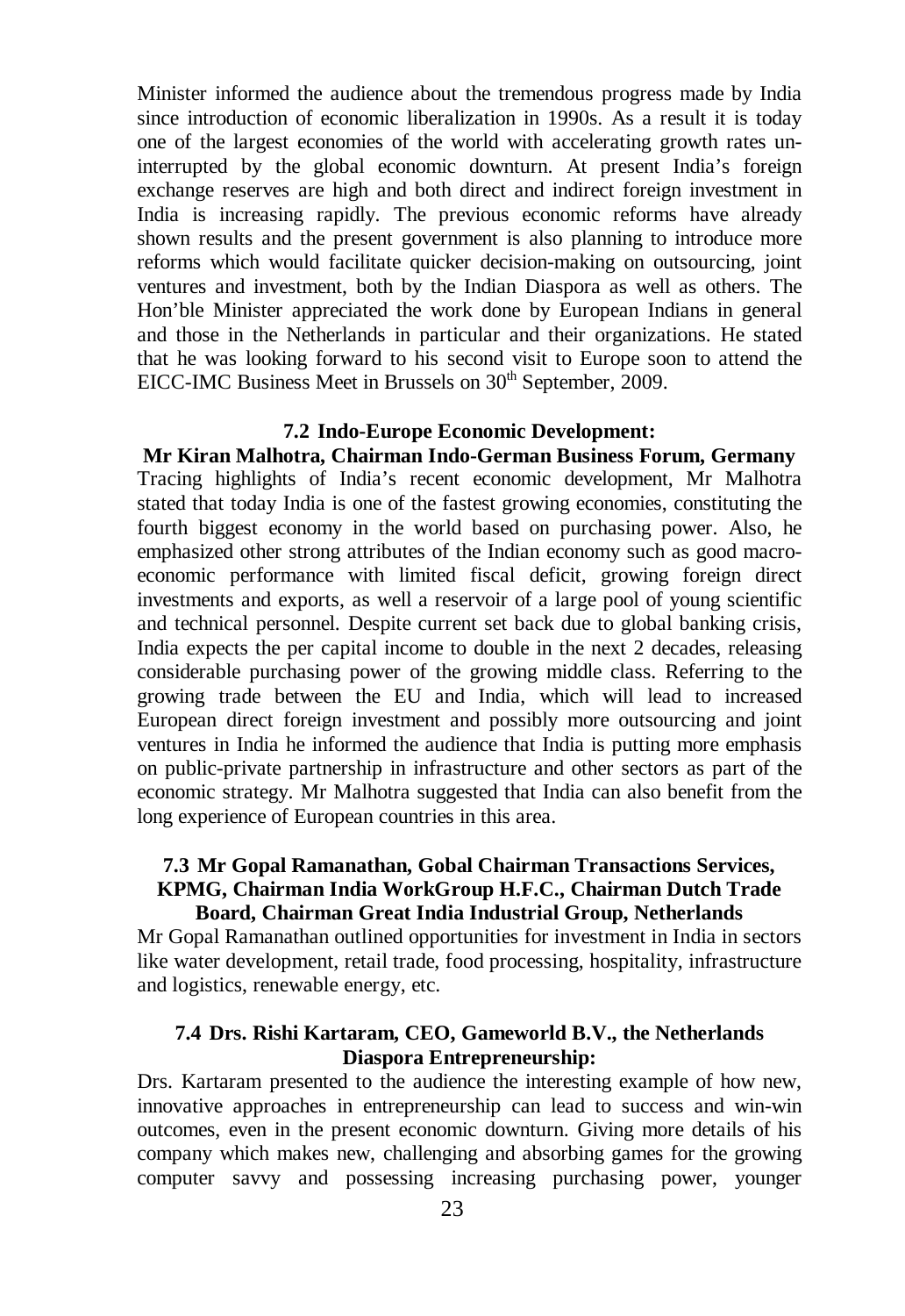generation all over world, Drs. Kartaram stated that due to India's hegemony in ICT, Indian entrepreneurs both in India and outside India can be successful in this growing field which is at present dominated by the South East Asian countries. The Indian mythology and literature can provide also good examples for designing different types of games. This is also an area where cooperation between relevant entrepreneurs in India and those in Indian Diaspora in different countries can also take place for mutual benefit.

#### **7.5 Rt. Hon. Baroness Sandip Verma**

## **Shadow Education Minister and Opposition Whip in House of Lords (UK) Business Opportunities and Challenges for Indian Diaspora:**

Baroness Sandip Verma, who herself had achieved high political positions in the British scene, urged Indians abroad to assert their leadership in the social and political spheres. Commenting on the achievements of the Indian community, she stated that though they constituted only 2.5% of the population but contribute more than 10% to the national product. Further the Indian community has a dominant position in cash and carry retail trade, they control 40% of trade in pharmaceuticals, and they are prominent in medical and ICT professions. She further noted that 43% of Indians are self employed, 4 times the national average. Being very proud of the increasing clout of Indian business community in the UK, Baroness Verma emphasized their big potential contribution to India in bio-tech, education and other sectors. Her description ,"British Indian Community punch well above their weight economically", aptly characterizes their present status. Addressing the complaint often made in India about relatively meager foreign direct investment by Indian Diaspora, Baroness Verma requested Indian government to make it easier for small and medium Indian enterprises abroad to invest in India by doing away with procedural and other bureaucratic bottlenecks. The system can be simplified for quicker and transparent decision-making.

#### **7.6 Mr Henk Kool, Alderman for Social Affairs, Employment and Economy, Municipality of The Hague**

#### **Business Opportunities in Europe and the Netherlands:**

Alderman Kool told the chairman of the session and the audience that he really Enjoyed the seminar and listened to various interesting and informative presentations. Commenting on the sizable population of both groups of people of Indian Origin living in The Hague, he informed the audience about the good relations between the Municipality and the Indian Diaspora community in the Hague and their popular activities like the annual *Milan Festival, Bollywood Film Festivals, etc.* He also mentioned the increasing Indian investments in the Netherlands in ICT, steel and other sectors. He invited members of Indian Diaspora and the entrepreneurs in India, to take advantage of the excellent infrastructure and other facilities made available by the City of The Hague.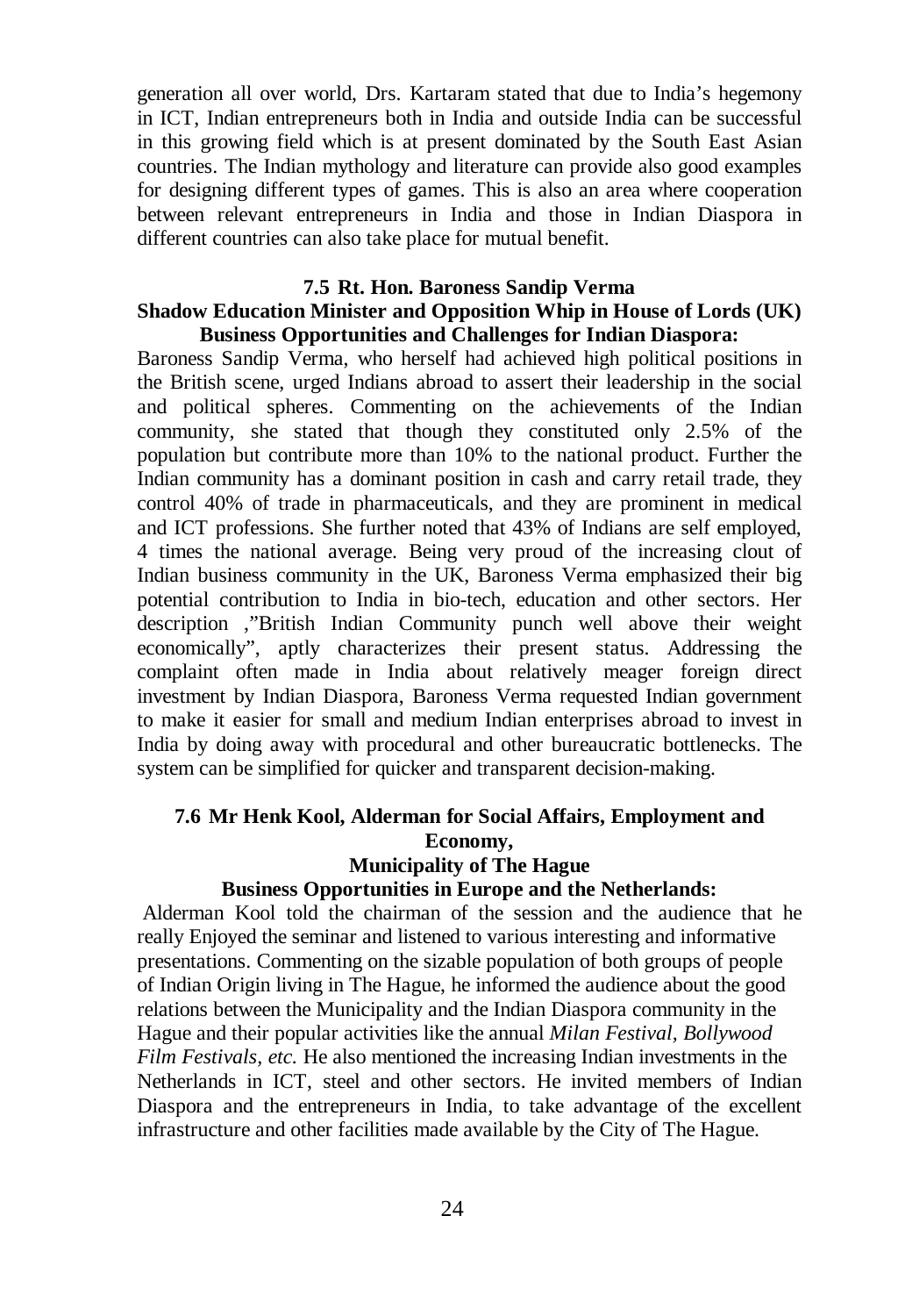## **7.7 Interaction with the audience:**

The Session Moderator, Mr Oedith Jaharia, thanked the Hon'ble Minister and the panel members for their excellent presentations and invited the audience to react to them with comments or ask specific questions. Hon'ble Minister Vayalar Ravi supplemented the information on opportunities for investment in India, stating that there are many possibilities of investments in many small, medium and big projects being initiated in India in the water sector. In reply to another question from audience, Baroness Verma responded that 42% of Indian Diaspora in Europe live in the UK and contribute 30% of GDP. Supplementing the panel member contributions on charities and other mechanisms of helping special disadvantaged groups in India, Dr. Gopi Menon stated that taking advantage of a recycling programme, a number of computers were modified in the Netherlands, for their use in Indian languages, in projects concerning women and development in India. Another example of the recycling the waste water project without losing a single drop, to be used for irrigating 450 acres of land in Thailand.

## **7.8 Dr. Vasant Moharir,**

# **Former President, Foundation for Critical Choices for India Reflections and the Way Forward:**

Stating that it is for the first time that the two distinct Indian communities in the Netherlands, namely Surinamese Hindustanis and the Indians who have come more recently, and their important organizations have together organized such a major event on a European scale, he thanked both the Hon'ble Minister Vayalar Ravi and Ambassador of India, H.E.Mr Manbir Singh, for making it happen. In view of the limited time available and his being the last presentation of the day, Dr. Moharir informed the audience that he will not provide further comments on the day's deliberations but concentrate on some recent trends in relations between the Diasporas and their motherland, and present some recommendations to the Ministry of Overseas Indian Affairs for facilitating better and more comprehensive contribution to India's economic and social development.

Among the major international trends, Dr. Moharir mentioned broader and closer involvement of Diaspora in development of their motherland, shift of emphasis from *financial remittances to social remittances,* attempts to utilize remittances in support of regional and local development plans, formation of region, locality based associations of the Diaspora and in some cases direct representation of Diaspora communities in national and regional legislatures.

In this context, he mentioned the pioneering study by the World Bank in 2004 on Diaspora and development which commented on the considerable past contributions by Diaspora to India through financial remittances and tremendous future potential of Diaspora support in major sectors of development in their motherland and many suggestions for closer and broader involvement of Diaspora both by the motherland as well as by the Donors.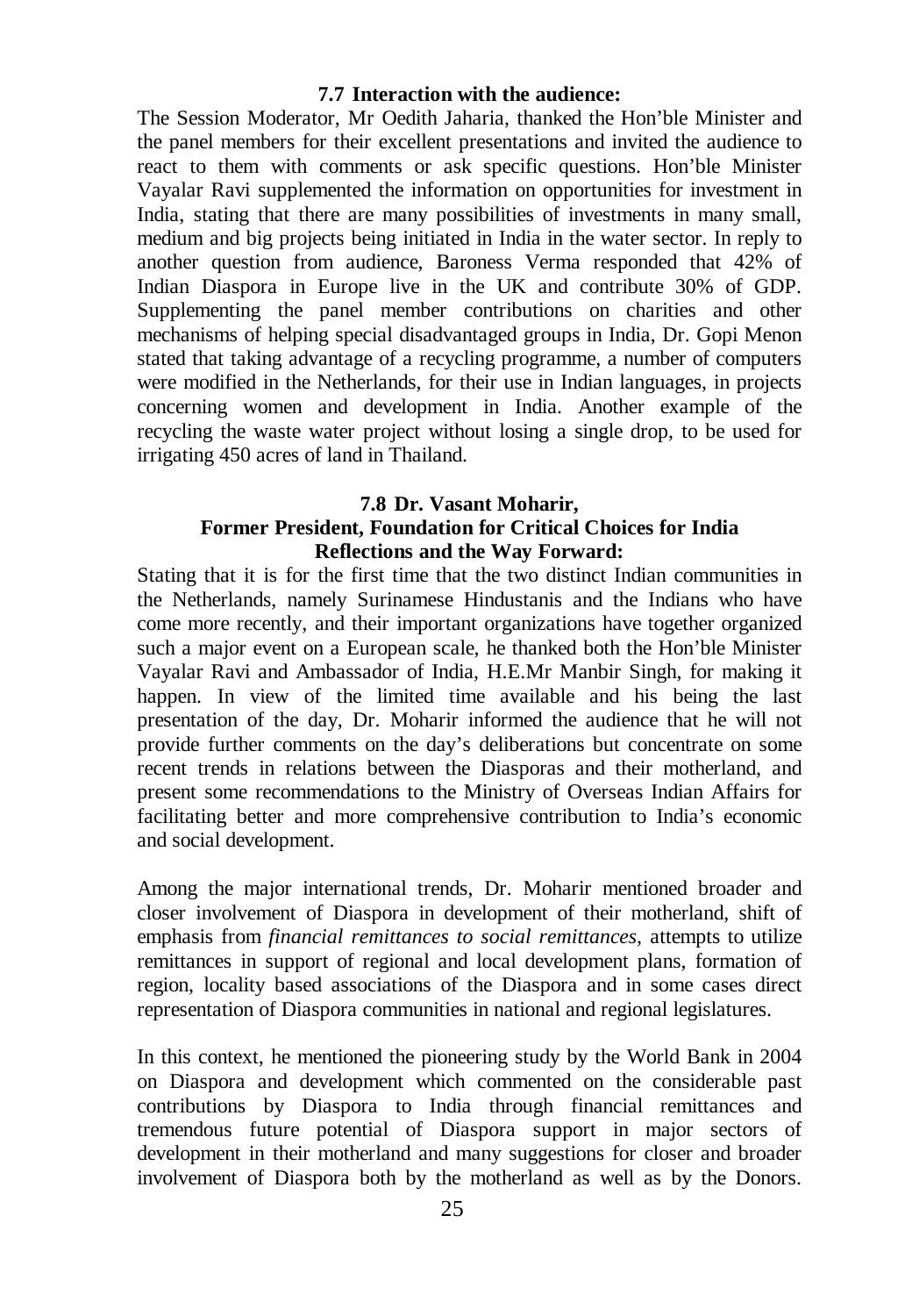This study has been followed by studies by other institutions and specific actions taken by countries like China, ROC, Mexico, Philippines, Nigeria, East European countries like Poland, Slovenia, etc. He referred those interested in further details to study the relevant background paper on the subject prepared by the FCCI and included in the Conference folder.

# **7.9 Dinner hosted by the Hon'ble Minister for Overseas Indian Affairs, H.E. Mr Vayalar Ravi**

A sumptuous Indian dinner was hosted by the Hon'ble Minister for all VIPs, invited guests and participants in the World Forum building premises from 19.00 to 20.30 hrs. Hon'ble minister Ravi welcomed all and expressed his appreciation and satisfaction over the deliberations of the day and high level of presentations and participation by the audience. He further thanked the Govt. of the Netherlands, ministers of the Dutch administration and the Mayor of The Hague for their presence and support.



**7.10 Indian Cultural Extravaganza**

- The day's activities were crowned by a more than 100 minutes of a feast for eyes and ears, presented by both the Diaspora artistes and those especially flown-in from India by the Indian Council for Cultural Relations (*ICCR*).
- First, the Mr Siddarth Krishna and Party put the audience on the seventh heaven with their sitar and table rhythmic recital aptly accompanied by the pleasing flute music by Mr Pyarelal Bhaggan.
- Their performance was followed by a melodramatic presentation, appropriately entitled "*Chhoda desh, Sanskiriti nahien chhodi"* (We did leave the country but not [our] culture). The drama was presented by *Dance Group Madhorie.* Ms Artie Jagmohan left the audience spell-bound by her masterly performance and acting. For a while, the audience forgot that they were not in Europe but in U.P., Bihar or Orissa in India.
- Next was another superb 15-minute non-stop music and dance presentation by the ICCR group led by Mrs Tanusree Shankar.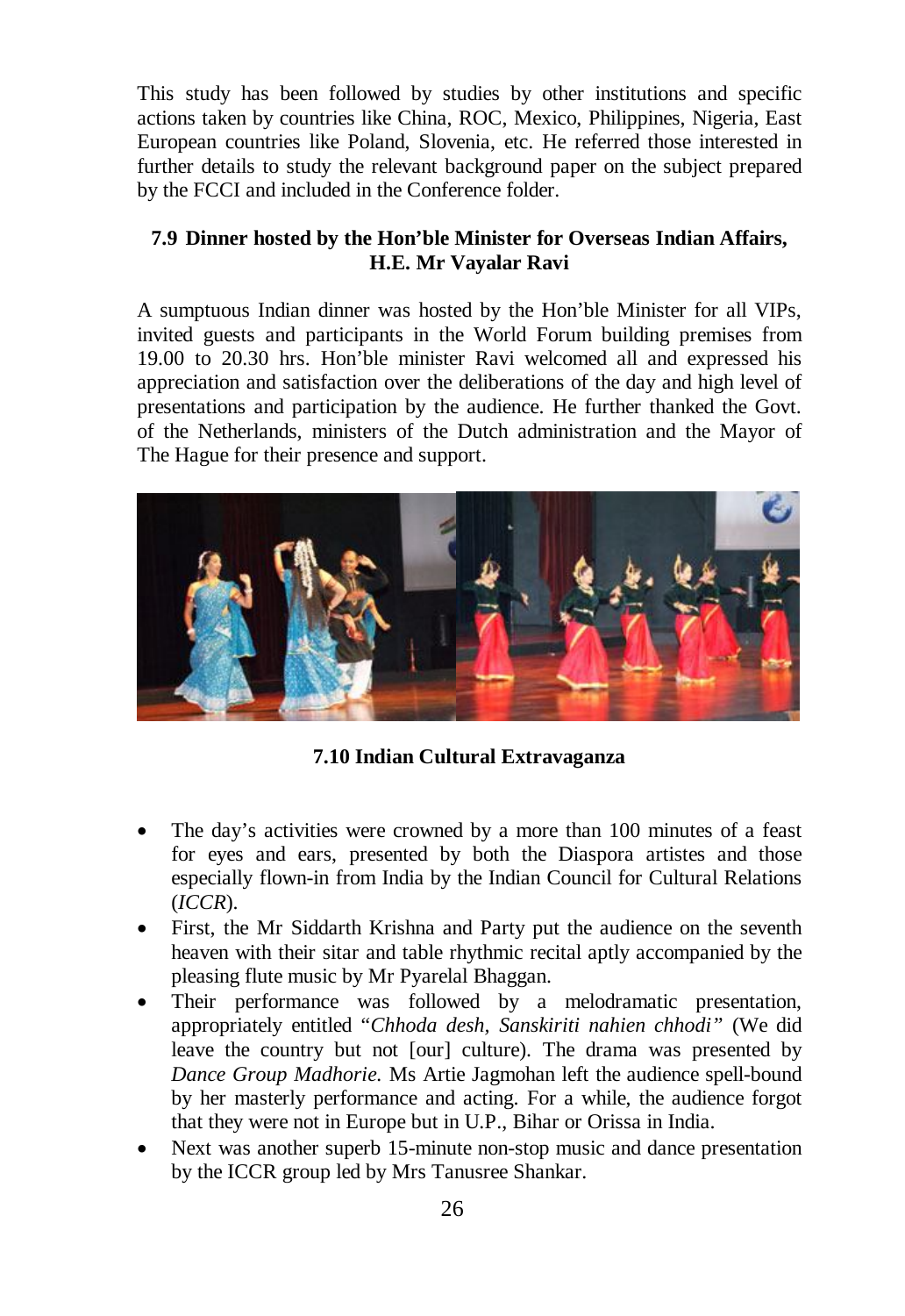Of course, no such cultural extravaganza is never complete without the earthmoving, blood pulsating, and vigorous dance rhythm of *Bhangra;* this time it was excellently performed by the *Desi Group* of France. Need not to add that that the whole audience was on the floor!

**7.11** The day's deliberations and the events were wound-up by the PBD-E Organizing Committee President, Mr Jasbir Singh after thanking all concerned, particularly the MOIA and the Mayor of The Hague.

Following recommendations and suggestions were made to MOIA and other concerned organizations in India:



Mr Vayalar Ravi , the Hon'ble Minister of Overseas Indian Affairs, Government of India and H.E. Mr Manbir Singh, the Ambassador of India to the Netherlands with the group of volunteers who made PBDE 2009 a success.

# **Suggestions and Recommendations**

a. To set up Diaspora Advisory Committees for crucial ministries in Delhi and States, particularly Ministries of External Affairs, Education, Health, Water Development, Science and Technology, Law and Planning Commission. Also, on the pattern of the PM's Advisory Committee for Indian Diaspora at the Centre, at the state level also there should be a Chief Minister's Advisory Committee.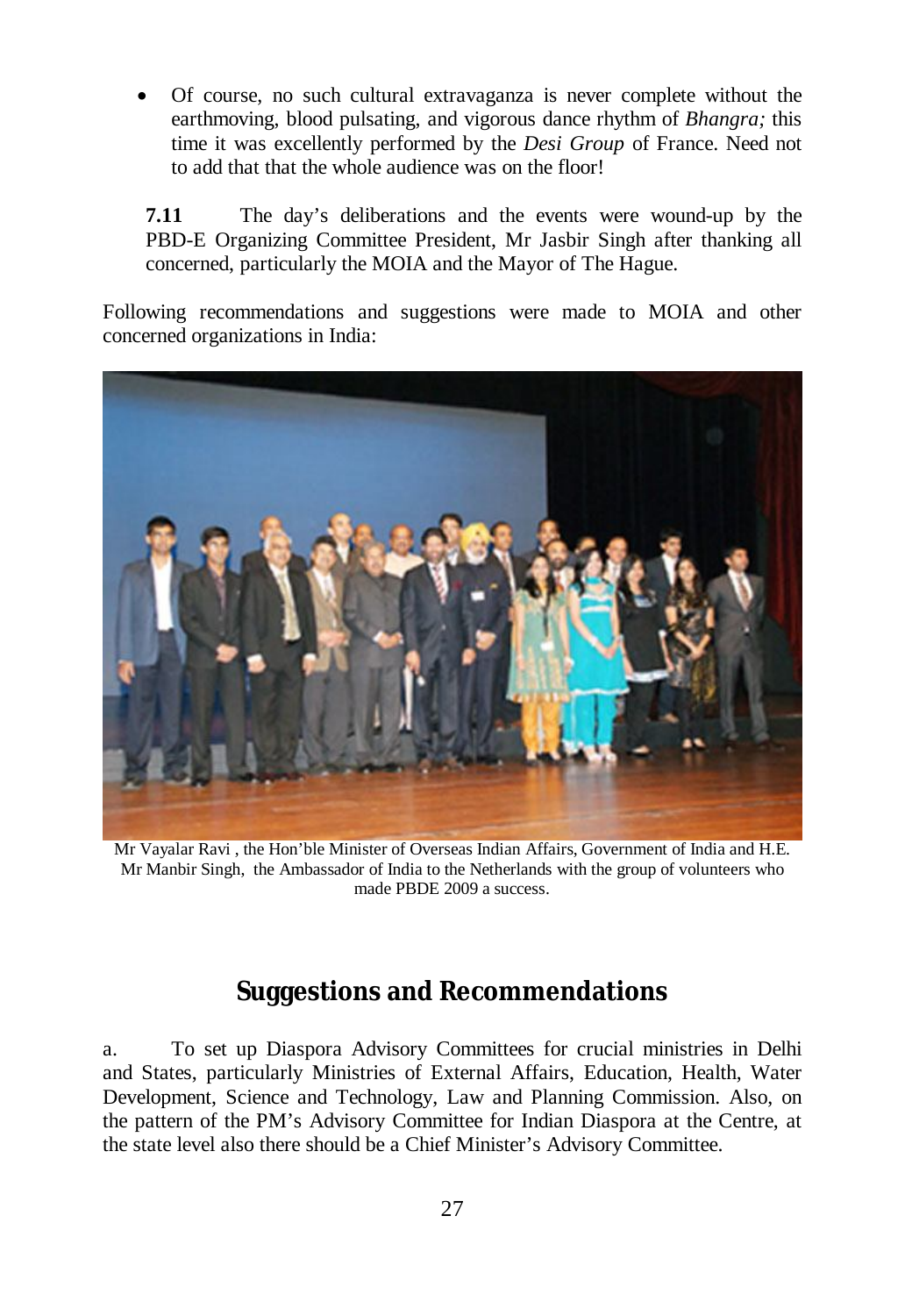b. To set up Diaspora Councils abroad in countries with greater Diaspora concentration, such as UK, USA, the Netherlands, Canada.

c. Increased Diaspora involvement with the Ministry of Finance and India Investment centres abroad for increased foreign direct investment by Indian Diaspora

d. Diaspora involvement in some major problem areas of India such as poverty alleviation, energy, urban infrastructure and mega projects, water development

e. Encouragement of formation of city or region oriented Diaspora Organizations for big cities like Mumbai, Delhi, Chennai, Calcutta, Ahmedabad, Lucknow, Banares, Srinagar, Gauhati, etc.

f. Utilization of expertise of retired members of Indian Diaspora for development activities in India at a small cost.

g. A separate chapter in the Five Year Plan of India to make involvement of Indian Diaspora in development process more visible.

h. Where relevant, appointment of Diaspora experts as advisory Members of Committees and Commission set up to examine strategic issues.

i. Representation of the community of NRs/PIOs in Central and State Legislatures of India.



Further details and substantiation of above recommendations are given in the Theme Paper prepared by the Foundation for Critical Choices for India for the *Pravasi Bharatiya Divas - Europe* held on 19th September 2009 in The Hague, The Netherlands. A hard copy of the text was provided to the participants with the Conference folder.

**Dr Vasant Moharir and Dr H.U.Qureshi** for and on behalf of **The Organizing Committee of the Pravasi Bhartiya Divas – Europe 2009**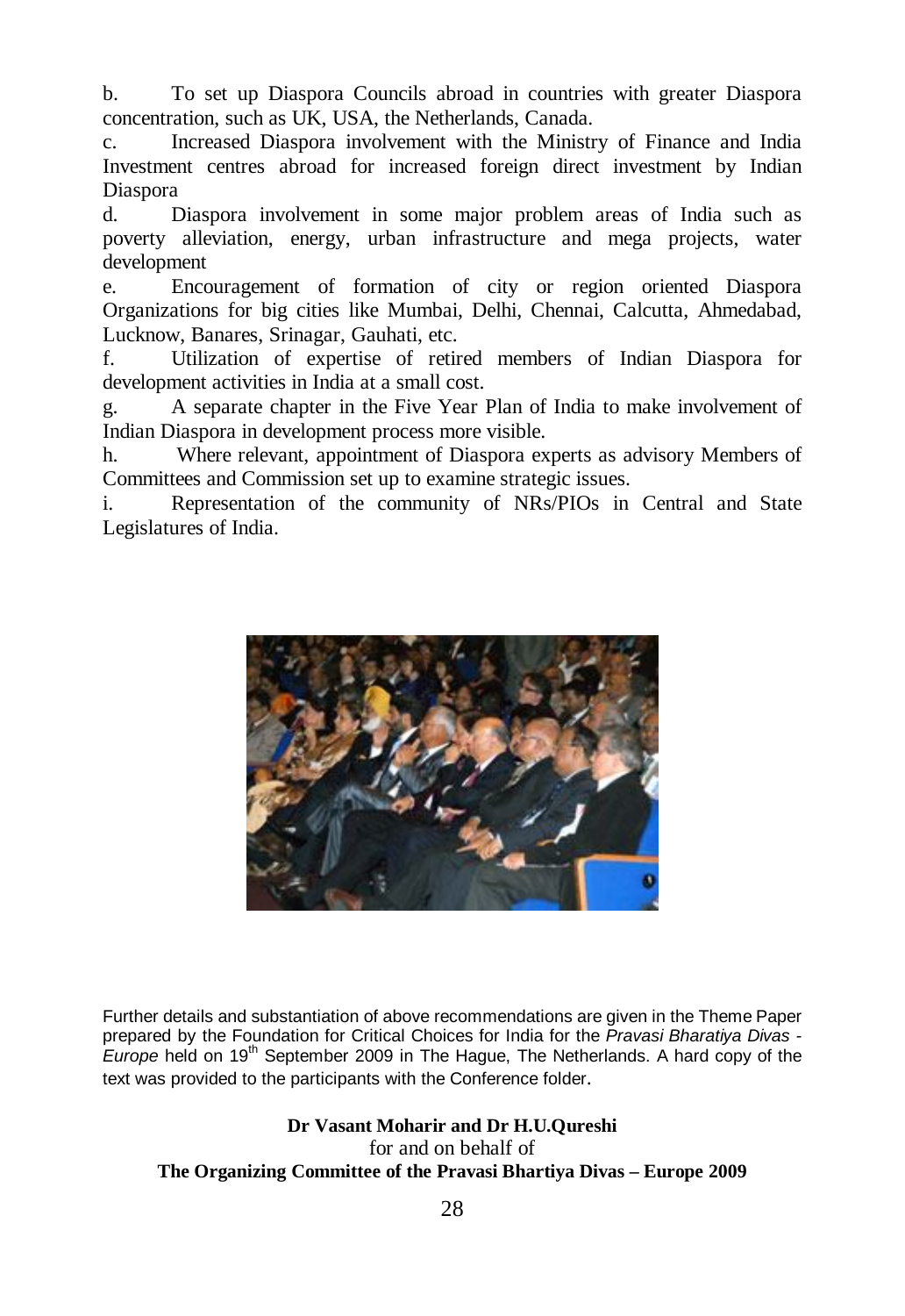# **Pravasi Bharatiya Divas – Europe**

**Organized at The Hague, The Netherlands On 19th September 2009**

# **India Rising: The Role of Indian Diaspora in accelerating India's transition**

# **as a**

# **Global Power:**

**Background Paper prepared by the Foundation for Critical Choices for India -------------**

- **1. Introduction:** Purpose of this background paper is to scan the subject area of the theme of the Conference, and drawing the characteristics of India as an Emerging Global Power, spell out more specifically the role which the community of NRI/PIOs in Europe can play in realizing some of the objectives of India in this area. The contents of the paper are not comprehensive but concentrate more on the contribution of Indian Diaspora. Our starting point is that already Indian Diaspora has contributed considerably to India's economic and social development through remittances, philanthropies, through NGOs, etc but we feel that the potential scope of its contribution is tremendous. Paper tries to spell out some of the instruments and mechanisms which can be used by the Government of India and the State Governments, in realizing this potential. The paper will be revised further as a result of discussion and suggestions made by different speakers and those attending the Conference.
- **2. India as An Emerging Global Power:** Right from the Independence, Late Jawaharlal Nehru and other prominent Indian leaders and people of India, have been dreaming of joining the club of "Developed" countries", as early as possible. With this in background, India has been playing a major role in international sphere, as a prominent and active member of the United Nations, a member of the Group of 8 and Group of 20, a member of the Group of Four Emerging Countries (BRIC) (*Justine Fox, 2009***)**, and a frontline leader of the Group of Non-Aligned Countries. Though, it has not yet become one of the permanent members of the Security Council, many leading nations support its claim, and in actual practice it is already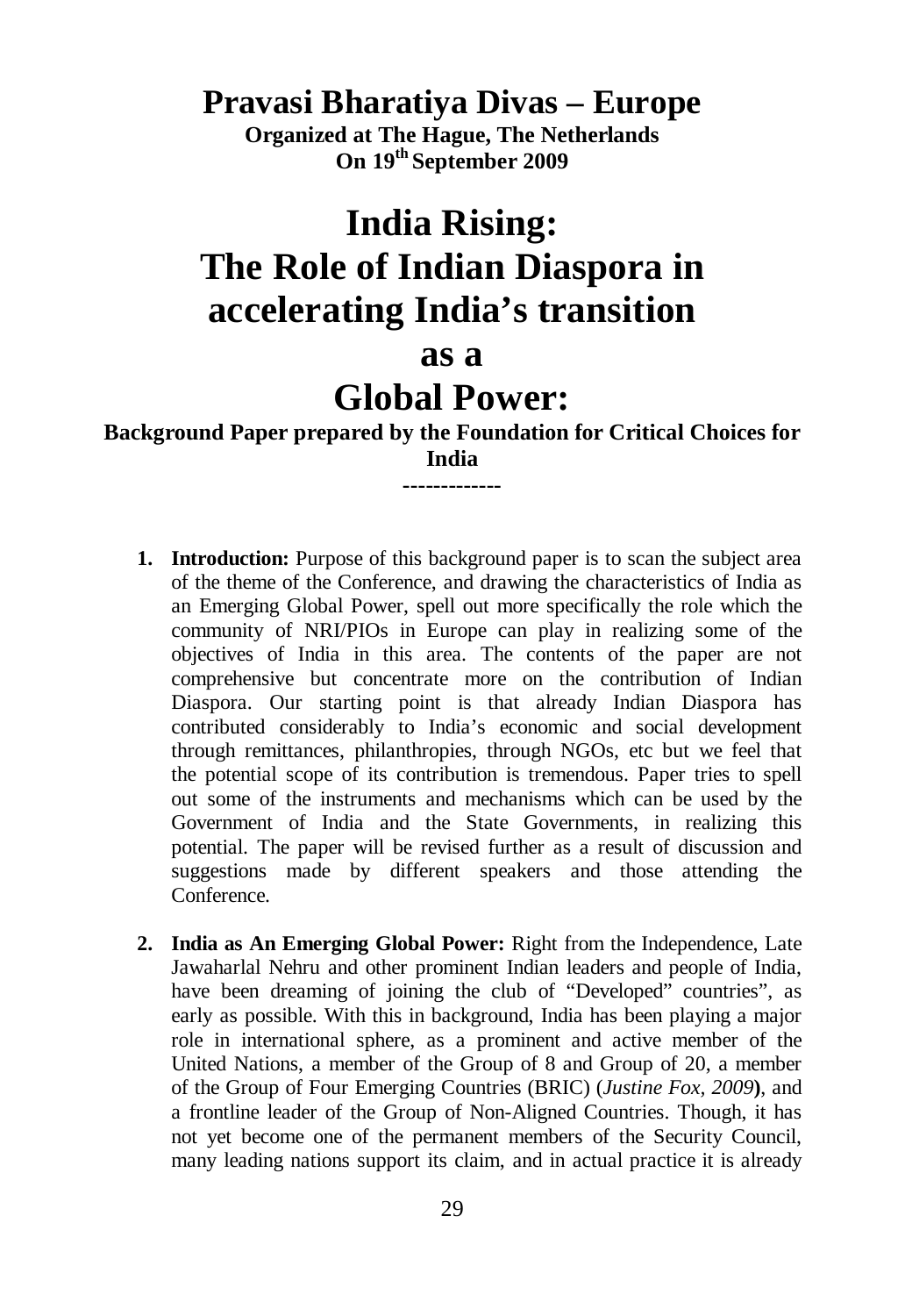counted as one of the major global powers of the world. Its active participation and advice is sought after by the world leaders in analysis and solution of major world problems. Its economic, educational and political development in a short period of 62 years after independence has attracted the attention of many political actors on international scene. Many experts in economic development and strategic studies are commenting on India as an Emerging Global Power, as a Super Power, and as one of the four major economies of the world.

- **3. Dr. Steven P. Cohen's study on** *India Emerging Power***:** In a more or less mono-polar world at present, much depends upon what the major super power United States thinks about other claimants for the place in the Sun. Many think-tanks in America engaged in strategic studies, defense studies, studies of war and peace, have been focusing attention on India, since the end of the cold war era. In the wake of this, the rise of new problems like international terrorism, and the need to share the costs of making peace prevail on the earth, Brookings Institution, a well known think-tank specializing on Asia and South Asia particularly, brought out in 2001, a study by Dr. Steven P. Cohen, a South Asia Expert on India, projecting it as an emerging power in Asia and the world at large. Cohen's critical and well documented study has led to a number of other reactions and world leaders looking at India seriously from this impending perspective. Documenting precisely how India has grown considerably in all spheres which are characteristics of a global power, he has indicated how it is in the interest of the United States and the world, that India realizes this status as early as possible. He concludes that already after Japan and China, India is the third Asian Regional Power and, the strategic planning of world powers need to take notice of this. Admiral Robert, Commander of U.S. Pacific Command, stated in his confirmation hearings that, "India's growing economic, diplomatic and military power makes them a key player, not only in South and Central Asia but globally as well." "*India's Growing Power Makes it a Global Player*", Times of India, 10 July, 2009.
- **4. What it means to be a Global Power?** Steven's book and writings of many others on international relations mainly emphasize the apex position of India with regard to economy, political governance, military power, visible and invisible influence on world and regional strategic decisions, superiority in space, science and technology, relative abundance of natural and other resources, etc.

Advantages of being a leader in economy and military give rise to large amounts of state revenues which help the country in acquiring leading positions in other spheres also, such as sports, art and culture, medicine, environment and climate change, interfaith dialogue, international tourism, etc. One indicator of this is the number of gold medals won at International Olympics. India got only one at the last one at Beijing, while China scored over United States in the tally of gold medals. In other words, attributes of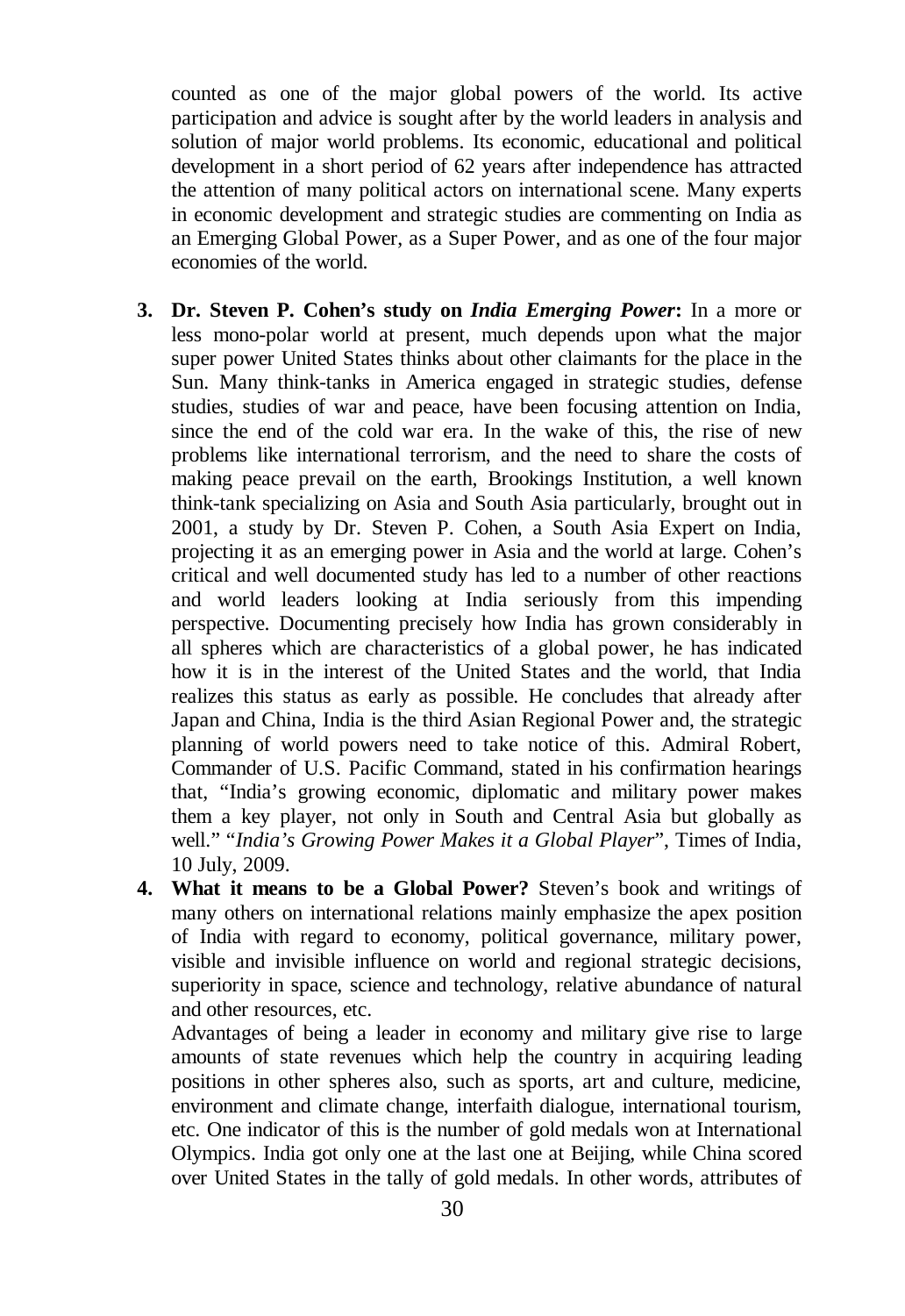a global power are many and not all countries may fulfill all criteria. But they can compensate lack in one by almost monopoly in the other. Against this background let us look at India at the present and the foreseeable future.

**5. India as a world economic power:** Economy of a country is the main barometer of its overall strength. GDP and GDP per capita indirectly provide a ranking of leaders, followers and those who also ran. Some observers state that India was already a leader in the world economy at the end of the  $1<sup>st</sup>$  Millennium and its GDP then was half of the world known then. Subsequent invasions, occupations and colonization of the country led to exploitation of its wealth, and at the dawn of independence left the country with a war shattered economy, frequent famines, low farm outputs, little development of infrastructure, health, education facilities and a big population. However, since independence India has made tremendous progress in the economic sector. Famines have been eliminated, and thanks to the Green Revolution the country not only became self sufficient in food but was also able to keep the biggest buffer stock of food grains in the world - not only for its own people but also to help other countries suffering from crop failures.

In a comprehensive and objective analysis of the Indian economy from

Independence to date, Aravind Panigaria in his book **"***India the Emerging Giant*" (Oxford University Press, 2008), has sketched the "surge" and march of Indian economy towards becoming a world economic giant, if the policies of economic liberalization, poverty alleviation and governance reforms are continued. Some observers like Goldman Sachs also see a distant possibility of India surpassing China by 2050.

**6. Economic Development in Planning Era:** The Indian leadership was very much impressed by the liberal democracy of the West and the economic and social planning approach of the Soviet Union. In fact, initial plans were prepared by the economists who studied under Holland's famous economist, Prof. J. Tinbergen. In view of the limited development of the private and voluntary sectors during the colonial period, state was forced to enter into some of the highly desirable activities for economic development, such as heavy and strategic industries, major infrastructure, higher education, etc. Planning in India never followed the rigid, centralistic Soviet type of planning and implementation. For great part of the period after independence, India followed its own version of *mixed economy* and a comprehensive planning system with involvement of the states (provinces), much decentralization and use of experts in technical and economic decision-making on projects, etc. As Gurucharan Das observes, "Despite Nehruvian socialism, three fourths of the economy has been in private hands **(***India Unbound*, 2002, p. 317). Despite occasional fluctuations, India attained an average growth rate of 5% consistently. One should not forget that it was only that this planning era had already prepared a relatively more advanced and comprehensive economy with a balanced development of different sectors, that the era of economic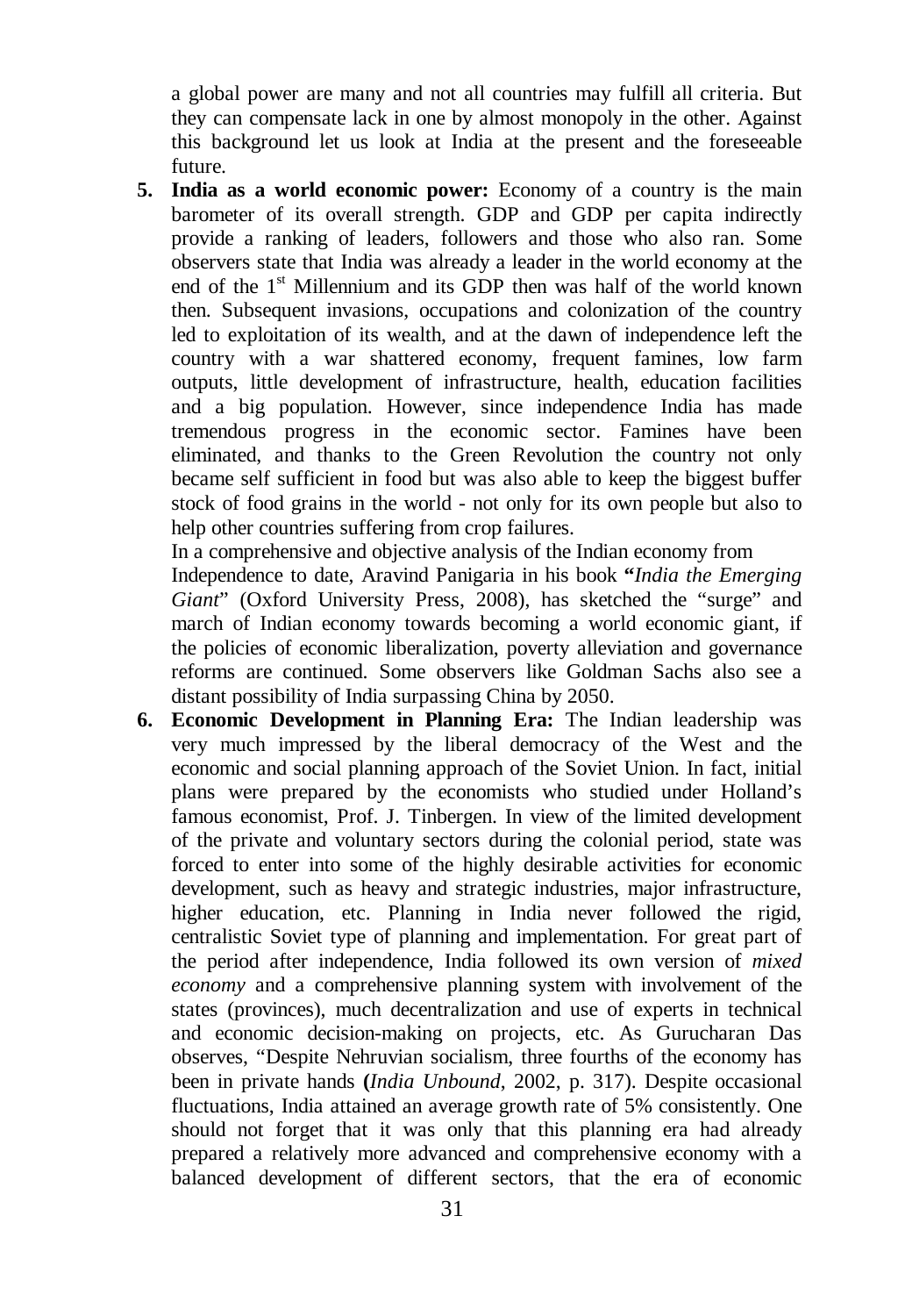liberalization starting in 1990s helped the country to attract much foreign and local investment and started the process of increased exports, resulting in increasing growth rates of 6,7, 8, 9 % which have now been interrupted due to global economic crisis and quantum drops in growth rates everywhere. However, actual drop in India has been much smaller than in Europe and United States and as Prime Minister Manmohan Singh emphasized in his speech from the Red Fort on  $15<sup>th</sup>$  August 2009, that he is still hopeful that the rate of 9% can be achieved already this year and that 10% is not too far.

**7. Can India join the 10% Club?** Taking advantage of globalization, and introducing timely economic liberalization, Asian "Tigers" like Japan and following the "*Look East*" policy, other countries like China, South Korea, Hong Kong, Malaysia, all increased incoming foreign investment and realized the magical 10% increase in GDP per annum. Leaving out China, the increased growth in other South East Asian countries survived on the basis of increased exports and outsourcing. All this was based on stock exchange share market which collapsed in 1980s, India and China are fortunate that they have very big internal consumer markets and also possibilities of more foreign direct investment. Both India and China have a big Diaspora which came to the rescue of their motherlands during financial crisis at different times.

**7.1 Much Optimism about India: pre and post Global Banking Crisis:** Before the onslaught of the Banking Crisis, political leaders, economists, trade specialists were very confident of India joining soon the "10%" club, and many investors, industrialists and forecasters were very optimistic about India's economic development galloping fast and joining soon the club of Global Powers also.

China which had an early start with economic liberalization and advantage of a one party system, suffered a lot also as a result of slow-down in world economy. Moreover, many European and North American investors started feeling the increasing constraints in China, its not so good human rights record and limitations as a world knowledge economy. On comparison, many investors would prefer India due to its open, democratic process, use of English language, a large pool of well trained scientists and technologists, a large and diverse private sector of its own, and increasing efforts of the Government to improve economic infrastructure and introduction of still more liberalization in economic decision-making, legal processes, etc. Already the Indian entrepreneurs are showing their hunger to takeover some of the big enterprises in Europe and elsewhere. At present India is one of the big foreign investors in the Netherlands. Some Indians are regularly figuring in the list of world economic and political elites like the Forbes List and Time's *The World's 100 Most Influential People* (Nilekeni and A.R. Rahman, (TIME, May, 2009) etc. Observers, both inside and outside the country are forecasting that Indian economy will emerge still stronger after the banking crisis. Time Magazine states that out of 15 world's large economies, only two namely China and India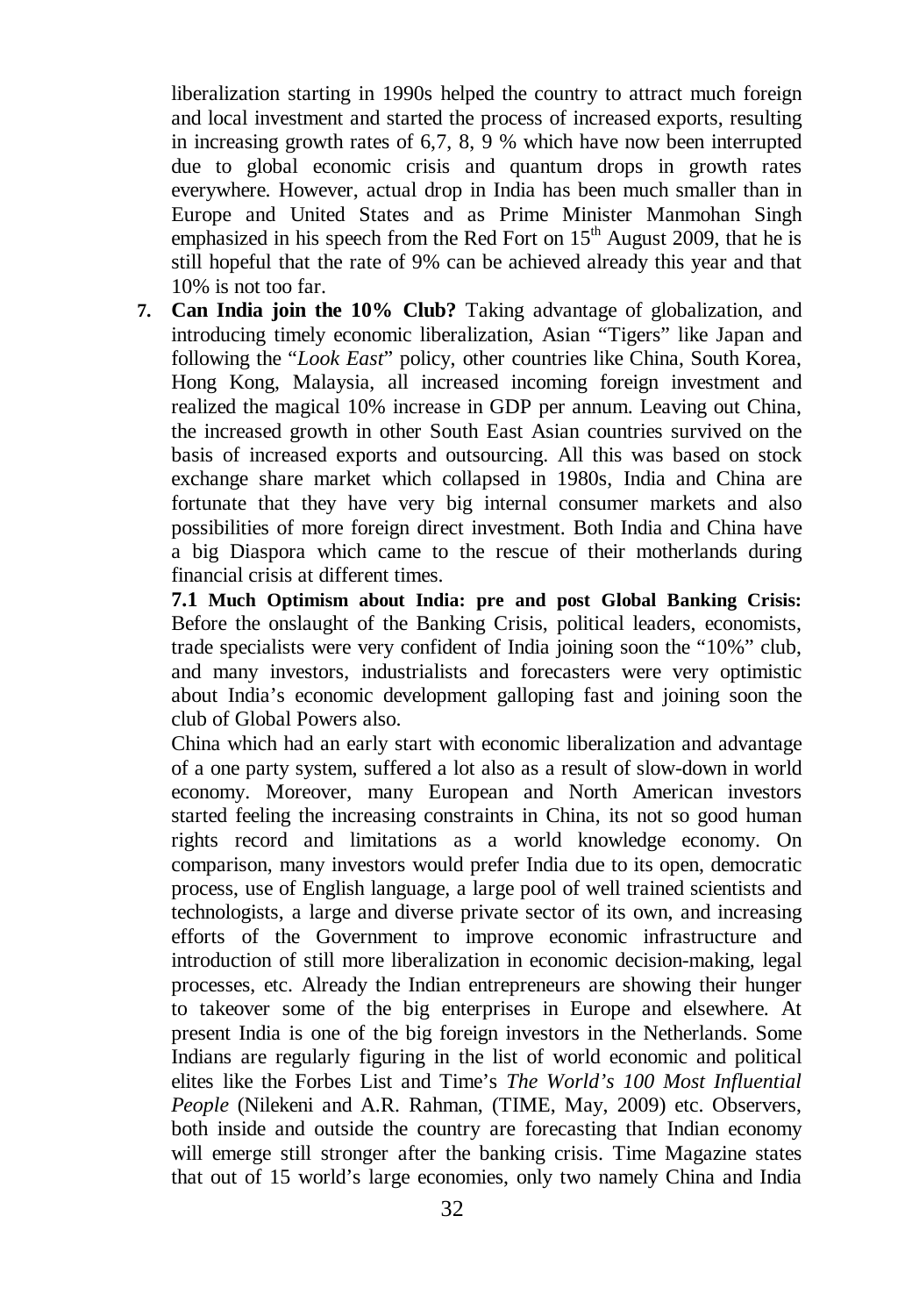will have positive high growth rates, in the immediate post banking crisis era. The same magazine while locating India at No. 50 in the table of competitiveness, in its study of 3000 companies from developing countries, suggests that 20 Indian companies have the potential to be global players in near future. (Time, October 27, 2008). Economist (London) also observed that India is likely to come out more successful from the present economic downturn, as it was hit less hard by global recession, its industrial production has perched up and the domestic spending has bounced back (*Astonishing Asian Rebound*). EU Trade Commissioner, Chris Patten, is of the view that "India is unstoppable '*heavy weight*', ready to take the world by surprise". Mr Vyacheslav Trubinkov, Ambassador of Russian Federation in India thinks, "postglobalization India has overstepped its role as a regional power and is now emerging as a global power".

**8. Indian Scenarios and Visions of a Developed India.** In addition to Indian Planning Commission's official *Long Term Perspective Plan of India*, there have been also other long term visions of India in the new Millennium. *Vision India 2020,* authored by the former President of India, Dr. A.P.J. Abdul Kalam and Dr. Rajan not only consists **of** the overall vision of the country in 2020, but also analysis and targets **of** the specific sectors of the economy. The authors argued that if the Government and others accept their analysis and targets set by them for different sectors, *India will be a developed nation by the year 2020.* But this scenario has become irrelevant for two reasons: one it was based on the assumption of continuing the planning growth rate of 5% per annum and second, it ignores completely the possible multi-faceted contribution of Indian Diaspora (*Foundation for Critical Choices for India: A Quarter Century of Service to India, 2008).* We, and some other keen observers of India feel that if the rate of foreign investment increases faster, the required economic reforms are introduced soon, economic and physical infrastructure is updated, the backlog which India has with regard to basic education, adult literacy, girls education, environmental sanitation is tackled on war footing, *India can achieve the status of a Developed nation earlier than 2020, may be by 2015.* Based on the recommendations of the Knowledge Commission, chaired by Dr. Sam Pitroda, to the Prime Minister, Government of India has already put their implementation in the fast track with accelerated presentation of many legislative measures like right to education, establishment of a large number of new world class universities, reform of the legal and trade system, etc.

**8.1 India's advantages in the Run to Global Status in Economy:**  India had been very fortunate in inheriting at independence, a well developed system of political and economic governance (Pavan K. Verma, 2004). Few people know that the second Stock Exchange in the world was established in Bombay (Mumbai), the first one was in London. Mumbai was also the second city in the world to have electricity after Paris and London. Private banks and Reserve Bank existed for long in colonial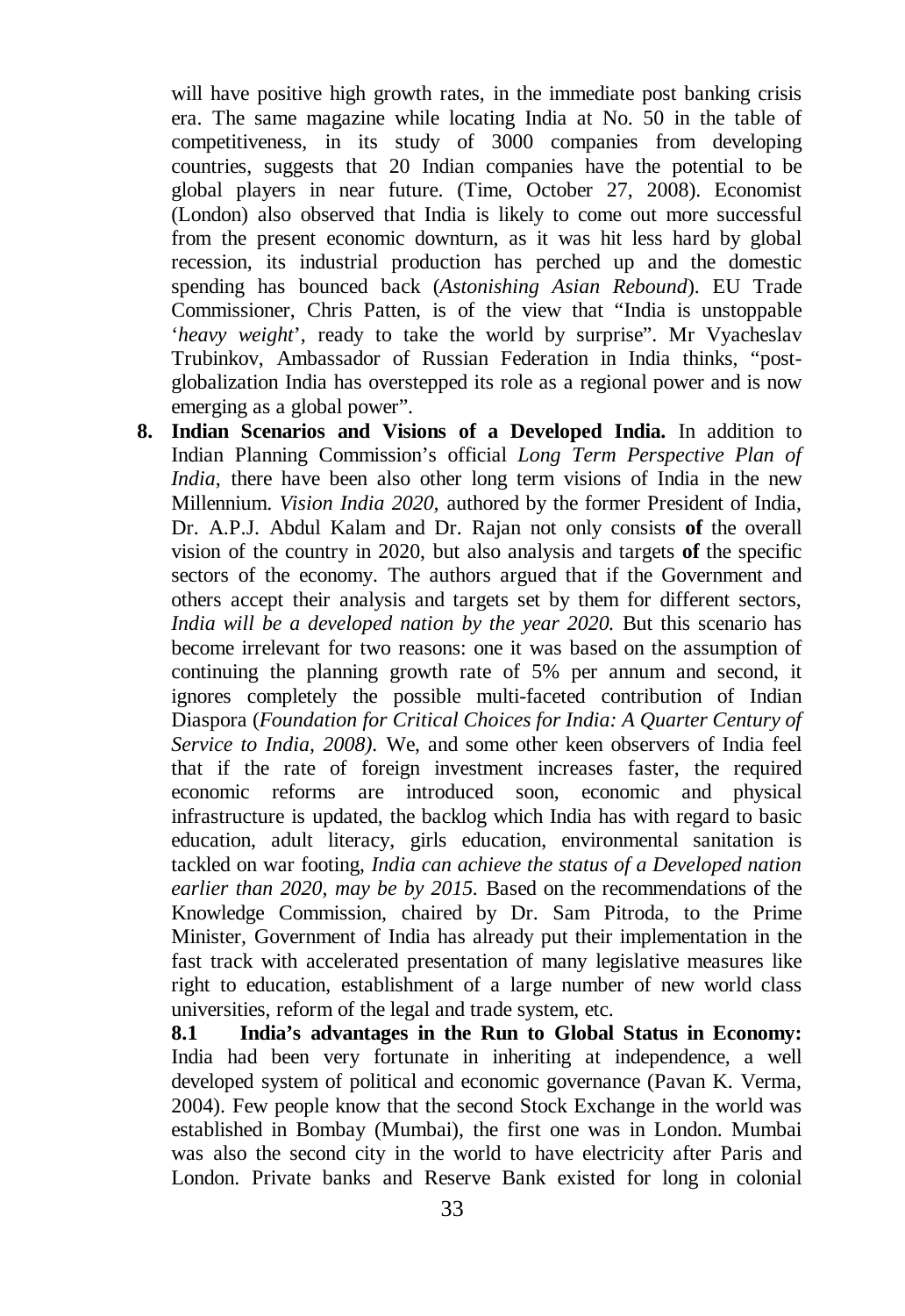period also, already more than half of the senior Administrative Cadre was *Indianised*, a number of well organized local ownership enterprises existed in major sectors like textiles, sugar production, iron and steel, bicycles, tractor and auto industry, tea, coffee and other plantation products, paper and pulp, basic medicines, film making, cement, etc. to which, were added engineering, aircraft, heavy chemicals, fertilizers, aluminium, copper cables, etc. Already in 1980s, India was considered one of the top 12 industrialized countries of the world. India has a tremendous labour reservoir of unskilled, semi-skilled and highly skilled labour, a large fleet of engineers of all types, India ranks  $3<sup>rd</sup>$  in the world for number of graduates in science and technology, next to USA and Russia. India's largest middle class has also been commented upon by western experts. The impact of increased consumption of high price, high quality goods is already seen and with increase in purchasing power of the rural masses, India will also be able to sustain the level of economy mostly on the basis of consumer spending, as in the USA. Although many industrialized countries in the world have to face increasing problems of sustaining expenditure on old age pension and health problems of aged, India is very lucky that for a long period the increasing labour market of young and the middle aged persons, will take care of it without burdening the state finances too much. Already, *India ranks as the 4th biggest economy in the world using purchasing power criterion. The strength of Indian Rupee has also been more or less stable, and foreign exchange reserve is very high.* Possibilities of outsourcing in manufacturing, service sector, education and training, research and development, maintenance of aircrafts, are considerable, with further economic liberalization, both indirect and direct foreign investment can increase further and possibly its status in the world economy can move to the  $3^{rd}$  place after US and China by 2050 (Mc Kinsey Study 2003). Instead of speculating further when this will happen, we will move to other sectors of global power leadership such as, political governance, military power and what is typical to India the *Soft Power***.**

**9. Political and Diplomatic Power of India:** As future global power, attention is often focused on India's political system and process. As already stated in the introduction, all concerned appreciate India's status as the largest democracy in the world. Despite the divisions of religion, caste, language, economic status, India has been successful in maintaining the democratic and secular nature of the country. Except for a brief period in mid-1970s when parliamentary system was compromised, in all its 62 years of Independence, it has taken pains to observe all requirements of a democratic system. Elections are held periodically, power changes hands on the basis of people's verdict. There exists an Independent Election Commission, independent judiciary, freedom for anyone fulfilling minimum criteria to contest elections to local, regional and national legislatures. Executive is accountable to legislature and to people at large. There is considerable decentralization of power at sub-state level to the districts and *panchayats*. There is a reservation of seats for the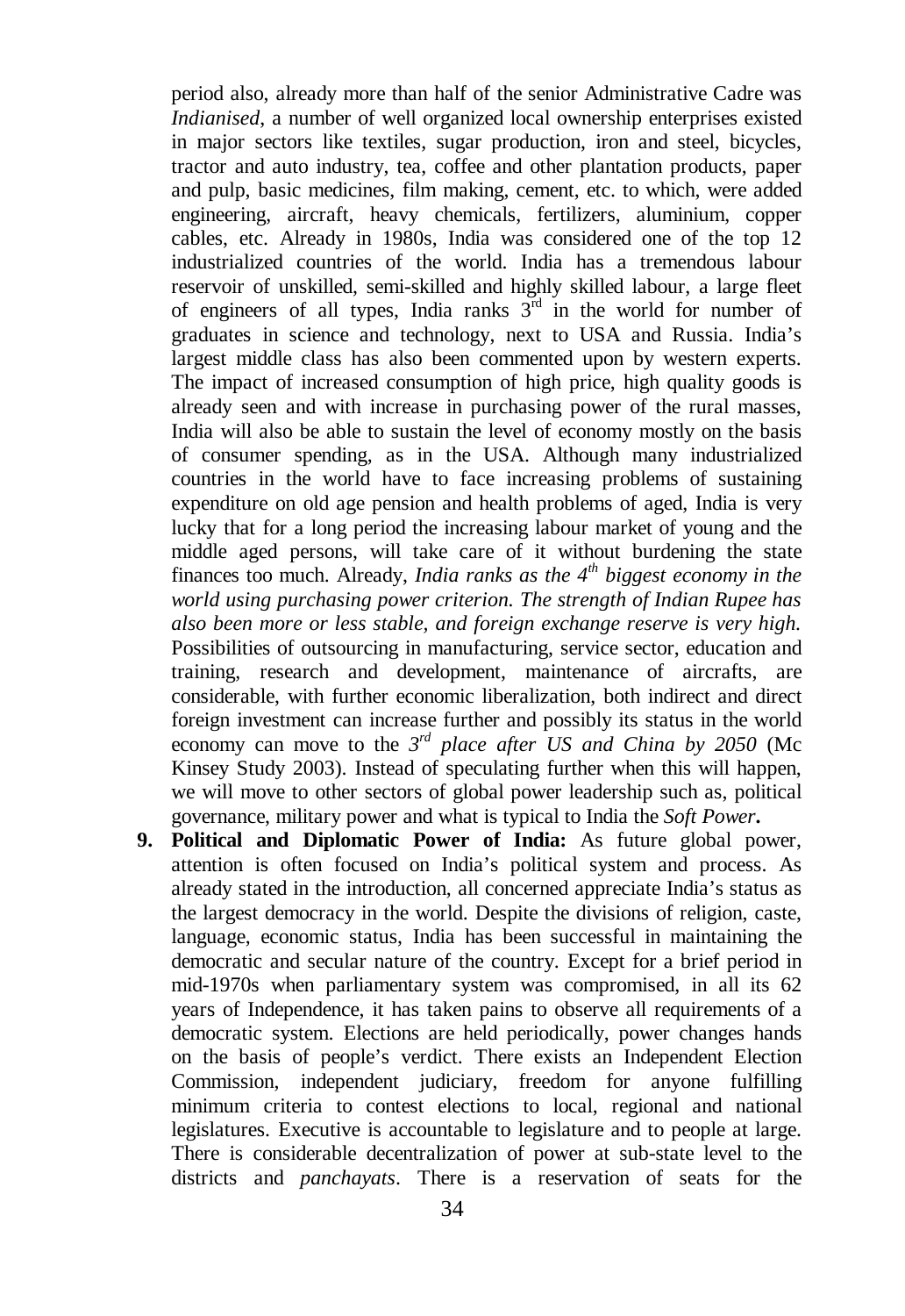disadvantaged groups like Scheduled Castes, Scheduled Tribes, minorities like Anglo-Indian Christians, women, etc. In this context *recently India has reserved 50% of the seats in panchayats for women.* At most national elections observers from other countries, researchers and newspaper correspondents, have free access to the process and its outcome.

- **10. Maturity of Indian Democracy:** Everyone is aware that democracy as an ideal itself is not perfect but that is the best we know. Also that democratic maturity is a long drawn process. Even in Europe in some countries women have been given the franchise only recently. In parliaments of some of the European countries one sees occasionally the same scenes of disruption, throwing of chairs by members against each other, as is considered a common characteristic of legislatures in developing countries. The process becomes more difficult for a country like India in the context of its being a secular country, with 4-5 major religions, hundreds of ethnic groups, 15 main and many other languages and dialects, contrast of some very rich people and the biggest group of people living under poverty line in the world. Nevertheless, Indians have taken to democracy and politics as a fish to water. At the last general elections for the central parliament there were more than 1500 candidates for 530 seats, there are 7 national and 40 state level registered and 730 unrecognized, registered political parties published by the Election Commission in 2005. Thirty-five years after independence the Congress Party, and soon thereafter the opposition party Bharatiya Janata Party, lost their hold over the electorate. Since then the country has seen now two successful Coalition Governments of NDA and UPA with, one of the two major parties forming the government with the help of number of regional (state) parties and independent candidates represented in the Lok Sabha. In India the Communist Party was recognized as the Opposition party in the First Lok Sabha, though now it is split into CPI (M) and CPI , their appeal to voters has been restricted to the States of Kerala and the West Bengal. They have functioned all along within the constitutional and legal framework. They participated also in the Congress led Coalition Government of the UPA, but towards the end withdrew their support. In India all political parties need recognition by the Election Commission and all candidates have to provide in advance a statement of their assets and take an oath of holding up the Constitution and in particular the secular nature of the country.
- **11. Political Leverage of India as a Democracy:** Most global powers and other countries also, hold India in awe and its moral leverage vis-à-vis other countries, particularly other developing countries, is high. Often the Indian Election Commission is invited by some of the African countries to help them in holding elections there. The Constituent Assembly of South Africa looked extensively at India's Constitution and process of making it. Like parliaments of many Western countries, parliamentary debates are televised; there is a fierce reporting and commenting on parliament's handling of important, sensitive issues like terrorism, nuclear power deals,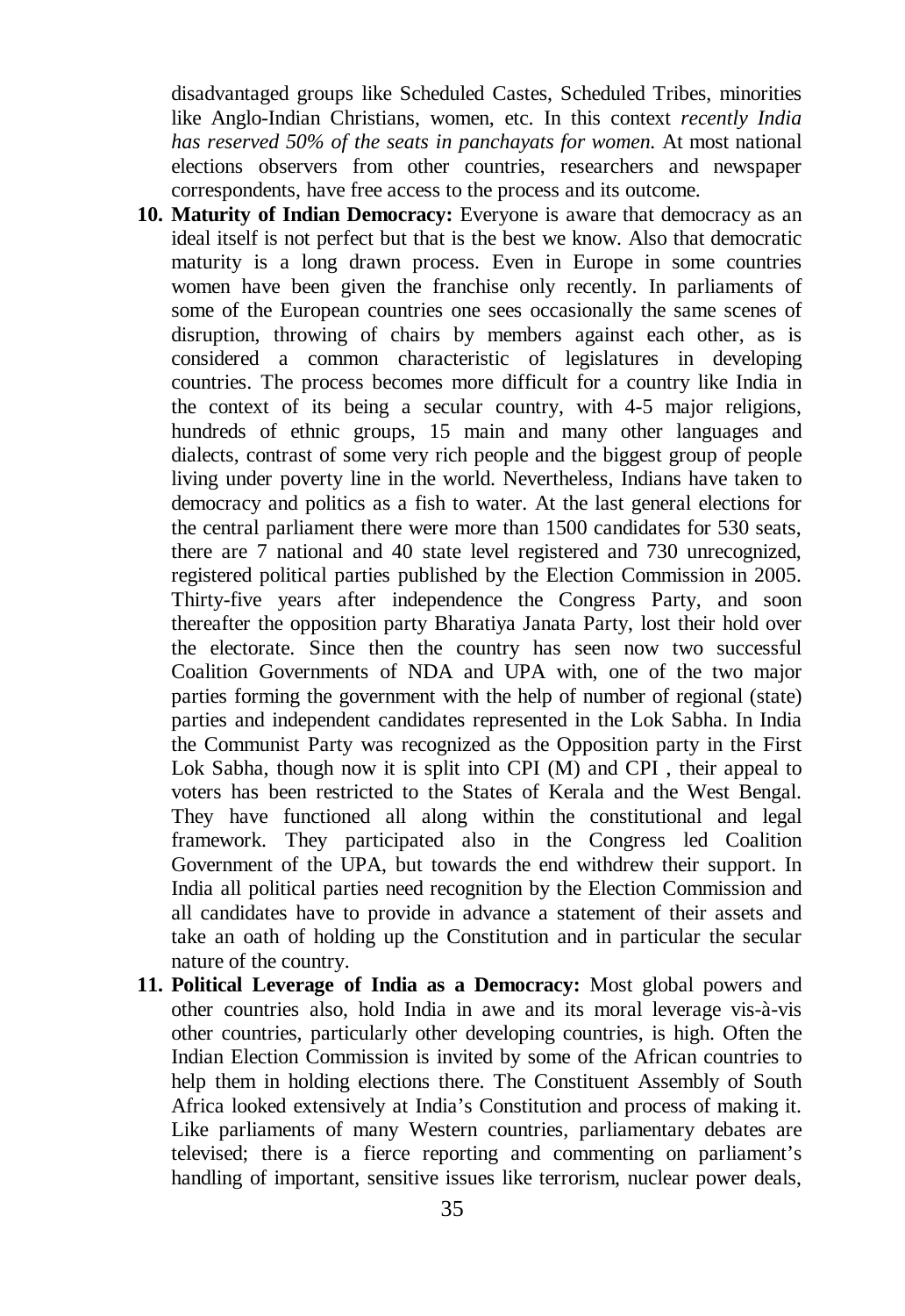and/or major lapses by state institutions, etc. The recent act of Right to Information (RTI) has put all government institutions and political leaders on their toes. It is gratifying to note that in the present Cabinet, Prime Minister Manmohan Singh has not allowed anyone with a criminal record to join the Council of Ministers. Although, Indian legislation does not require any specific educational qualification for a candidate, it is heartening to note that the proportion of matriculates and higher educated has increased visibly in the 15<sup>th</sup> Lok Sabha, so also representation of women and youth. Although, there are still some lingering problems of governance, particularly at the local level, but there is nothing which takes away the mature nature of its democracy. In this context it is important to note that someone who wishes to join the club of global powers, need to conform to the highest demands of governance for a global leader. Failure to do so stood against the OECD membership of some South East Asian countries. Already some prominent Indian political leaders have become global icons like Jawaharlal Nehru, Mahatma Gandhi, Indira Gandhi, etc.

**12. Military Power of India:** Even during the colonial period the Indian Army played an important role in the Second World War in the European war theater. Right from the independence, India provided and observed meticulously the subordination of military to civilian leadership, and it goes to the credit of the Indian military establishment that they have also observed it very meticulously, participated extensively in India's development process, and extended help in the national calamities. In all its history, India never tried to add any territory by external conquest. In general, it follows Mahatma Gandhi's message of *non-violence* and moral protest. However, it has been compelled by some of its neighbours, and the changing world order to develop its defense against invaders from outside the border (this has happened a few times since independence) and changing international scene. Today, probably India has the third or fourth largest military power, next to US, Russia and China. It is one of the 7 space powers, and also one of the countries with nuclear weapons (Chellany, 1999). As regards the nuclear weapons, India on its own accord, announced that "It is not a first strike country". Besides that, the use of its army outside its borders, this has been mostly on United Nations Peace Force Missions in some of the warring countries. In view of the considerable increase in the defense expenditure and acquisition of modern cannons, fighters, frigates and submarines by its neighbours, and the increasing threat of terrorism from air and water, in addition to land, India is strengthening its preventive power. All global powers at present recognize the crucial and strategic role which India can play in preventing regional and, if need be, also global military confrontations. It is in this context that India's membership of Security Council is justified.

**12.1 India's Soft Power:** What distinguishes India's claim to global leadership is its unique, unobtrusive, persuasive "soft power". Steven Cohen calls it "Reputational Power". This word was coined by Professor Nye of Harvard University, which refers to not really "power" or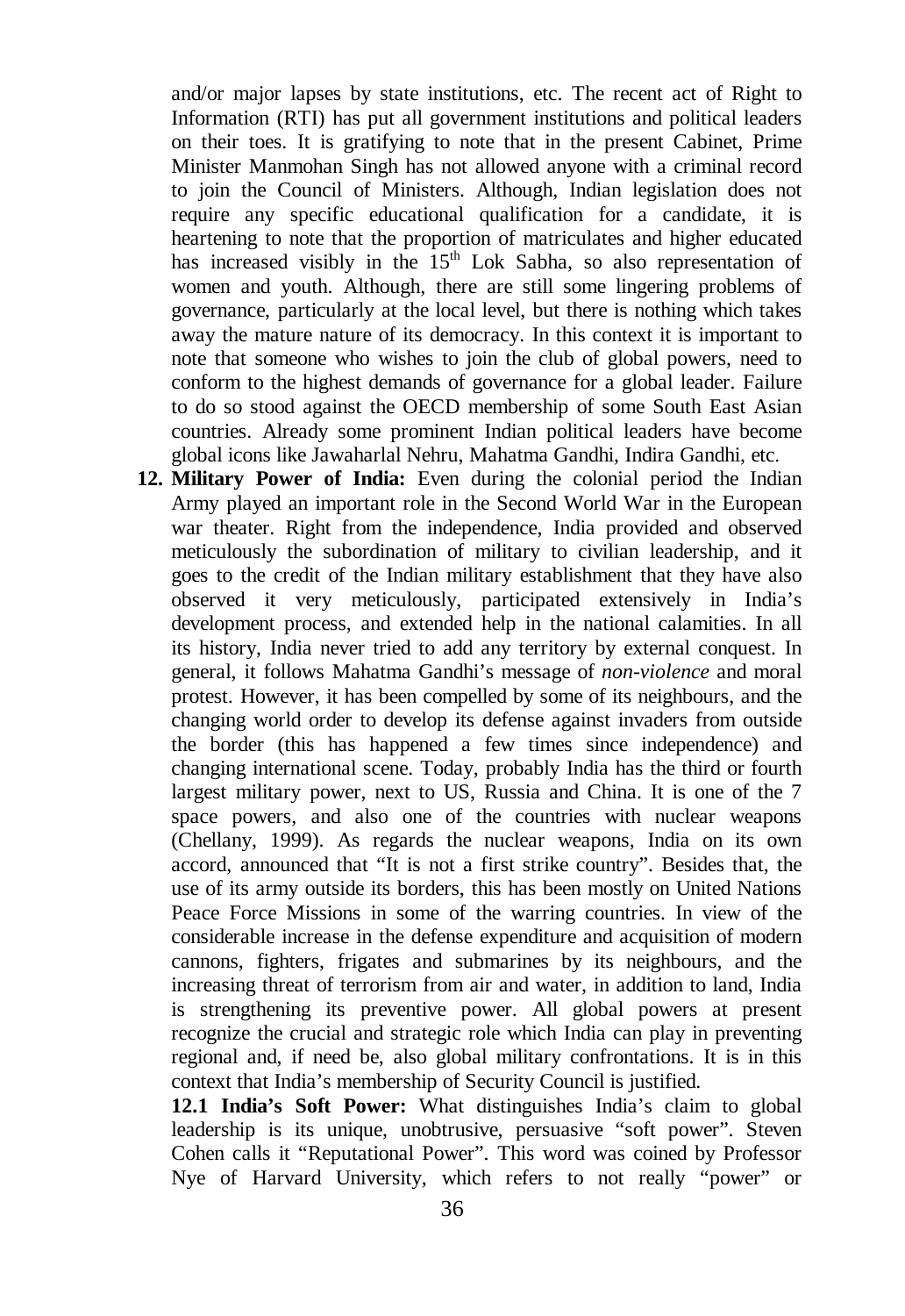"authority" but an "influence" over other people, their behaviour, habits, tastes, and way of life. He defines it as "the ability to get what you want through *attraction* rather than coercion or payments" (Joseph Nye, 2004, p. x). Further "Soft power" rests on the ability to shape the preferences of others (p.5). In the context of globalization, Nye identifies three main sources of soft power of a country, namely its culture, its political values, and its foreign policies. All Major Global Powers also score higher on soft power and Nye includes both India and China also with considerable potential soft power, with a higher probability of success for India due to its grand democratic experiment. You do not see it, you cannot ascribe it to any specific source, a person or an institution but it is a sum total of how other people see India as an ancient society with world wisdom, tolerance and moral authority derived from its culture, history and its world view. In his path breaking book *TRIBES*: How Race, Religion, and Identity Determine Success in the New Global Economy (1993), Joel Kotkin includes Indians and Chinese, along with Anglo-Saxons, Jews and Russians, which have shown attributes of *becoming global force***.** Indians living abroad are considered by some people as "*real global citizens*". Since the days of Swami Vivekanand who mesmerized the American people with his message of peace, tolerance and personal development, there has been a lot of proliferation of various Indian institutions abroad.

**10.2 Public Diplomacy:** The concept of *Public Diplomacy* follows from the concept of soft power. International politics is competition in credibility in which every nation tries to project an attractive image to others through information, diplomatic representations and other means. However, there are often limitations to these and hence the need for other cultural, educational, recreational, unobtrusive means for image building and image projection abroad. Striking examples are institutions of world fame and global icons, such as *Fulbright Fellowship, Hollywood, Bollywood, CNN, BBC, Oxford, Harvard, Yoga, Kungfu, Hamburger, Pizza, French Champaign* and *Scotch Whisky, Shaharukh Khan, Ben Aflek, Aishwarya Rai, Kate Winston, etc.* Realizing the potential of *public diplomacy as a strong supplement to diplomatic means,* the State Department of US has a special Division of Public Diplomacy. Nye and some others also see a big and effective role for non-state actors and Diasporas in exercise of public diplomacy (Steven Vertovec, 2005). In this regard note this comment from Shashi Tharoor: *"The most important asset for India in Afghanistan does not come out of our diplomacy but from one simple fact: Don't try to telephone an Afghan at 8.30 in the evening when Indian opera "Kyunki Saas Kabhi Bahu Thi" dubbed into Dari, is telecast on Tolo TV, and no one wishes to miss it."* (Times of India, 28 Jan. 2009). It is in this context that countries with sizable Diaspora have started looking at their potential, not merely for much needed remittances but more importantly as a partner in development in a comprehensive sense.

**13. Religion:** Many westerners find Hindu religion a very open, peaceful and a faith tolerant of other religions. Unlike in Judaism, Christianity and Islam,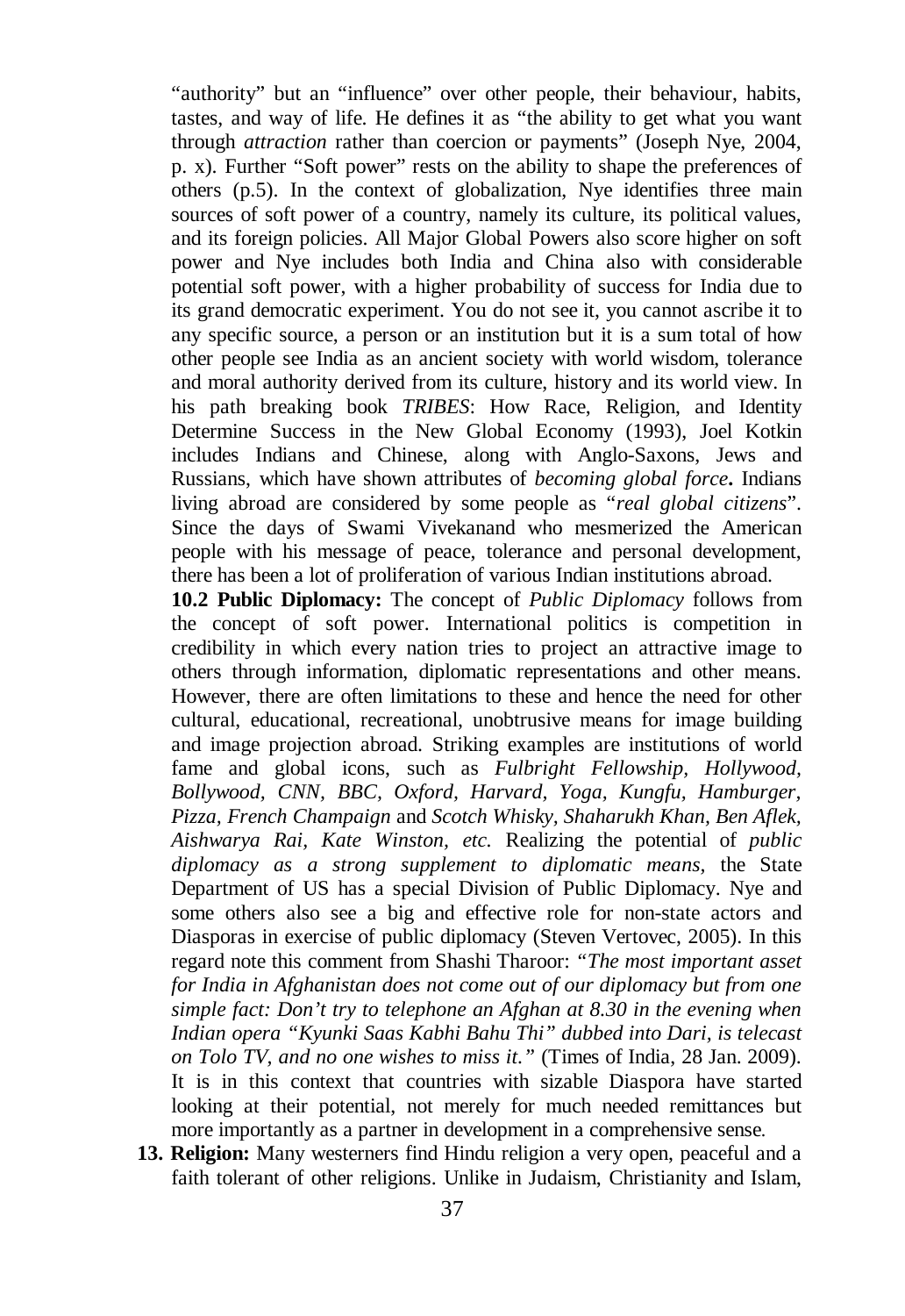there is no *One God* and no *One authoritative institution* like Church; Hindus can believe in any One of the thousands of gods. Increasingly the ritual part is getting reduced and the morals, principles part is increasing. What appeals to foreigners is that Indian temples are open to all, even to the followers of other faiths, and Hinduism basically does not encourage conversion. Some state that the only secular religion is Hinduism. There are different groups and cults in Indian religion and some of them have their presence in other countries also. Famous among them are Ramakrishna Missions, Arya Samaj and Sanathan Dharm Temples, Gurudwaras in countries like USA, UK, South Africa, Canada, Caribbean, etc. Some of the male and female Gurus who regularly visited countries abroad for lectures are: Rajnish, Swami Ramdas, Sri Sri Ravi Shankar, Guru Ma, Nirmala Devi, etc. The emphasis of most of these visitors abroad is on spiritualism, rather than on religion *per se*, on yoga, vegetarian food, meditation, mental peace. These unobtrusive messages appeal to a large number of young and old people in the West who find it a good respite from the daily work, family and health worries, inability to concentrate, etc. Recently in an article in Newsweek (Aug. 24-31 2009) entitled "We Are All Hindus", American writer Lisa Miller states: *"A million plus Hindus live in the United States, a fraction of the billion who live on earth. But recent poll data show that conceptually, at least, we are slowly becoming more like Hindus and less like traditional Christians in the ways we think about God, our selves, each other, and eternity.* In support, she further states that "thirty percent of Americans call themselves '*spiritual*', not '*religious*', and "more than a third of Americans now choose cremation".

- **14. Yoga:** Interest in the Indian Yoga system of mental and physical development is increasing all over the world. Training institutes/centres for Yoga are to be seen in almost all countries of Europe, in United States, many nations of South America, in Africa, as well as in Australia. A large number of ordinary people as well as highly accomplished elites have adopted Yoga routines in their lives. Many people visit India to attend well known institutions of Yoga to gain peace of mind, putting body in shape and learn how to meditate and concentrate one's mind power. The emphasis in genuine Yoga training is on "spirituality" and not on religion. Hence, followers of Yoga are from different religions. In the West some of the leading politicians, film stars, industrialists, musicians, physicians, follow Yoga. It is entirely individual, non-violent and least costly system of physical fitness. Association with Yoga leads to discovering more dimensions of Indian society and culture, politics, music.
- **15. Bollywood:** Indian films and increasingly Indian TV serials are getting popular in many countries in Europe, Africa, Middle East and USA. Indian Film industry with its main centre in Mumbai (Bombay) is very old. Films were screened in Mumbai since July, 1895. Today India produces more than 1,000 films in Hindi and other languages, *per annum*, more than what Hollywood does. For Indians, wherever they are, in India or abroad, Indian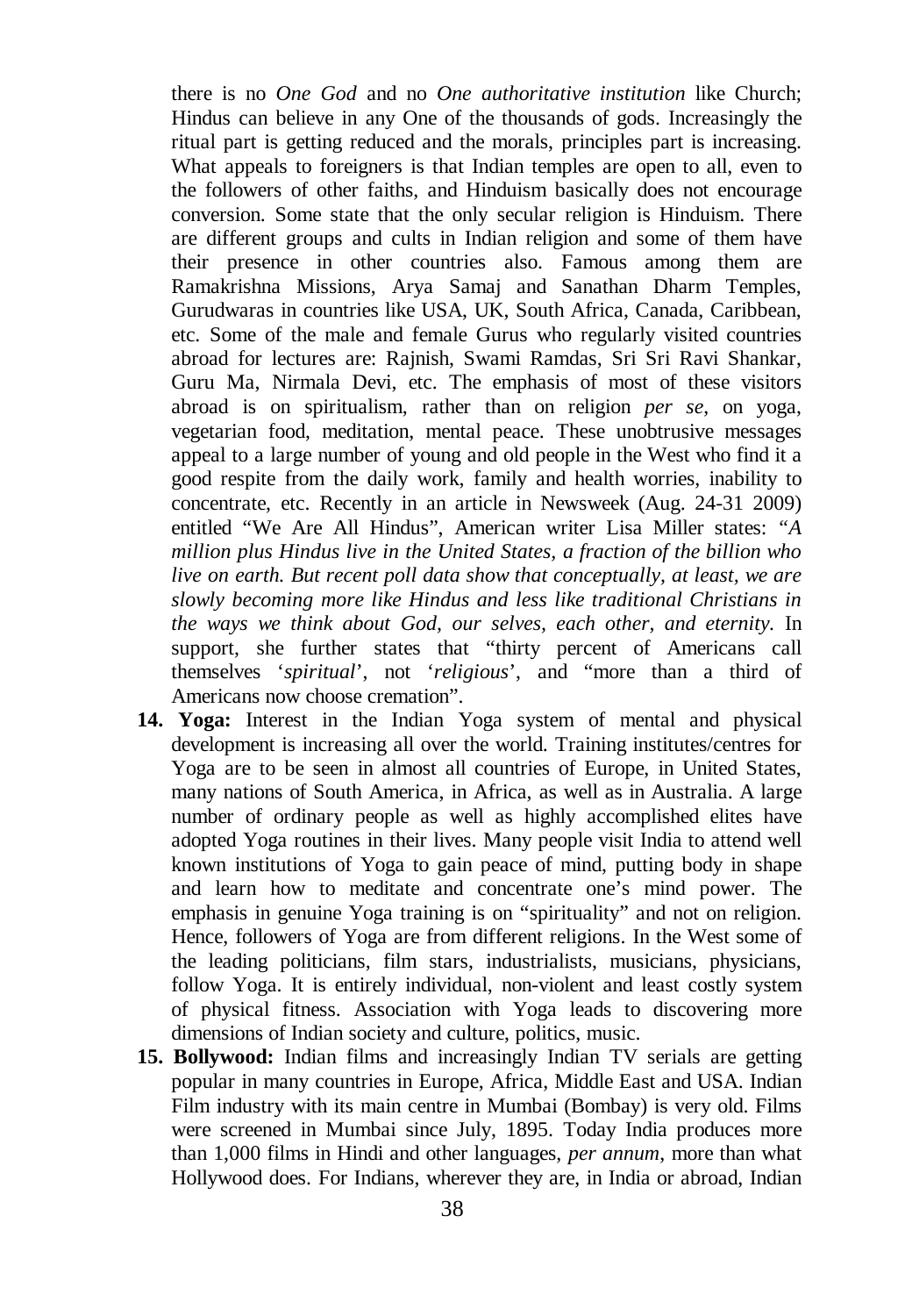films are the most popular means of entertainment. In many Middle Eastern and African countries, Indian films are dubbed or shown with local language subtitles. Indian male and female film stars like Amitabh Bachhan, Shahrukh Khan, Hritik Roshan, Amir Khan, Aishwarya Rai, Shilpa Shetty, Shabana Azmi, are invited as judges or as prominent guests at international film festivals. Recognizing the important role which the film media in general and some of its icons play in projecting India abroad, some of them like Amitabh Bachhan and Shahrukh Khan, are bestowed honorary doctorates by well known European/American universities. In addition to providing employment to a large number of people in India and contributing significantly to export earnings, Indian films have become also a representation of modern India: its joys, sorrows and social problems. Increasingly, there is a trend to make some Indian films in English language for both internal and external market. Many show business people in Europe and Hollywood have started investing in Indian films and TV Serials. Selection of the film *Slumdog Millionaire*, and grant of many Oscars to it including for the best fusion music by A.R. Rahman, finally recognized the hidden, *soft power* of Bollywood.

**16. Indian Fashions:** Interest in Indian clothing, textiles and fashions is not new. Even in 50s and 60s, *Nehru Sherwani* became quite popular in Europe and America, many European tourists visiting India got for themselves male and female office suits, silk garments and delicately embroidered clothing, made.

Some of the Indian fashion designers set up their stores in Paris, London, New York, Dubai and/or Abu Dhabi. Many famous Hollywood personalities wear dresses made by Indian designers at their marriage, at Oscar and other events.

Some of the Indian Diaspora members in Europe have also popularized their designs like the House of Mexx. A recent special issue of Time on "Fashion's New Attitude" (April 2009**)** hinted at more demand in luxury market for African and Asian designs and materials to sustain economic downturn. At the level of general population also, the Indian *Pashmina* Shawls and richly embroidered male long shirts are becoming popular. Also selection of a relatively large number of Indian beauties as "Miss Universe" or "Miss World" etc in international competitions, is another example of the *brand India products* (Rangnekar, 2005).

**17. Indian Cuisine:** The way to the heart of people is through their stomach, they say! Indian cuisine, both vegetarian and non-vegetarian is becoming popular very fast. The "*curry appeal*" is irresistible. Number of Indian restaurants in major cities of Europe is increasing rapidly accounting for employment of a large number of people, considerable import of Indian grains, lentils, condiments and other ingredients from India. Many social, economic and political elites in Europe are often seen at some of the posh Indian restaurants along with their families. It is not a surprise that "*Chicken Tikka Masala*" has become Britain's main dish. Many Indian restaurants display paintings by famous Indian artists and often the guests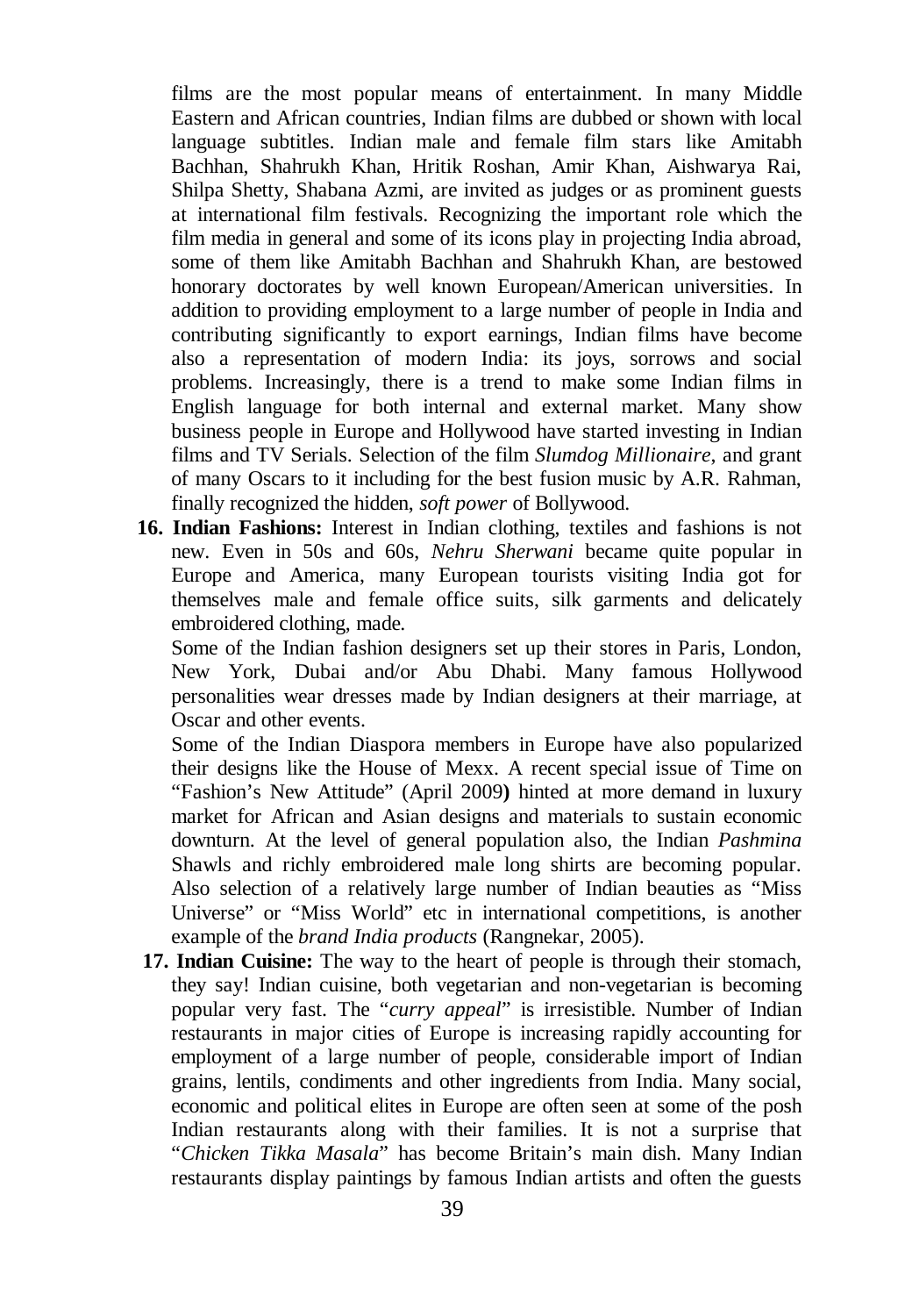are treated to a display of Indian music and dance. Recently, a famous "Kabab" specialist in London has announced a franchise for his recipe, (Mc Donald, *be aware*!). In America not only that they have monopolized the *motels* and *donut chains*, but now a *Dosa-Idli* franchise can also be seen in some cities of USA; if pizza has already replaced hamburger as the most popular global dish, can *Masala Dosa* be far behind!

- **18. Indian Music:** Both Indian Classical and Pop Music is becoming very popular in Europe, America and night clubs in some African, Middle Eastern countries. *Ravi Shanker's* Sitar music is very popular in America, there is also a big following in America and Europe for Zakir Hussain's percussion themes; for *Bhangra* music, rhythm and dance. Increasingly the Indian film artists' shows and music concerts are attended by many non-Indians! At music and dance schools run by Indian artists for members of local Indian community, increasingly children and youth from other communities can also be seen!
- **19. Indian literature:** Knowledge and command over English language have given Indians a head start *vis-à-vis* other immigrant groups in America and Europe. Both in England and USA, Indian correspondents of influential newspapers and periodicals like New York Times, Time Magazine, are prominent, and also anchors of CNN, BBC News Service. A relatively large number of Indian writers, who have received the Man Booker and Pulitzer Prizes, has also, added to the many facets of increasing appeal to India at international level. Indian media is among the oldest in the world also. Indian media started in 1780 and radio broadcasting in 1927. As of 2007, 79 million copies of newspapers are circulated daily. India is the second largest newspaper market in the world. In 2008, India had  $60,000,000$  internet users, and the country ranks  $8<sup>th</sup>$  in the world by number of TV stations**.**
- **20. Conclusion:** In 62 years after Independence, India has made tremendous progress in all most all sectors of the society. In comparison to its immediate neighbours and most other developing countries, India has already established itself as a worthwhile member of the Global Community.

# **Part II India emerging as a Global Power: Role of Indian Diaspora**

**21. 1** Stephen Cohen in his book *Emerging Power India*, pays a glowing tribute to Indian Diaspora in USA, in effective lobbying for India and in improving considerably the dialogue and discussion on India in US political institutions. Of course Indian Diaspora in US is not only 2 million strong but also consisting of highly educated and experienced professionals. This is also applicable to Indian Diaspora in England, Australia, Canada (and all other countries with English language at the local levels). That in other countries, despite language and other problems,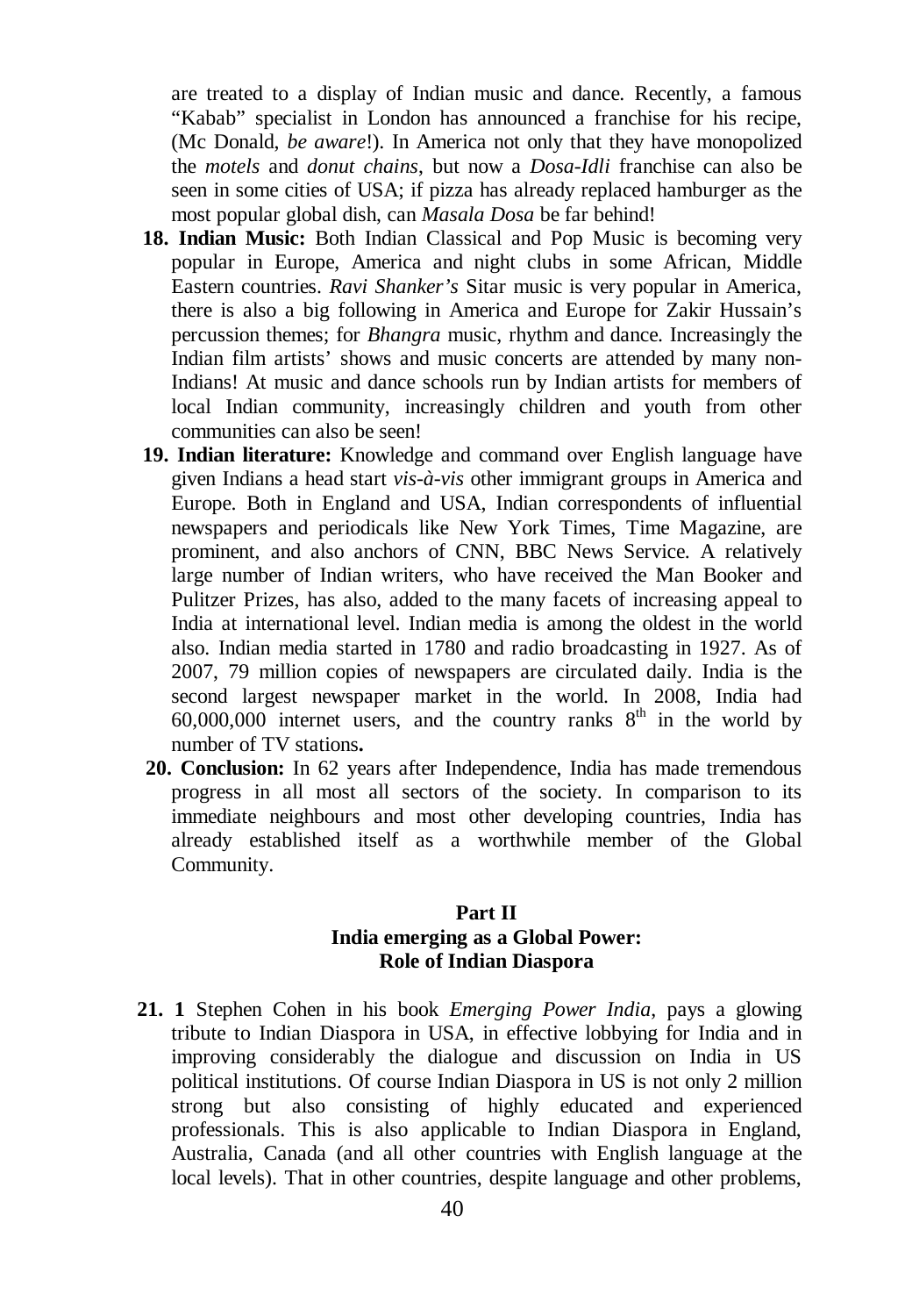has equally been active in improving image of India at popular level, making relations between the host country and India more diverse and fruitful, and contributing to India's development through different channels. However, as stated in the introduction, the potential scope of Indian Diaspora's contribution, particularly in India becoming a Global Power can be considerable, but a very little of this potential is being used at present. The Indian Diaspora are very appreciative of a number of diverse activities which the Ministry of Overseas Indian Affairs (MOIA) has undertaken since its creation , such as bringing together members of world-wide community of NRIs/PIOs once a year in India at the *Pravasi Bharatiya Divas* and also now in countries abroad where there is a greater concentration of them (America, Singapore and now Europe including the Netherlands), creation of an insurance programme for Indians working in the Gulf countries, publication of a periodical on Diaspora Affairs, setting up of India Development Fund, creation of database for Overseas Indians, a Facilitation Centre in New Delhi, etc. We also appreciate Government of India's facilities and incentives for investment, introduction of PIO card, grant of Overseas Citizenship, announcement by the Prime Minister of the grant of voting rights to NRIs and setting up a High Level Advisory Committee of NRIs/PIOs to advice him on important Diaspora policy issues.

**21.2 Indian Diaspora in Europe:** The size and variety of Indian Diaspora in Europe is increasing fast. Today, there are more than 2 million of them, spread over 18 countries. On the one hand there is the old Diaspora group of 1.6 million in the UK where the Diaspora members have achieved great success in all sectors of the of the country; on the other hand there are also small groups of few thousands in countries like Finland, Italy, Spain and Poland, where due to recent arrivals and language difficulties, achievements have been relatively limited. However, amongst them are senior politicians, leading entrepreneurs, scientists, doctors, academics, attorneys and lawyers, skilled workers, religious and spiritual leaders, community leaders, media specialists, etc. Their past performance through remittances, transfer of resources, technology, promotion of Indian exports, contributions to charitable establishments, support to small projects through NGOs, etc., is no less than that of Diaspora from other regions. Also, the future scope for their contribution is tremendous, provided some institutional measures are undertaken to bring them together and pool their sources.

#### **21.3 Potential Contribution of European Indian Diaspora:**

 **"***Remittances are not the only instrument of Diaspora contribution. They can be a major source of Direct Foreign Investment (FDI), market development (outsourcing), technology transfer, philanthropy, tourism, political contributions and more tangible flows of knowledge, new attitudes and cultural influence."* (Kathleen Newland, "Beyond Remittances: The Role of Diaspora in Poverty Reduction in Countries of Their Origin", *Migration Policy Institute, Washington, July 2004*). There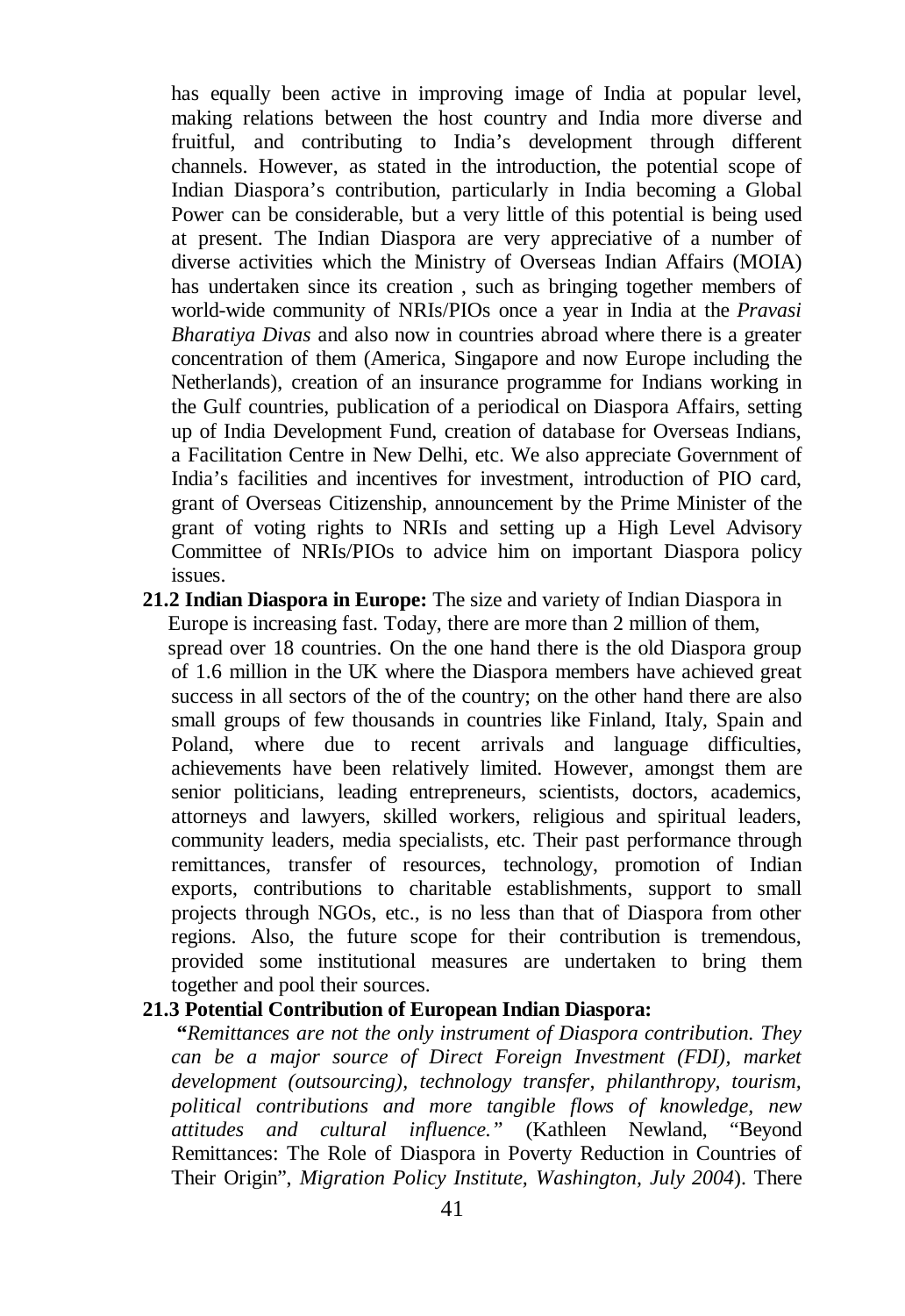is no up-to-date estimate of Indian Diaspora resources but an estimate in 2000 stated that "The economic output of NRIs/PIOs was estimated US \$400 billion, almost the same as total GDP of India." Today's estimate may be US \$600 billion. As Pavan Verma observes, *"Indian Diaspora in USA has emerged as that country's richest immigrant community, with nearly 200,000 millionaires"* (2004, p.200)**.**

At the international level also, there is a trend now for *social remittances connoting Diaspora contributions in wider fields of health, education, environment energy, municipal management, traffic management, etc.*  Canadian Indian Diaspora also emphasize the need for "Diasporic transition to a Cultural force and "establishing Indian Heritage in Global Space" (Sushma Verma and Radhika Seshan, 2003).

Recently, there have been some country wise and comparative studies of different Diasporas, specially in the context of their contribution to the development of motherland, by World Bank (*Role of Diaspora Networks as Development Springboards*), social science teachers and researchers and Special Commissions set up by the mother countries. Probably Diaspora can also play a role to fight the present global economic downturn (Sunil Prasad "Indian Diaspora can help India fight the global economic downturn"; June 5, 2009 address to GOPIO Meet, Brussels, July 7 2009). Recently, there has been considerable rethinking world wide, about widening the contribution of Diasporas in development. In most comparative studies, India and China are singled out for country comparisons but otherwise Diaspora policies of other countries like Mexico (more than 5 million Mexicans in USA), Philippines, Nigeria, East European countries (like Poland and Slovenia), Bangladesh, etc. are also examined in this context. Although the main focus in all of them in the beginning has been on regular remittances to motherland which often are not sent through official channels, they end in conspicuous consumption, on housing by the families of Diaspora, and the impact of remittances, though very high in amount (total remittances by Indian Diaspora more than US \$6 billion) on development is limited. As a result, World Bank and some of the donors started thinking of ways and means of involving the Diasporas more substantively in the development process of their countries, through their involvement in the planning and implementation of various projects. Mexico organized City Oriented Groups of Diaspora in US and other countries who hailed from a particular city or a region. Some countries associated Diaspora of a particular country to accompany the Head of State or other important political leaders, on official visits to countries of their origin (During President Clinton's visit to India, there were quite a few Indian Diaspora members accompanying him), development assistance ministries/agencies used the Diaspora on some of the major projects in their countries), well known NGOs also used them as consultants, and also to seek financial support. Based on some of these experiments and ideas, an analysis of the Indian Diaspora, its strengths and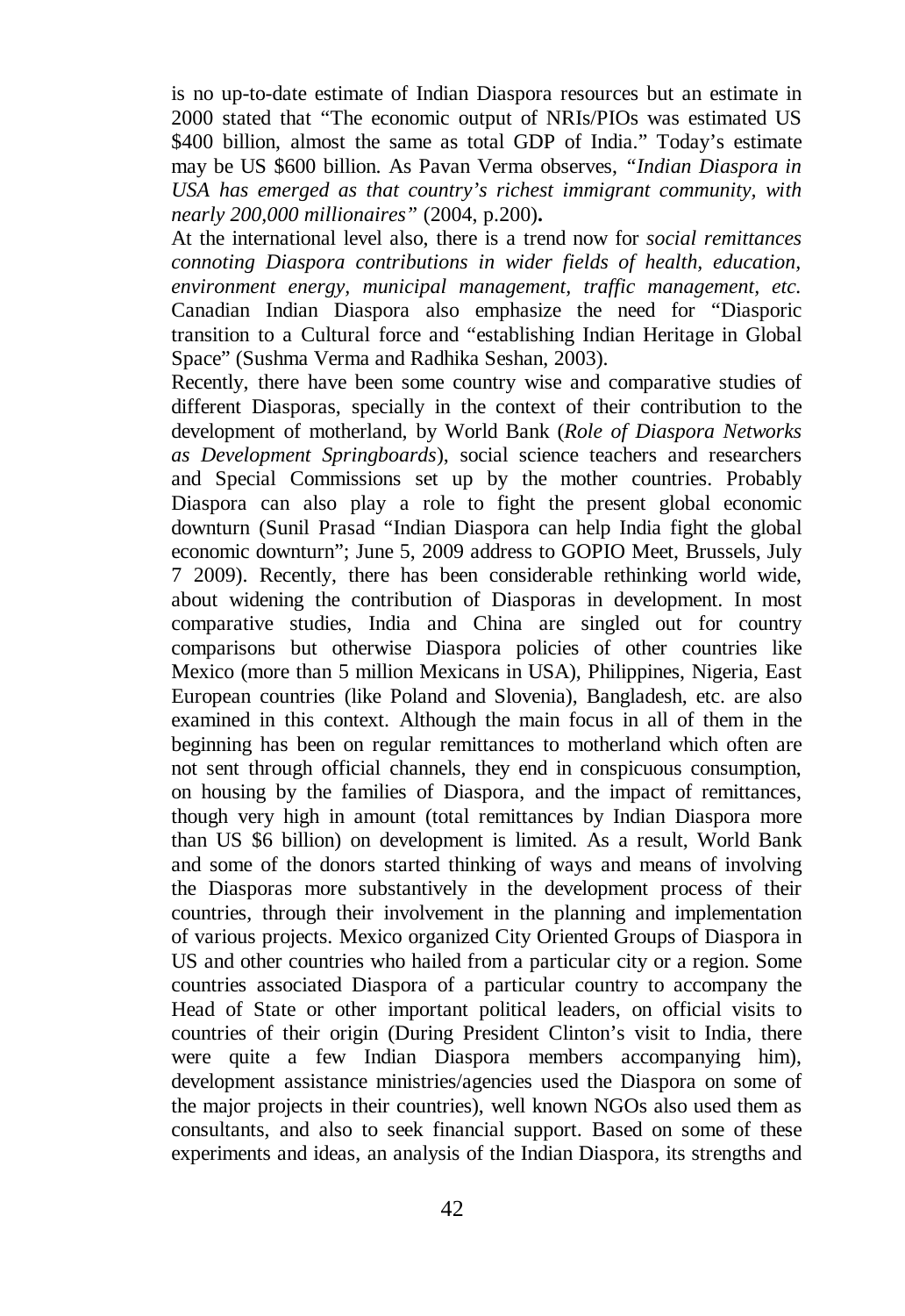weaknesses, and the ways and means in which their involvement can be increased, are given below:

#### **22. Suggestions and recommendations:**

#### **(i) Diaspora Advisory Committees for crucial Ministries in Centere/States**

We think for greater involvement of Indian Diaspora in different economic sectors and in different parts of India, *Advisory Committees in crucial Central Ministries such as Foreign Affairs, Education, Health, Water Development, Law, Science and Technology, and agencies like Planning Commission should be established to which specific individuals can be appointed in consultation with the local Indian embassy. Also, on the pattern of the Prime Minister's Advisory Committee at the Centre, in the states also a Diaspora Advisory Committee to Chief Minister, with substantive number of Diaspora abroad as members should be appointed. Procedural, financial and other aspects can be worked out later.* 

#### (**ii) Diaspora Councils abroad in countries with greater Diaspora presence:**

At the Pravasi Bharatiya Divas, in January 2009, Former Ambassador of India to Canada and at present permanent resident of that country, Mr Kant K. Bhargava, made a suggestion to set up Diaspora Councils whose main objective will be "to facilitate sustained and tangible progress in India's relationships with host countries that will lead to mutual benefits. Through it, the Diaspora can play its dual role of advisory and advocacy". Another role which they can perform is to optimize their potential to build bridges between India and various regions in the world. One example of such a body is that of the *American Council.* Care should be taken to have representation of different professional fields, women, and regions of India in its membership. Such Diaspora councils can initially be established on an experimental basis in countries like the Netherlands, Spain, Sweden, Switzerland with a dynamic chairperson. Setting up of a Country or Region Internet Network of Diaspora, will be helpful in virtual interaction.

#### **(iii) Increased foreign direct investment by Indian Diaspora**

Often comparison is made by researchers and others between Indian and Chinese Diasporas and surprise is expressed why foreign direct investment by the Indian Diasporas is merely 5% of FDI, whereas that of Chinese is much greater both I percentage and the absolute amount. Our view is that this is not due to lack of potential of Indian Diaspora, which is quite great. Though, it is difficult to estimate investible funds of Indian Diaspora, many Indian entrepreneurs have invested in other countries extensively, and there is no reason, given the necessary climate and opportunities they would also invest much more than the present situation. Some of the barriers which deter other foreign investors, may also be the factors why the Diaspora entrepreneurs are not coming forward.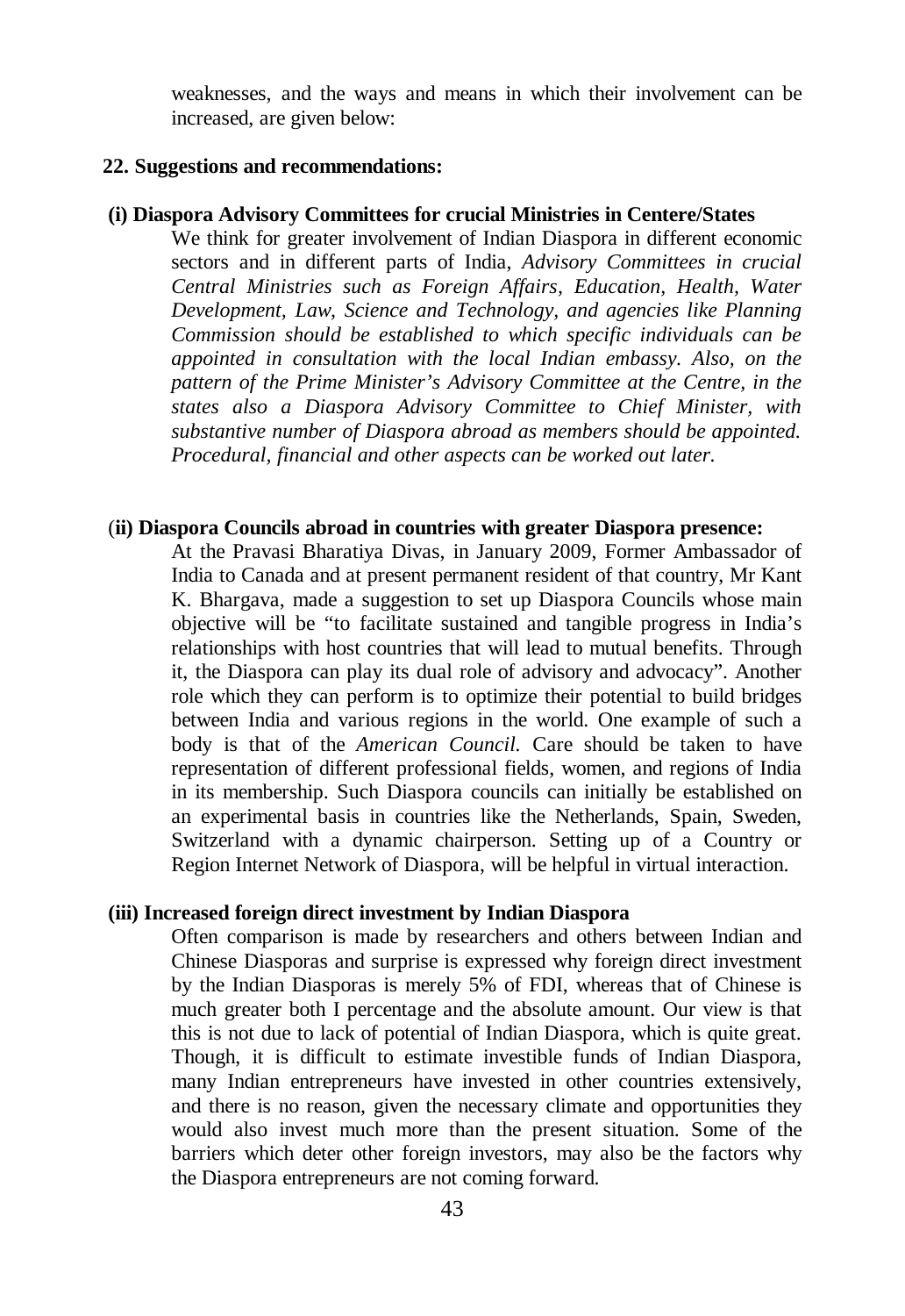Other reasons why comparison with China is not realistic is that China started process of economic liberalization two decades earlier than India: China has a large and wealthy Diaspora in neighbouring countries who, taking advantage of liberalization, invested heavily in small, medium and even heavy industries in China, Chinese Government provided representation to the Diaspora in its parliament where they could safeguard their interests. In comparison Indian Diaspora consists of all categories but a large number, especially in Gulf countries are workers and lower/middle level service personnel. However, Diaspora in America, Canada, Europe are different with a large number of professionals (doctors, engineers, scientists, international finance, marketing experts, academics) with high salaries and their wealth is substantial. One indirect measure of this is the fact in the USA, that for financial support to the Presidential candidates of both the Republican and Democratic parties, not the first, but the second group of financial supports are American Indians! India need not have an inferiority complex. Most Diaspora-owned business enterprises of China are from neighbouring countries, Malaysia, Indonesia, Thailand, whereas Indians have managed to set up a number of firms in the most cutting edge, knowledge based industries (software, Infosys, Wipro, and in pharmaceuticals and biotechnology, Ranbaxy and Dr. Reddy's Labs). In 2002, World Rankings of Forbes 200, (an annual ranking of the world's best small companies) included 13 Indian firms, but just 4 from mainland China. China has suppressed its own private sector and boosted its big public enterprises. But China has been bolder with external reforms (Huang and Khanna, 2003). On a long term perspective also, Indian growth can be sustained on personal consumption which is 67% of GDP, only US is higher with 70%, but China's is only 42%.

# **(iv) Increased Diaspora involvement with the Ministry of Finance and India Investment Centres abroad:**

It will help in analyzing the reasons why more FDI investment is not forthcoming. Also, Indian entrepreneurs/investors could be consulted in the process of privatization of public enterprises. So far, Govt. of India's interest has been mostly on bulky, major investments in new or existing enterprises. An interesting lesson from China is that initially, the Chinese Govt. allowed Diaspora investments in small local level activities for which decision-making was decentralized to local governments.

#### **(v) Diaspora Involvement in some major problem areas of India:**

The high level knowledge, technical expertise and practical experience of many members of Indian Diaspora can be useful to India in some priority sectors or problem areas *such as Energy, urban infrastructure(mega projects), water development and poverty alleviation programmes.*

We would like to suggest that to start with this may be done in two sectors or areas, namely *energy and poverty alleviation*. In both these areas already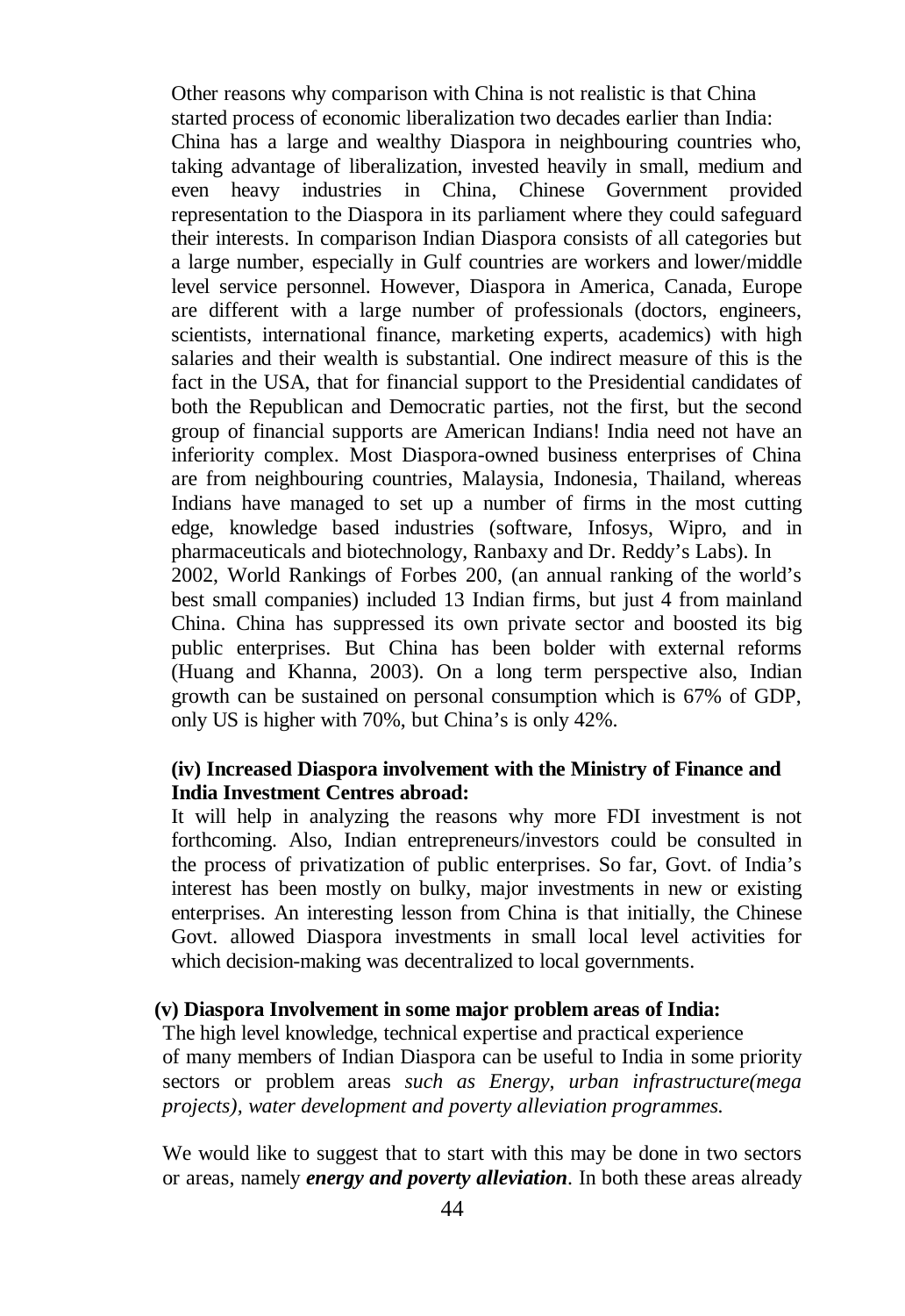there are national and state plans but the Indian Diaspora should be given a chance to make a visible contribution to this, based on their experience in other countries, their familiarity with the Indian scene, and innovation and creativity which comes with different experiences. This can take shape *by Diaspora in a specific country selects itself or GOI allocates to them a sector and a region where they can visibly show their value added. For example, the Diaspora in England and France may be allocated Energy Sector in UP/Bihar, those in the Netherlands, Switzerland, may be allocated Poverty Alleviation in Maharashtra, Gujarat.*

#### **(vi) Major Diaspora Associations for Big Cities:**

Based on what has been a big success in Mexico, City Associations of Diaspora for big cities like Mumbai, Bangalore, Chennai, Lucknow, Amritsar, Kanpur, Ahmedabad, Srinagar, Gauhati, etc. should be encouraged to mobilize their financial, intellectual and professional resources for betterment of their metropolis. One can identify with his city/town much more than the entire state/region. Also, problems of coordination with local authorities are simplified and visible results can be seen in a short time in areas like reduction of traffic accidents, improvement of environmental hygiene, improvement of water supply, safety on roads, etc.

# **(vii) Utilization of expert advice and experience of retired members of NRI/PIO community:**

The number of retired members of the community is increasing in most countries of Europe. Many of them have higher qualifications and considerable international experience in areas vital to India's economic and social development. Many of them are in good health and able to spend longer periods of time on improvement of specific policies, work on projects, render consultancy advice, provide on the spot training in new techniques or in ways of doing things. This happens now but on a very small scale and not in a institutionalized way. Here in the Netherlands, the Dutch Government has created a special organization "PUM", which makes available to developing countries Dutch retired experts at a very small cost. A similar organization can be created in MOIA to tap this vast reservoir of knowledge and experience at a nominal cost.

Data base for this can be created by Indian Diaspora organizations in different countries and made available to MOIA.

## **(viii) More visible involvement of Indian Diaspora in the planning and Development process in the country:**

We think to leverage the Diaspora factor effectively; it is *desirable to make their involvement more regular and visible.* To this effect, following suggestions are made: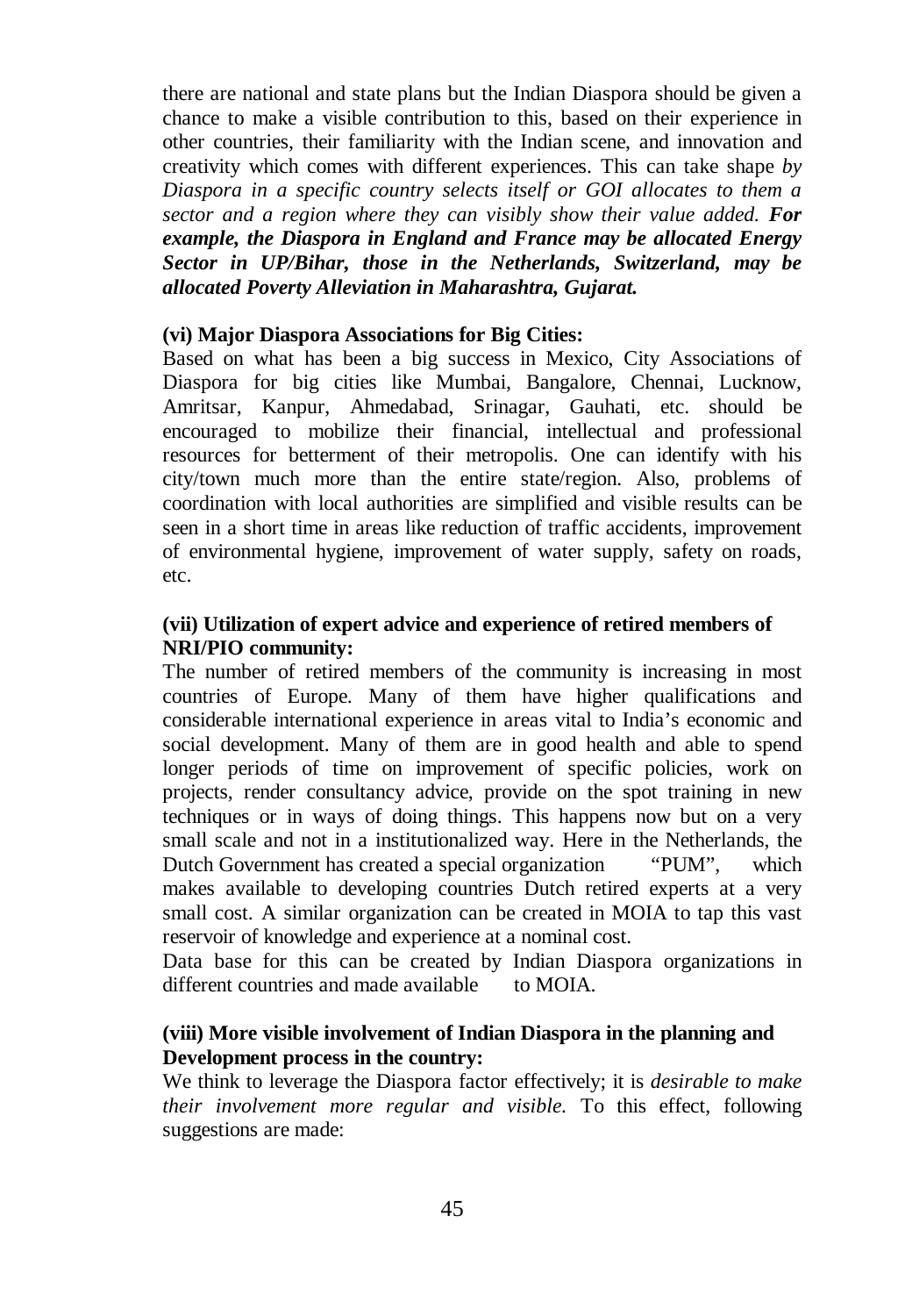- A separate chapter in the Five Year Plans of India and the states on contributions of Diaspora in different sectors through government, private and voluntary organizations;
- Where relevant appointment of Diaspora experts as advisory members of high level committees/commissions established by the Government of India/States.

# **(ix) Representation of NRI/PIO Community in legislature:**

Foundation had already in 1980s made specific proposals to appoint some representatives of the community in *Lok Sabha* and Rajya Sabha. FCCI has highlighted these issues in its latest publication *(FCCI: A Quarter Century of Service to India, 2008).* It would be proper here to recall that Mexico is leader in "Diaspora Options" that provides representation to them in the national legislature. Both the PRC and Taiwan have representation of their Diaspora in their national legislatures. Some of the East European countries have also followed this practice. Croatia has allotted 12 out of 120 seats to overseas Croats - more than those allocated to other ethnic minorities, so also has Armenia.

## **References consulted:**

- 1. Amaratya Sen, The Argumentative Indian: Writings on Indian Culture, History and Identity, Penguin Books, 2005 (Chap. 4 " Diaspora and the World, pp. 73-86).
- 2. Arvind Panigaria, India the Emerging Giant, Oxford University Press, New York, 2008.
- 3. "Bridge Builders", The Broker, 14 June 2009, p.31
- 4. "Can India fly?" The Economist, June 3, 2006.
- 5. Carlos Gonzalez Gatierrez, Fostering Identities: Mexico's relations with Diaspora, (www.ikndiana.edu/injah/mexico/c.gutirrez.html)
- 6. Diaspora: A Journal of Transnational Studies, New York, USA.
- 7. "Fashion's New Attitude", TIME, April 2009.
- 8. Foundation for Critical Choices for India: A Quarter Century of Service to India, FCCI, the Netherlands, 2008.
- 9. Gene Sharp, Social Power and Political Freedom, Extending Horizon Books, Boston, 1980.
- 10. Gurucharan Das, India Unbound, Penguin Books, London, 2002.
- 11. Harold L. Sirkin, "Global Competitiveness: New World Disorder", TIME October 27,2008.
- 12. Huang Yashang, Tarun Khanna, "Can India Overtake China?" Foreign Policy, July-August, 2003.
- 13. INDIA TODAY (International), Transforming India: Great Ideas, Great Minds, October 6, 2008.
- 14. "India's Growing Power Makes it a Global Player: Top US Admiral', Times of India, 10 July 2009.
- 15. "India To Surge As A Great Power: Pentagon", Press Trust of India Report, 4 February. 2009.